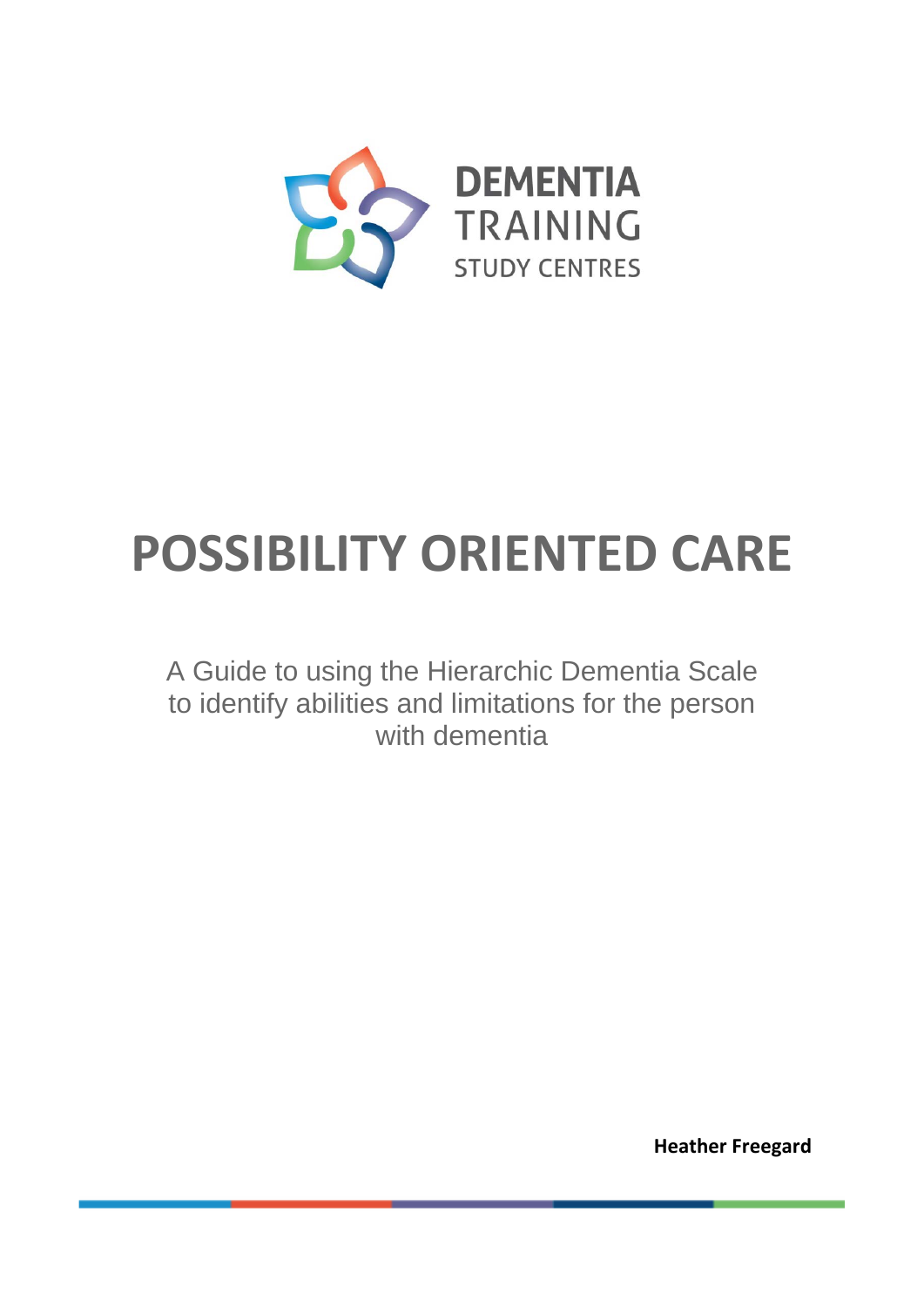**Acknowledgements**: This booklet was developed by Heather Freegard, through the WA Dementia Training Study Centre, Curtin Health Innovations Research Institute (CHII) in collaboration with the Qld Dementia Training Study Centre, Queensland University of Technology (QUT).

#### **Important notice: this work may not be a Commonwealth publication or product**

The views expressed in this work are those of the authors and do not necessarily reflect those of the Australian Government. Where material is subsequently used in training materials, audiences should be made aware that the information contained in this work is not necessarily endorsed, and its contents may not have been approved or reviewed by the Australian Government Department of Health and Ageing. The Commonwealth does not make any warranty or representation in relation to the accuracy, currency or completeness of any information contained in this material and does not accept any legal liability or responsibility for any injury, loss or damage incurred by the use of, reliance on or interpretation of the information contained in this material.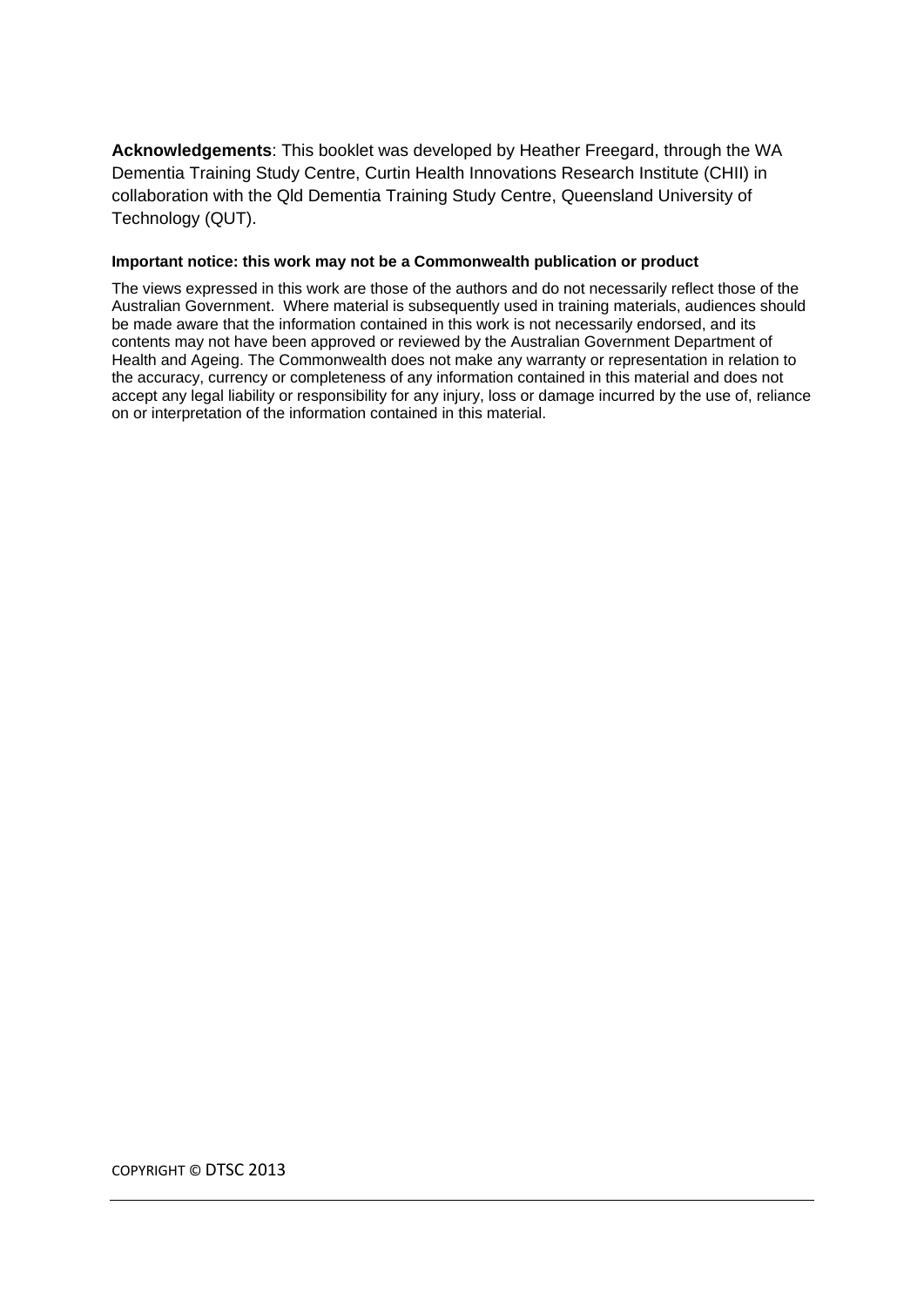## **CONTENTS**

| $\mathbf{1}$   |  |  |  |
|----------------|--|--|--|
| 2              |  |  |  |
| 3              |  |  |  |
| $\overline{4}$ |  |  |  |
| 5              |  |  |  |
| 6              |  |  |  |
| 7              |  |  |  |
| 8              |  |  |  |
| 9              |  |  |  |
| 10             |  |  |  |
| 11             |  |  |  |
| 12             |  |  |  |
| 13             |  |  |  |
| 14             |  |  |  |
| 15             |  |  |  |
| 16             |  |  |  |
| 17             |  |  |  |
| 18             |  |  |  |
| 19             |  |  |  |
| 20             |  |  |  |
|                |  |  |  |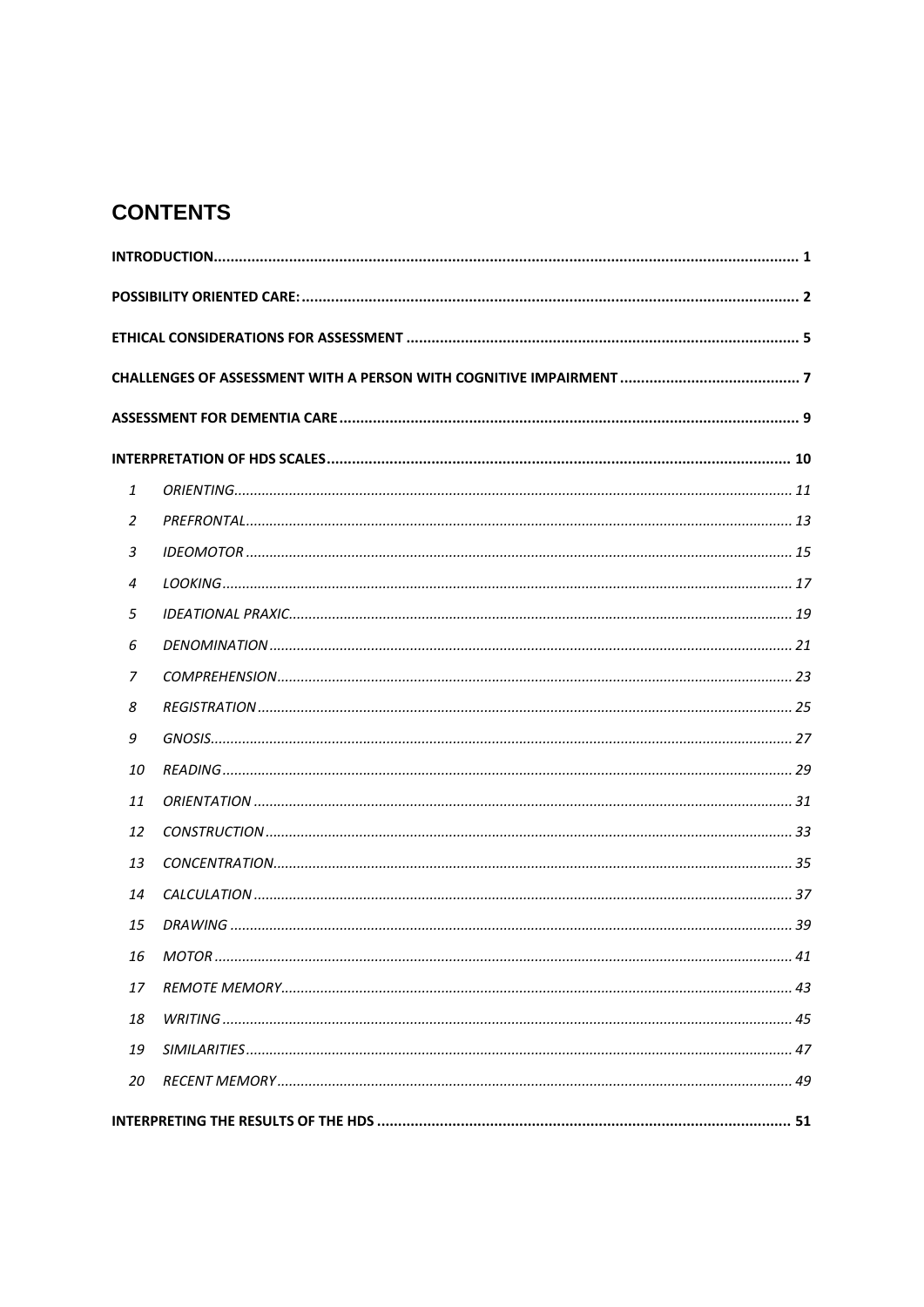#### **INTRODUCTION**

<span id="page-3-0"></span>Heather Freegard is an occupational therapist who has worked within the disability and aged care sectors for more than thirty years in diverse roles; clinician, advocate, staff development, academic, consultant and project coordination. Her particular interests are working with people with dementia and professional ethics. Her text 'Ethical Practice for Health Professionals', now in its second edition, is widely used as an undergraduate text. She was awarded the 1993 Sir Vincent Fairfax Churchill Fellowship to 'Investigate ways to positively identify remaining abilities of people with dementia.' The twelve-week study tour encompassed visits to Douglas Hospital and McGill University, Montreal, Quebec; University of Pittsburgh, Pennsylvania; Leicestershire mental health physiotherapy service, Leicester and the Dementia Services Development Centre, University of Stirling, Scotland.

The Hierarchic Dementia Scale (HDS) was developed by Dr Dolly Dastoor, clinical psychologist, Douglas Hospital and Dr Martin Cole, Psychiatrist in Chief at McGill University as a way to measure changes in cognitive ability across time, i.e. a longitudinal measure of cognitive decline. In addition, the theoretical concept on which the HDS is designed allows clear identification of remaining abilities at any point of assessment. It was this 'by-product' that makes the HDS a useful tool for health professionals planning meaningful and person-centred care for people with dementia.

The first implementation manual was prepared in 1994 as an educational aid to assist Occupational Therapists and other health professionals interpret the results gained from the HDS and develop appropriate strategies for people with dementia to both support cognitive losses AND utilise remaining abilities. Despite its rudimentary beginnings more than twenty years ago, health professionals continue to find it helpful however a revision is long overdue.

The new guide is presented within a context of Possibility Oriented Care, a philosophy of care and practice developed and crystallised over time by Heather in consultation and collaboration with colleagues, clients and families. Assessment is an important step in the process of identifying abilities and limitation linked within the context of problems and possibilities to develop strategies that support limitations and enhance remaining abilities The Guide is designed to be used in conjunction with the Hierarchic Dementia Scale developed by Dr Dolly Dastoor and Dr Martin Cole, and in no way replaces the presentation and scoring manual prepared by them.

The implementation Guide has many limitations:

Suggested strategies have been designed for each cognitive scale and cannot take into account the myriad of possibilities related to the interaction of other cognitive abilities and limitations, other health concerns or the impact of specific social and physical environments . Neither can it take into account a person's life story. It is still the responsibility of the health professional to identify and to take these factors into consideration for each individual client in suggesting supportive strategies.

The strategies identified are very general. To assure successful intervention the therapist needs to interpret the results of assessment within the individual client's past history, interests and current situation and tailor suggestions accordingly.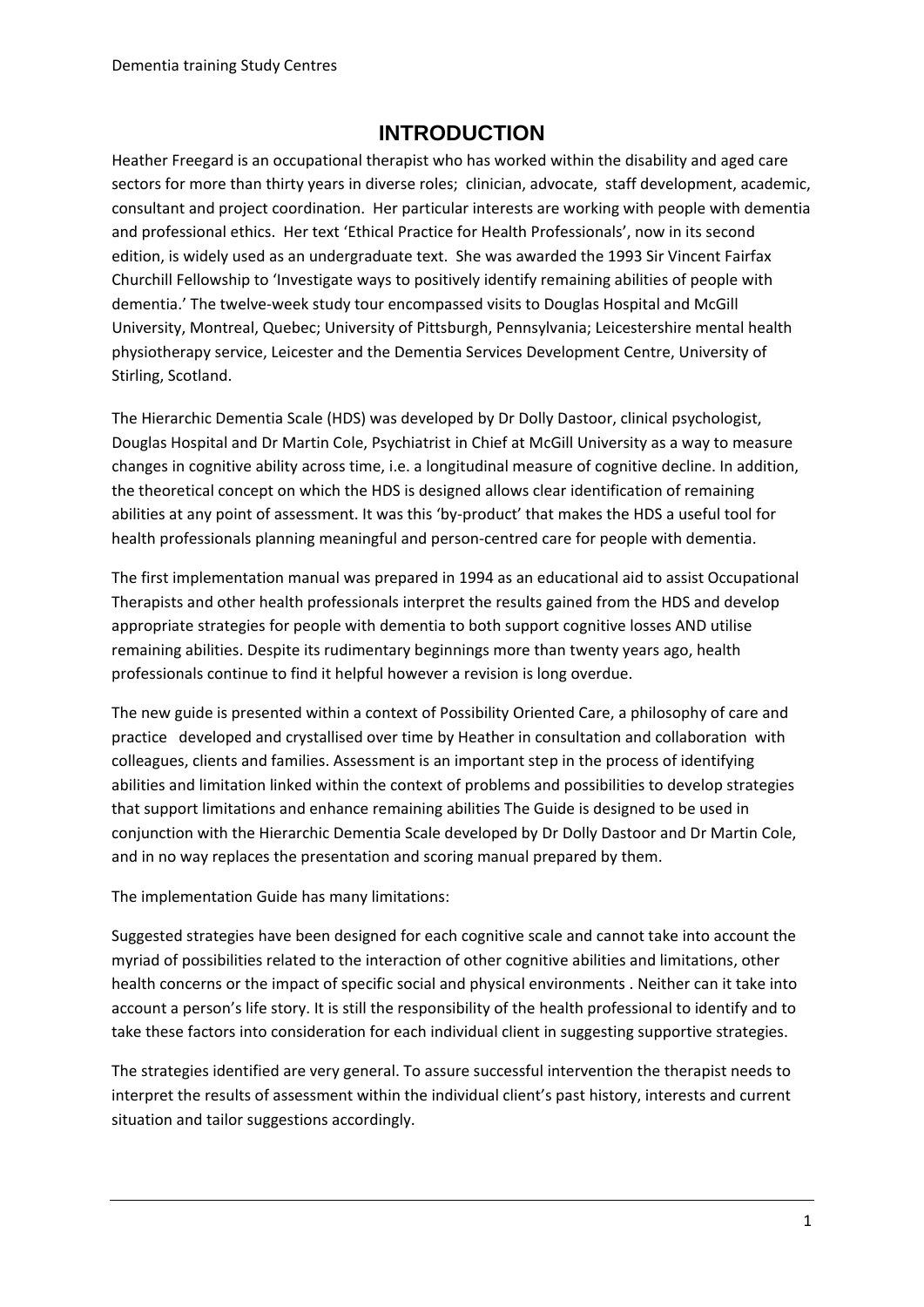## **POSSIBILITY ORIENTED CARE:**

- <span id="page-4-0"></span>- is a mindset that encompasses the following:
	- 1. Every person, facility, organisation and health care system has abilities:
		- Knowledge
		- Skills
		- Attitudes
		- Resources
		- Time
	- 2. Every person, facility, organisation and health care system has limitations:
		- Knowledge
		- Skills
		- Attitudes
		- Resources
		- Time
	- 3. It requires persistence and determination to identify abilities
	- 4. Everyone can identify limitations
	- 5. Focussing on limitations alone creates a diminished environment based on control and powerlessness.
	- 6. Focussing on abilities alone creates a chaotic environment with uncontrolled risk and certain failure.
	- 7. Identifying both abilities and limitations enables realistic possibilities for meaning and satisfaction to be envisaged and acted upon.
	- 8. A life lived with opportunity to engage abilities and supported limitations is one of meaning, purpose and satisfaction.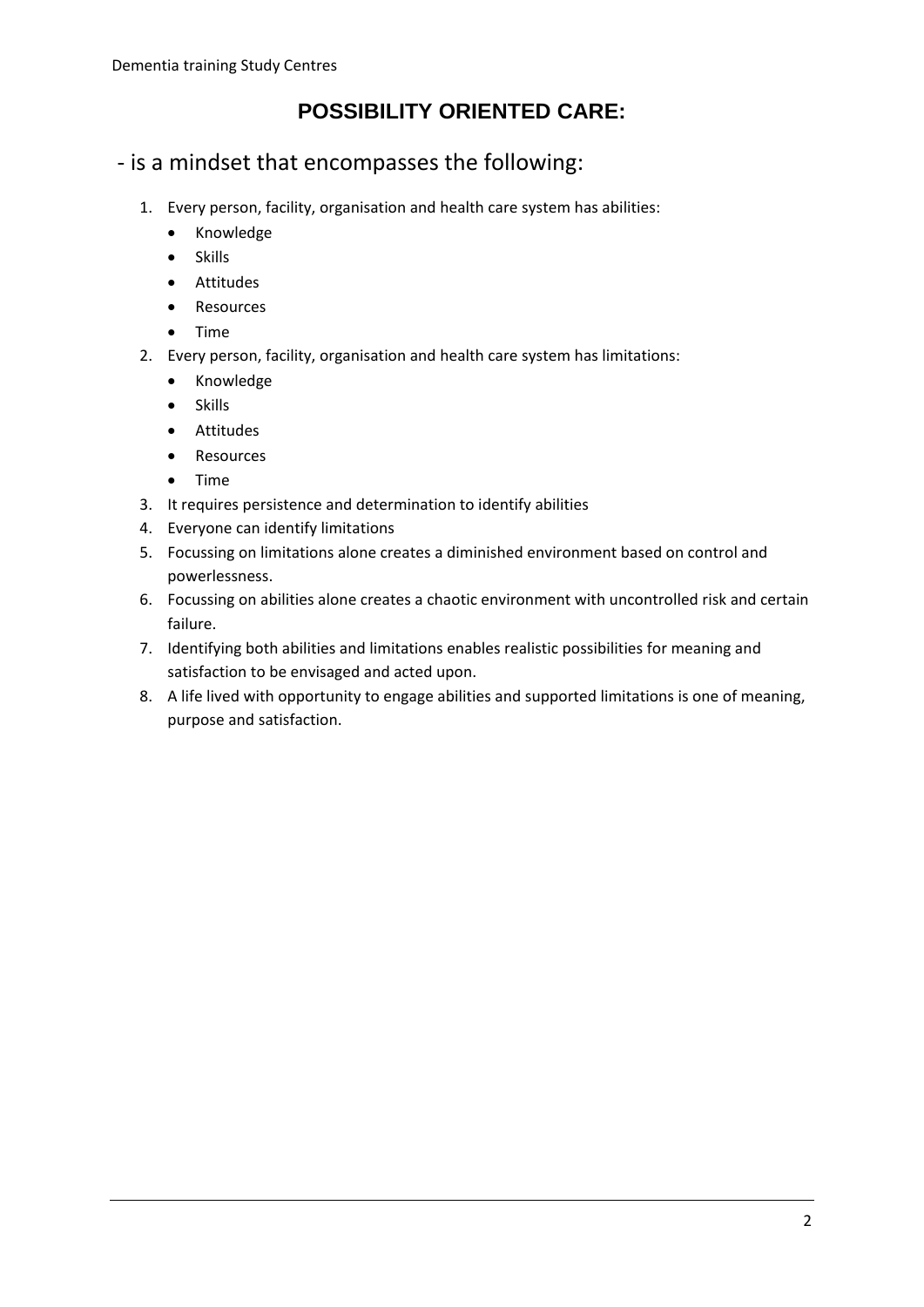## **ASSESSMENT**

## **POSSIBILITY ORIENTED CARE**

Assessment is an essential aspect of providing appropriate services and support for people with dementia. The assessment process requires an understanding of the situation in order to proceed in the most efficient and efficacious manner. The first step in the process is to identify the outcomes that are sought which will then clarify the purpose of the assessment process. The ultimate purpose of the assessment will then determine which assessments are administered.

## **PURPOSE OF ASSESSMENT**

#### 1. DIAGNOSIS

- Determine reason for behavioural change
- Rule out reversible causes of cognitive/behavioural change
- Understand the nature of the disease
- Identify other health concerns
- Timely referral to appropriate treatments and services

#### 2. PROVISION OF SERVICES

- Psychological and physical impact on family
- access appropriate treatment and services
- Justify care needs
- Anticipate and prepare for change
- Justify service provision
- Address legal and ethical issues

#### 3. ENABLE AND EMPOWER THE PERSON

- Identify and utilise remaining function
- support limitations
- Understand the experience of the person
- provide continuity with past experiences
- provide person centred and relationship centred care

#### 4. RESEARCH AND EVALUATION

- Describe the personal and social impact of dementia for those with the disease, their families, carers and others.
- Measure change over time
- Develop and test innovative services, treatments and interventions
- Evaluate outcomes of treatments, services and interventions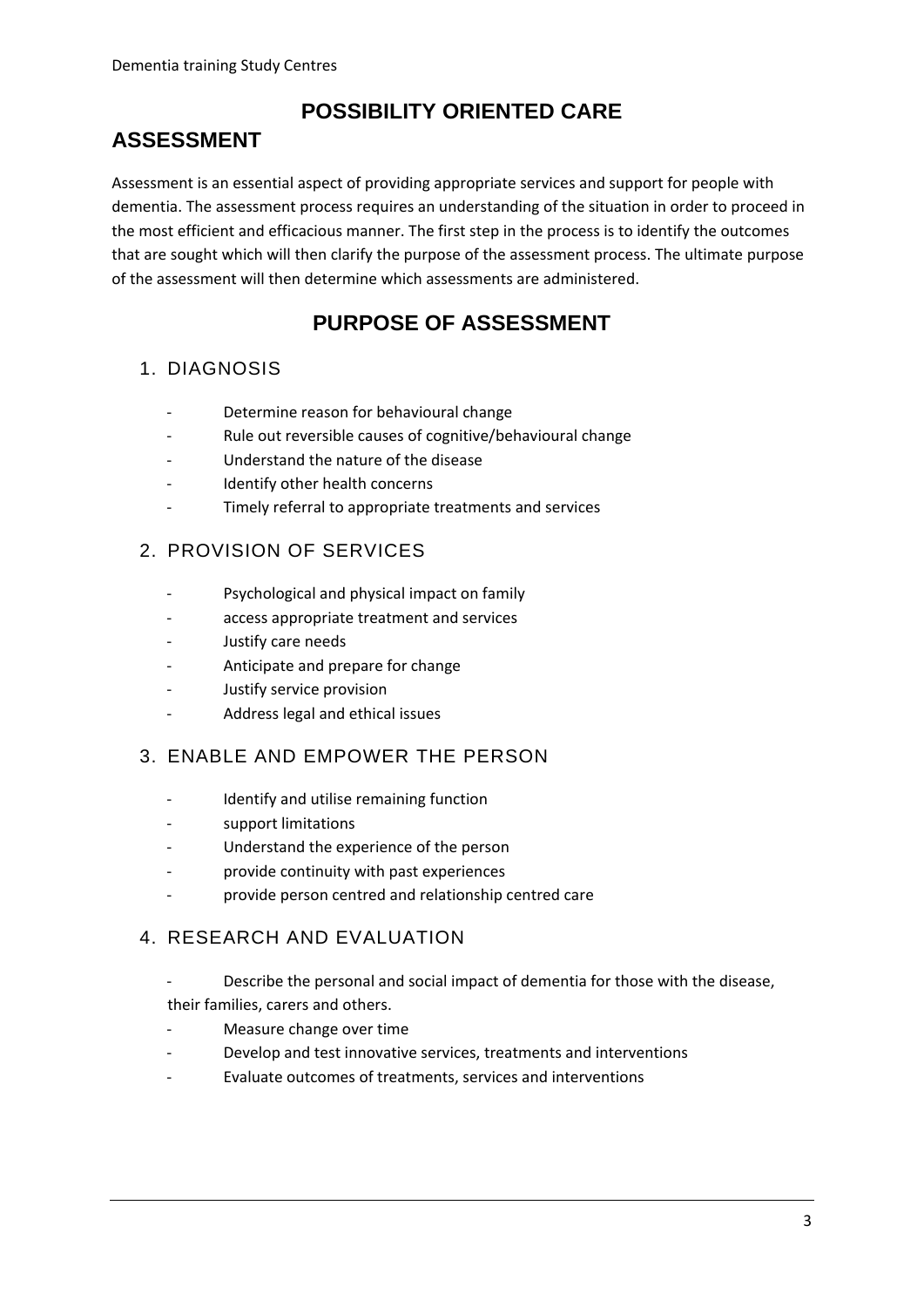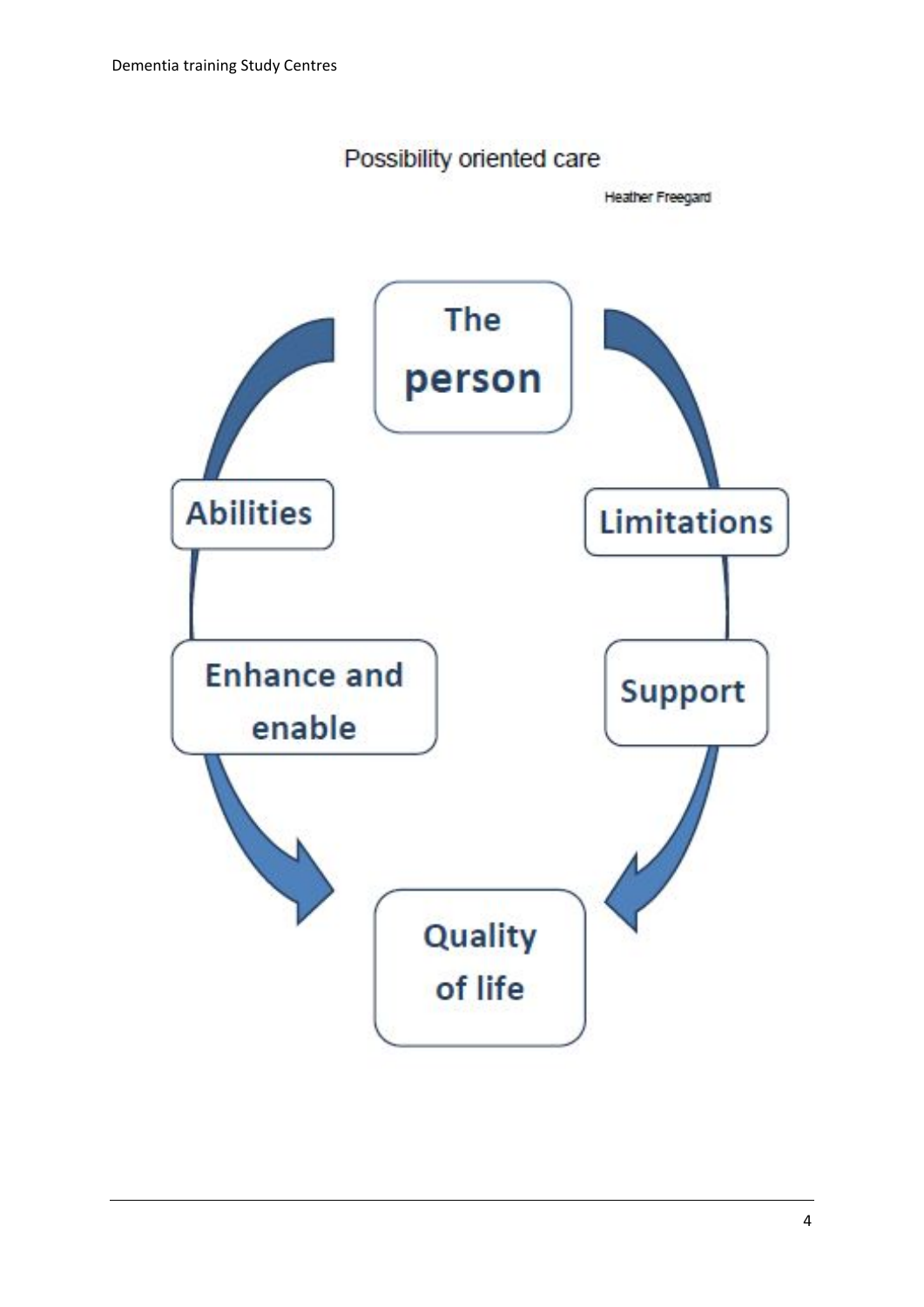## **ETHICAL CONSIDERATIONS FOR ASSESSMENT**

<span id="page-7-0"></span>Assessment, like all health and medical situations has ethical implications. For both the client and health professional the assessment process raises expectations of identification and amelioration of distress and ill-health. Decisions and actions require, for example, consideration of resource allocation, balancing benefits and burdens and respecting self-determination. The decisions and actions of health professionals affect people, therefore have the power to both help or harm others.

Every day each of us makes myriad ethical decisions; to admit a mistake or not; to pass on a piece of information provided to you in confidence; to assume knowledge rather than seek clarification. Every day we form opinions about how others should act and think; what is appropriate social behaviour and what is not; if a person is worthy to receive services. If we analyse the manner of daily events we realise that our everyday ethical reasoning is often unreliable, inconsistent, contradictory and influenced by the opinions and actions of others. Ethics should not be confused with institutional policies and procedures, the opinions of those in authority, religion, law, intuition, public opinion or consensus.

Ethics is the study of the truths and principles concerned about how society balances the rights and responsibilities of individuals and collectives fairly in order to live peacefully within sustainable resources. Bioethics is an area of applied ethics concerned with health and medical practice and outcomes that also encompasses broader social, environmental and animal ethics as they impact on human well-being.

Tom Beauchamp and James Childress published the 'four principles approach' in 1979, now in its sixth edition, to develop a practical bridge between ethical theories, and common morality that can be applied when making health related decisions. Its wide acceptance across the western world demonstrates its ability to guide health professionals without philosophical training and be inclusive of national, cultural, religious, political and philosophical differences. The four principles provide a common framework from which to explore the ethical dimensions of a situation. In summary the four principles are:

| <b>Beneficence</b> | Acting for the good of individuals and society                          |
|--------------------|-------------------------------------------------------------------------|
| Non-maleficence    | Refraining or preventing harm to others                                 |
| Justice            | Being fair and equitable in allocating benefits and burdens             |
| Autonomy           | Allowing others to make decisions and act according to their own wishes |

All principles are inter-related and no one principle takes precedence over another, rather they form a framework for moral analysis. The framework is an aid to decision-making; the health professional makes the decisions and takes responsibility for their decisions and actions.

Applying four principles within the context of Assessment:

Assessment should be done for a purpose eg for the diagnosis of dementia, to identify abilities and limitations, to plan care, to substantiate funding claims (Beneficence).

Assessment should be planned and conducted in ways that are in the best interests of the person considered for assessment (Autonomy).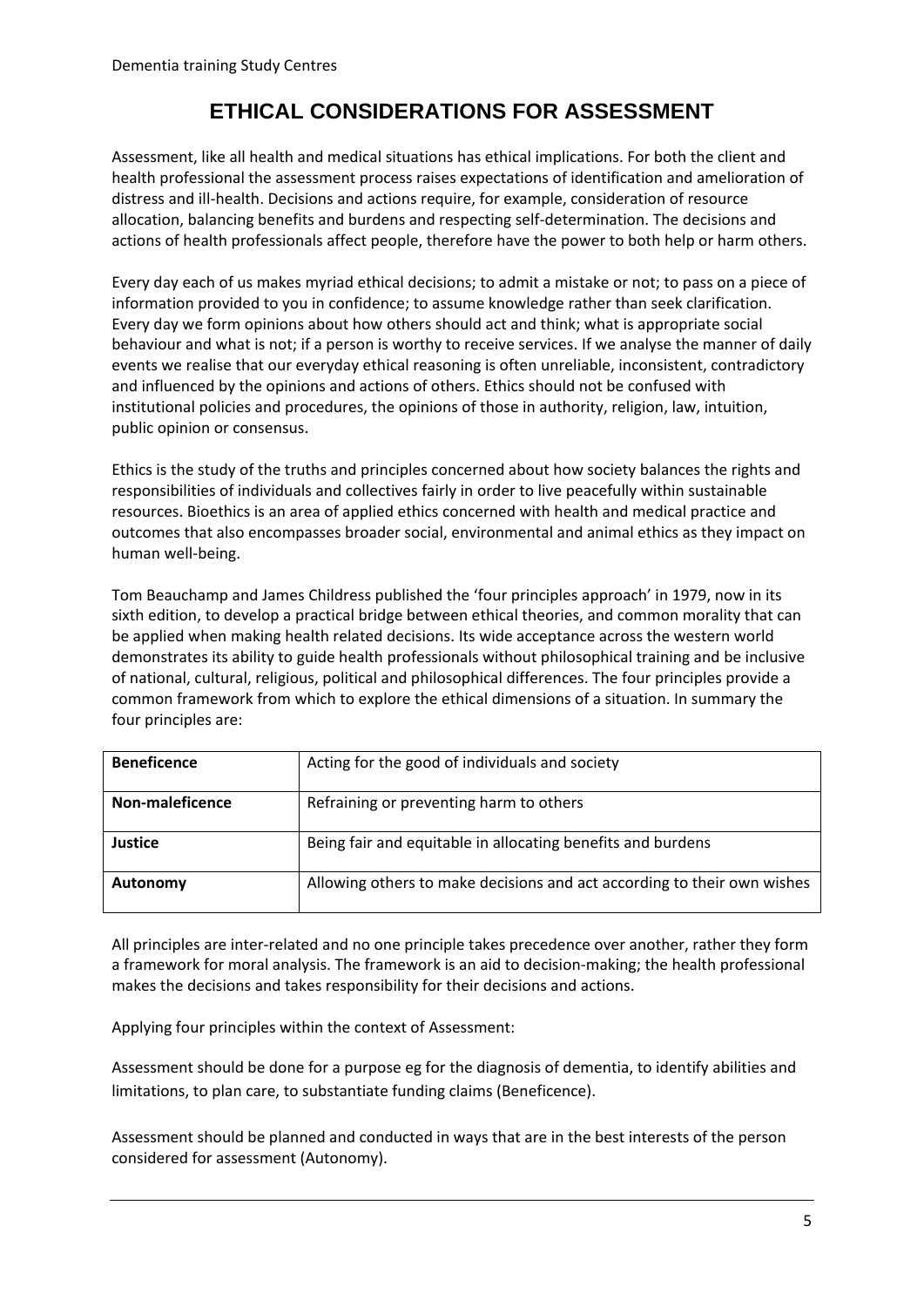Information gathered by assessment needs to be shared with the health care team to reduce the need for additional unnecessary assessment, balanced by the need to respect confidentiality (Beneficence – Non-maleficence).

All assessment is invasive to some degree because the process exposes aspects of the person (physical, cognitive, social, emotional, spiritual) to external scrutiny. Consent from the person themselves and/or the family should be obtained (Autonomy).

Use the least invasive alternatives to achieve the required result. Minimise assessments to obtain only accurate and essential information (Non-maleficence).

The diagnosis of dementia has serious implications for a person's future and that of their family and friends. In the absence of a definitive test for dementia, the assessment process on which a diagnosis is made should be timely, thorough and conducted by experienced and properly qualified people (Justice).

Participating in assessment raises the expectations of the person being assessed and their families that needs identified in the process will be supported and services provided. Consideration of the abilities and limitations of service provision and how these expectations will be addressed needs to be clarified before assessment (Justice and Non-Maleficence). Results and their interpretation should be communicated clearly and sensitively with the person and their advocate. Implications arising and development of interventions should be collaborative and centred on the person's needs and wishes (Autonomy and Beneficence).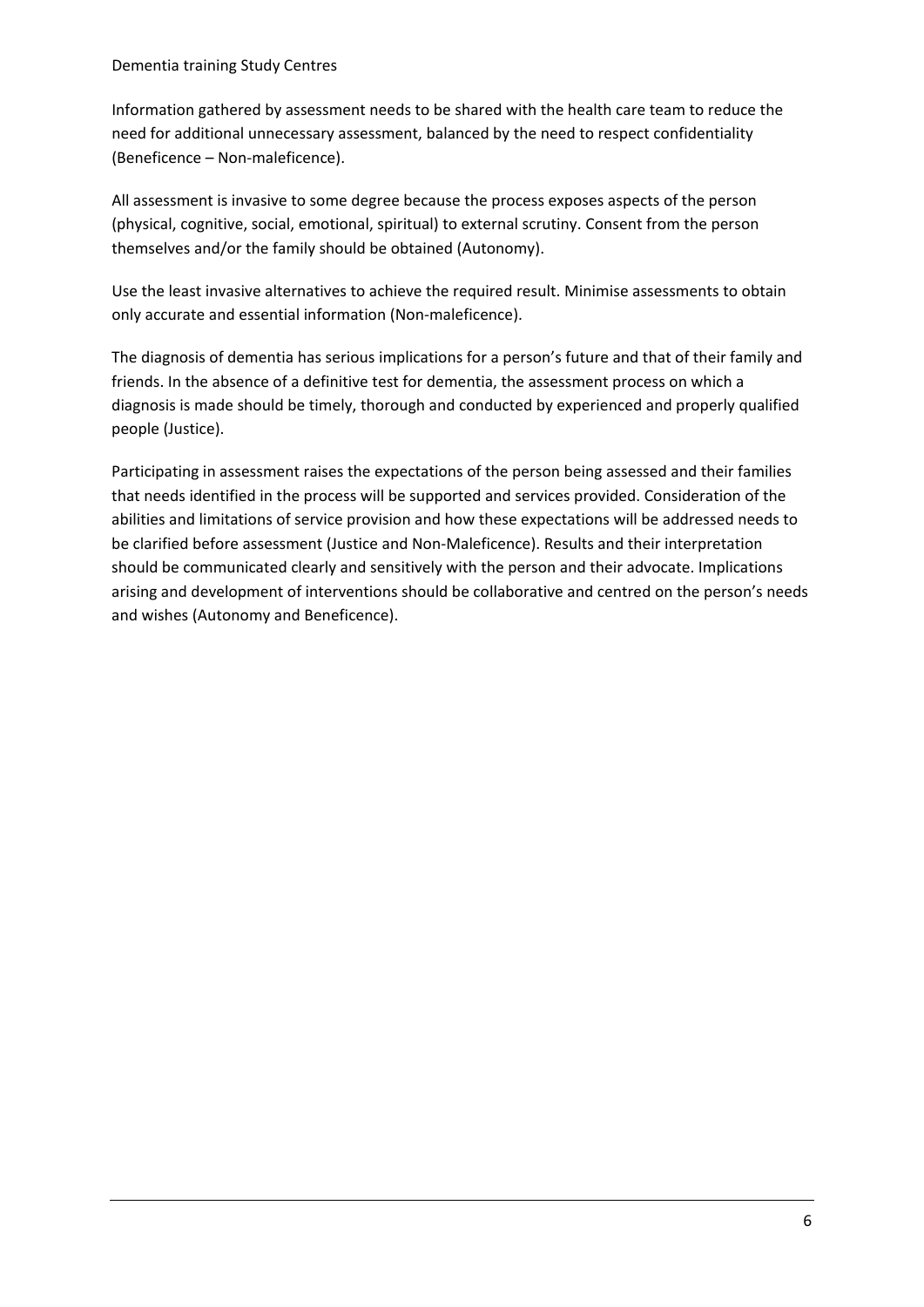## <span id="page-9-0"></span>**CHALLENGES OF ASSESSMENT WITH A PERSON WITH COGNITIVE IMPAIRMENT**

**Note: Dementia comes from a 'western medical' viewpoint, not always shared or understood within other cultures and beliefs**

| For the person                                                                                                                                                                                                                                                                                                                                                                                                                                                                                                                                                                                                                                                          | For the Family/advocate                                                                                                                                                                                                                                                                                                                                                                                                                                                                                                                                                                                                                                                                                                                                                                                                                                                                                  |  |
|-------------------------------------------------------------------------------------------------------------------------------------------------------------------------------------------------------------------------------------------------------------------------------------------------------------------------------------------------------------------------------------------------------------------------------------------------------------------------------------------------------------------------------------------------------------------------------------------------------------------------------------------------------------------------|----------------------------------------------------------------------------------------------------------------------------------------------------------------------------------------------------------------------------------------------------------------------------------------------------------------------------------------------------------------------------------------------------------------------------------------------------------------------------------------------------------------------------------------------------------------------------------------------------------------------------------------------------------------------------------------------------------------------------------------------------------------------------------------------------------------------------------------------------------------------------------------------------------|--|
| Eligibility for service<br>Being ready for the appointment<br><b>Examination anxiety</b><br>Relationship of trust with assessment/team<br>Fear of failure<br>Fear of the consequences of results<br>Understanding why assessments are<br>necessary<br>Accepting or questioning relevance of<br>particular assessments or items in the<br>assessment<br>Disclosure of private and personal<br>information to strangers<br>Concern about how the information will be<br>used<br>Multiple assessments of same/similar areas<br>Fatigue<br>New surroundings and people<br>Coping with sensory deficits, physical<br>impairment, pain<br>Maintain concentration and interest | Eligibility for service<br>Reasonable access to appropriate services<br>(eg location and cost)<br>Advocating on behalf of the family member<br>Obtaining a timely appointment<br>Getting the person ready and to the<br>appointment at the right time and place<br>Supporting the stress and anxiety of the<br>person<br>Assisting general comfort; distance to walk,<br>eating, drinking, toilet, rest, etc<br>Understanding why the assessments are<br>necessary<br>Accepting or questioning relevance of<br>particular assessments or items in the<br>assessment<br>Disclosure of personal and private<br>information to strangers<br>Concern about how the information will be<br>used<br>Confronting limitations and abilities of<br>family member<br>Concern regarding potential consequences<br>of assessment<br>Interpreting and sharing information with<br>the person and other family members |  |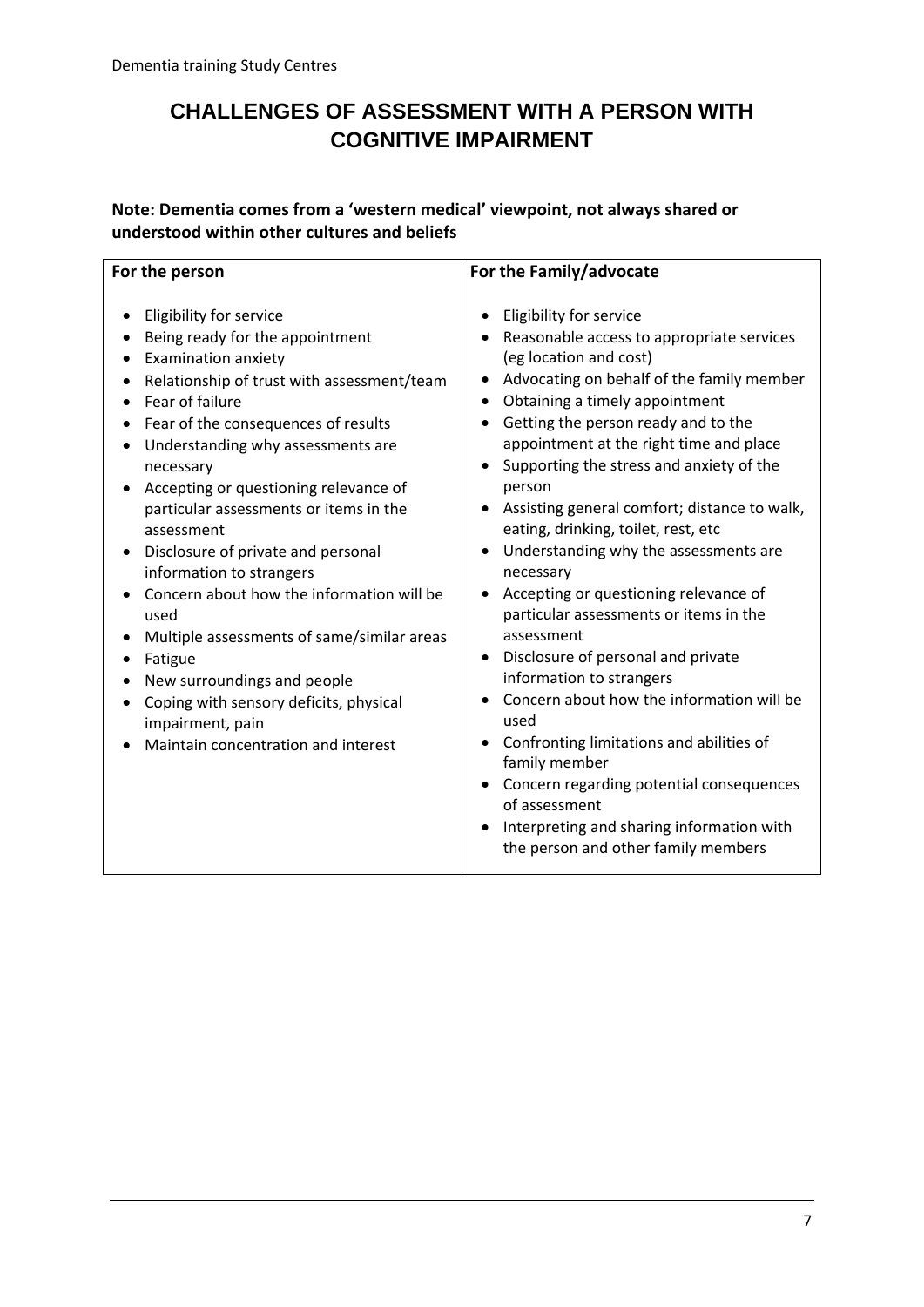| For the Health professional                                                                                                                                                                                                                                                                                                                                                                                                                                                                                                                                                                                                                                                                                                                                                                                                                                                                                                                                                                | <b>For the Service</b>                                                                                                                                                                                                                                                                                                                                                                                                                                                                             |
|--------------------------------------------------------------------------------------------------------------------------------------------------------------------------------------------------------------------------------------------------------------------------------------------------------------------------------------------------------------------------------------------------------------------------------------------------------------------------------------------------------------------------------------------------------------------------------------------------------------------------------------------------------------------------------------------------------------------------------------------------------------------------------------------------------------------------------------------------------------------------------------------------------------------------------------------------------------------------------------------|----------------------------------------------------------------------------------------------------------------------------------------------------------------------------------------------------------------------------------------------------------------------------------------------------------------------------------------------------------------------------------------------------------------------------------------------------------------------------------------------------|
| Clarifying the purpose of assessment<br>Choosing the most appropriate assessment<br>tool (floor - ceiling effects: number of<br>cognitive functions included)<br>Availability and access to assessment tool<br>and consumables<br>Facility policy on tools to be used<br>Qualified and experienced to use the<br>assessment<br>Administering the assessment and<br>interpreting the results accurately<br>Sharing the results with person, family and<br>other team members coherently<br>Other team member's familiarity with the<br>assessment tool and its results.<br>Formulating intervention and treatment<br>options<br>Proposing an intervention plan<br>$\bullet$<br>Presenting information to person and<br>family to gain informed consent<br>Accurately and succinctly recording<br>results, findings and recommendations<br>Workload and case load expectations<br>$\bullet$<br>Ability to support identified limitations<br>and abilities within the service budget,<br>etc. | Efficiency and effectiveness of service<br>provision<br><b>Budgetary constraints</b><br>$\bullet$<br>Salary and on-costs<br>$\bullet$<br>Appropriately qualified staffing<br>Adequate staffing levels<br>$\bullet$<br>Staff retention/turnover<br>Staff development and training required for<br>$\bullet$<br>new assessments<br>Managing fads of assessment<br>Costs of assessment tools, replacement<br>parts and consumables related to the<br>assessment<br>Coping with identified unmet needs |
|                                                                                                                                                                                                                                                                                                                                                                                                                                                                                                                                                                                                                                                                                                                                                                                                                                                                                                                                                                                            |                                                                                                                                                                                                                                                                                                                                                                                                                                                                                                    |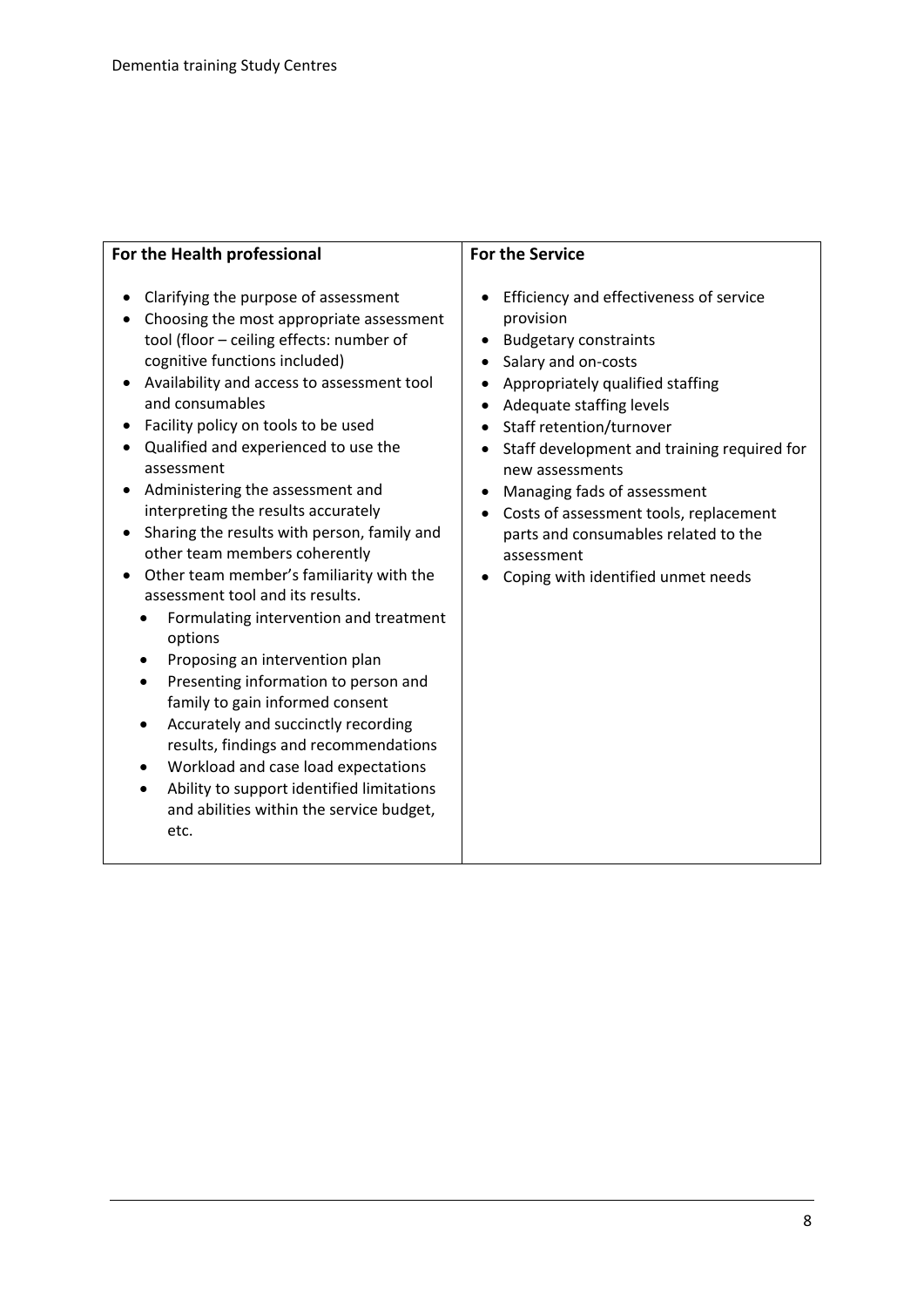## **ASSESSMENT FOR DEMENTIA CARE**

<span id="page-11-0"></span>Assessment for dementia care requires a specific frame of mind which is more important than the tool or instrument used.

#### **Person centred approach to assessment**

- Respect and value the lifetime lived
- Clarify the purpose of assessment
- Develop a relationship of trust
- Identify abilities and limitations
- Determine level of achievement objectively, however support to success if possible
- Acknowledge failure
- Flexibility on approach and method
- Sensitivity to word, voice and body
- Active attention and listening
- Assessment as intervention
- Intervention as assessment
- Identify social and environmental contexts
- Use appropriate assessment tools
- Sensitivity to language and culture
- Interpret the results of cognitive assessment within health, social and environmental contexts.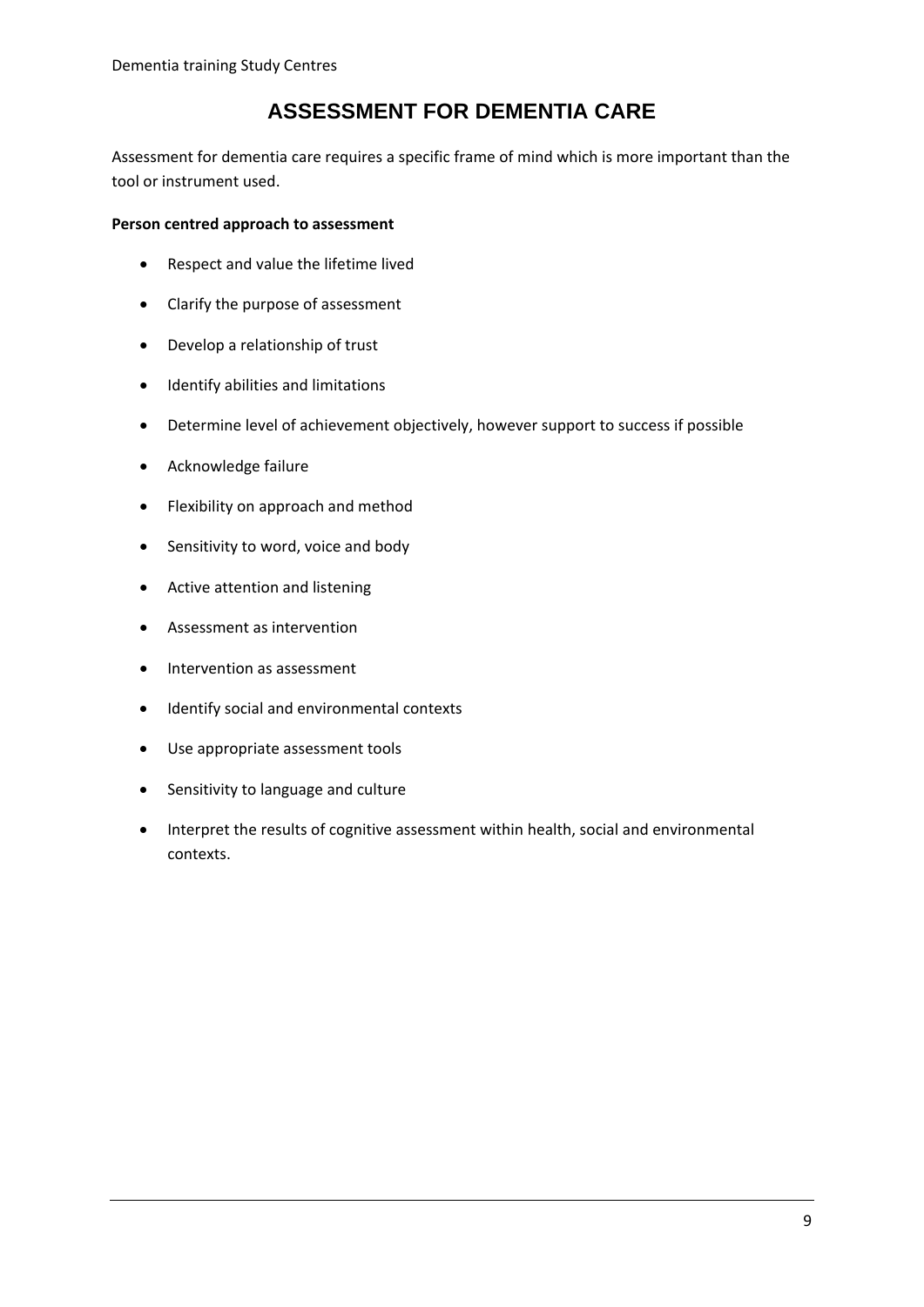### **INTERPRETATION OF HDS SCALES**

<span id="page-12-0"></span>Once the level of function is determined on each subscale it is possible to interpret in terms of possible supportive strategies.

This section of the Guide presents the following information for each subscale:

On the left hand page is information to describe the purpose and context of the subscale and the cognitive function assessed.

| Name and number of the subscale | How this scale links with other scales for interpretation                                                                                                                                                                                                                                     |
|---------------------------------|-----------------------------------------------------------------------------------------------------------------------------------------------------------------------------------------------------------------------------------------------------------------------------------------------|
| Purpose                         | What the scale aims to assess                                                                                                                                                                                                                                                                 |
| Measurement                     | How the scale is constructed                                                                                                                                                                                                                                                                  |
| Confounding factors             | Lists factors other than could interfere with an accurate<br>measurement of the specific cognitive function to be assessed.                                                                                                                                                                   |
|                                 | Confounding factors arise from the design and structure of the<br>assessment tasks, other health conditions and cognitive<br>functions that could mask abilities and limitations                                                                                                              |
|                                 | The health professional needs to ensure that confounding are<br>considered when assigning a specific level of cognitive<br>function. Sometimes it is not possible to separate them and in<br>this case careful notation is required and extreme caution in<br>designating a level of function |
| <b>Functional Implications</b>  | Describes how this cognitive function could impact on the<br>person's abilities to exercise autonomy and engage in a<br>meaningful and purposeful life                                                                                                                                        |

On the right hand page are general suggestions for strategies that support limitations and utilise remaining abilities appropriate to the identified level of function which are listed from highest (10) to lowest (0) function. All suggestions at and below the level of function should be considered. For example a person whose level is 6 can probably make use of suggestions at levels 6, 5, 4, 3, 2, 1 and 0.

The listed suggestions are based on the accumulated and shared experiences of practitioners and are definitely not an exact science.

Suggestions need to be considered in conjunction with other subscales and interpreted in terms of the individual's social and environmental contexts.

| <b>Subscale</b>       | <b>Recommendations</b>                       |
|-----------------------|----------------------------------------------|
| 10. test item heading | List of ideas to utilise remaining abilities |
|                       |                                              |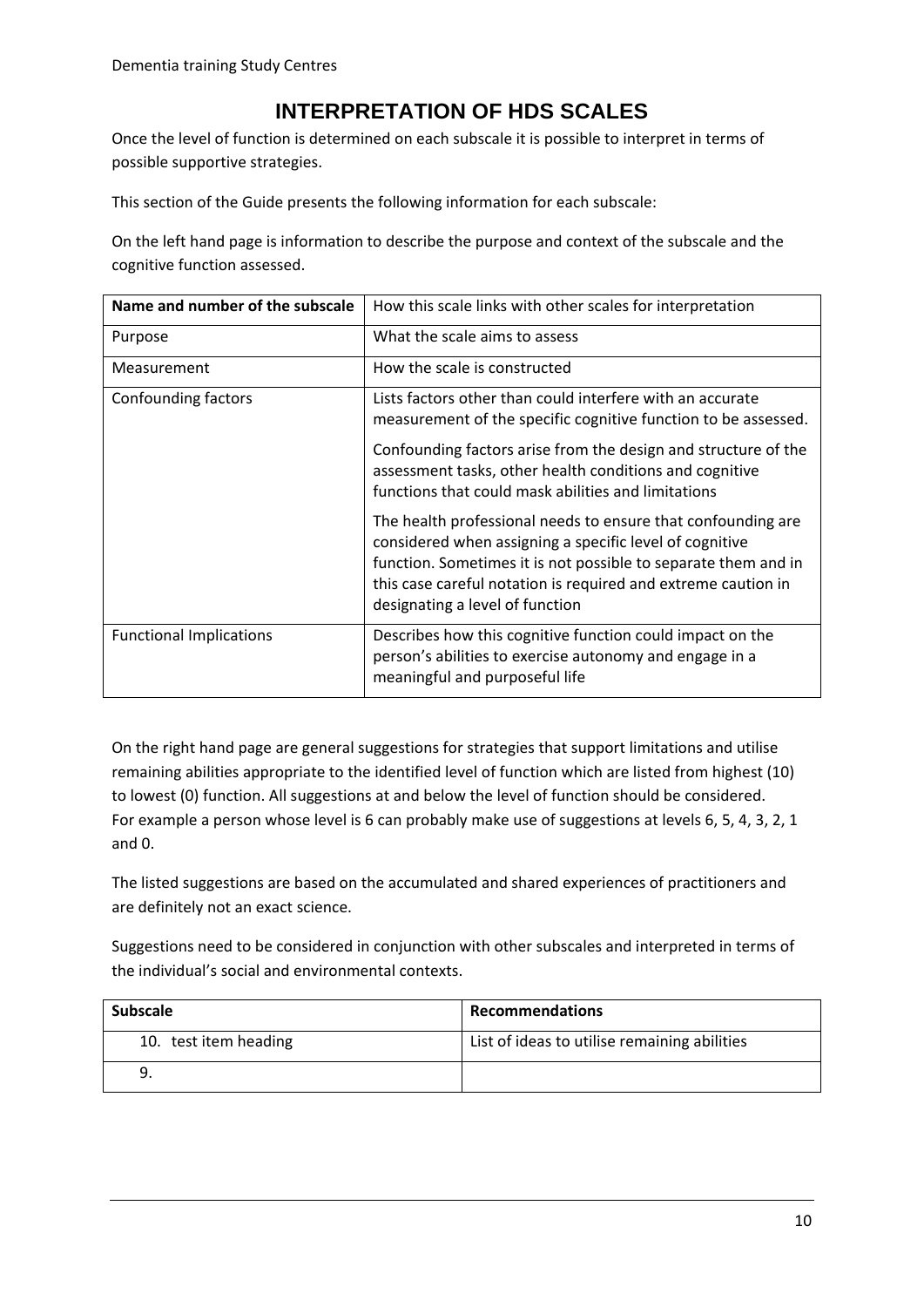<span id="page-13-0"></span>

| Name:                              | <b>ORIENTING</b><br>1                                                                                                                                                                                                                                                                                                               |  |
|------------------------------------|-------------------------------------------------------------------------------------------------------------------------------------------------------------------------------------------------------------------------------------------------------------------------------------------------------------------------------------|--|
| <b>Purpose:</b>                    | To ascertain level of demonstrable awareness of the environment. Ability to<br>establish contact and respond to people and social context.<br>Links with 9, 15, 12                                                                                                                                                                  |  |
| <b>Measurement:</b>                | Response to the presentation of auditory, visual and tactile stimulation                                                                                                                                                                                                                                                            |  |
| <b>Confounding</b><br>factors:     | Auditory visual and tactile impairment<br>Presence of other sensory inputs within the environment<br>$\bullet$<br>Presence of delirium or other health issues<br>Depression or other mood impairment<br>Medication<br>Pain<br>Role expectations<br>Relationship between examiner and client<br>Gender differences<br>Social manners |  |
| <b>Functional</b><br>implications: | Ability to gain attention<br>Level of environmental stimulation required to create satisfaction versus<br>stress<br>Spontaneous - social skills<br>Autonomous initiation of social contact                                                                                                                                          |  |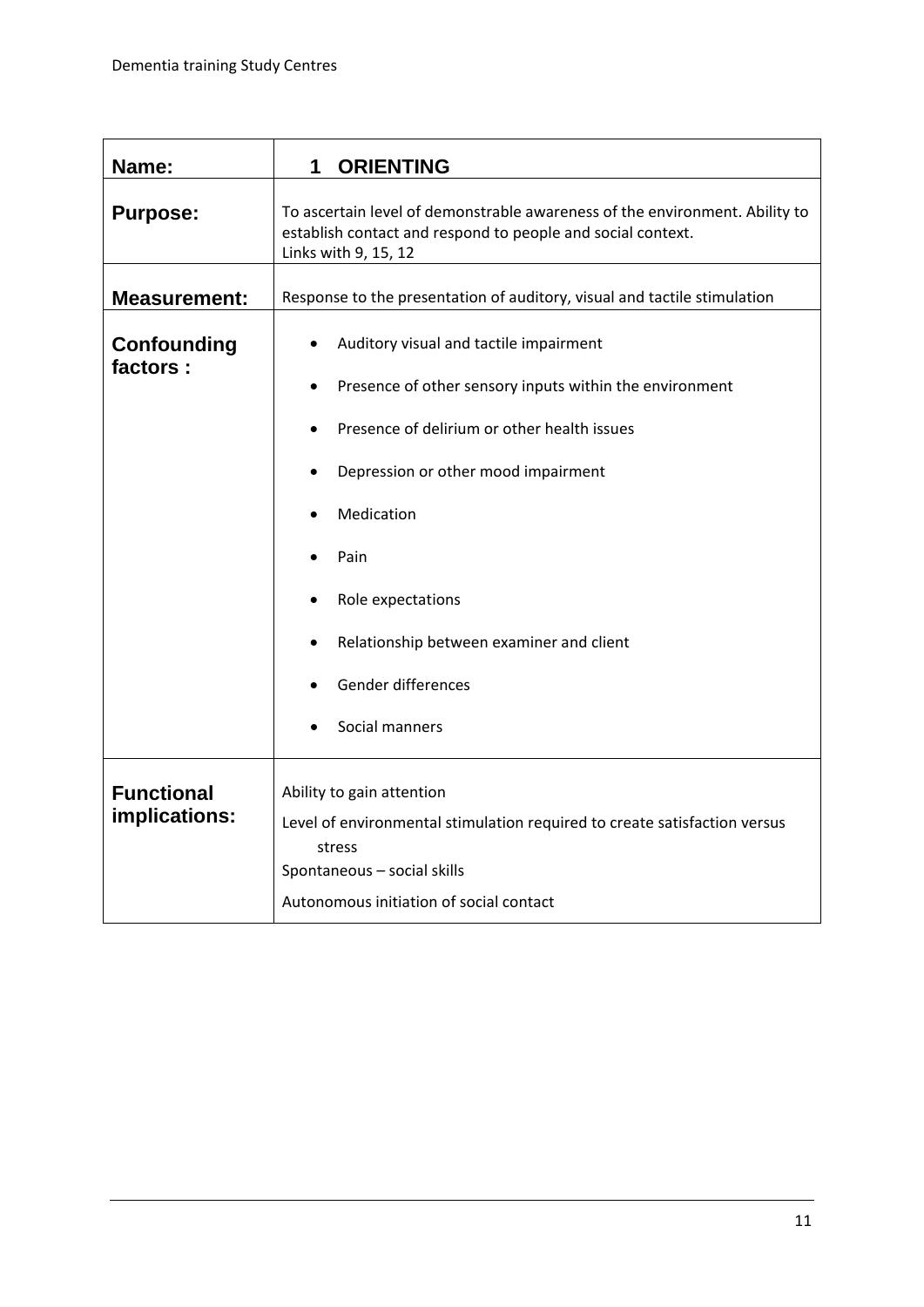|                | <b>SUBSCALE</b><br><b>ORIENTING</b> | <b>RECOMMENDATIONS</b>                                             |
|----------------|-------------------------------------|--------------------------------------------------------------------|
| 10             | No Impairment                       | Provide opportunity for person to engage in a variety<br>$\bullet$ |
|                |                                     | of social settings related to past experience and                  |
|                |                                     | interests                                                          |
| 8              | Shakes Examiner's hand              | Connect the person to others by initiating contacts<br>$\bullet$   |
|                |                                     | Be with the person during social contacts                          |
| 6              | Reacts to Auditory Threat           | Check hearing aids/abilities<br>$\bullet$                          |
|                |                                     | Inform person about what is happening around them                  |
|                |                                     | and what you are going to do next                                  |
|                |                                     | Introduce yourself                                                 |
| 4              | <b>Reacts to Visual Threat</b>      | Check visual aids<br>$\bullet$                                     |
|                |                                     | Seek eye contact                                                   |
|                |                                     | Smile                                                              |
|                |                                     | Ensure that information received by all senses is                  |
|                |                                     | congruent                                                          |
| $\overline{2}$ | <b>Reacts to Tactile Threat</b>     | Get close to the person when seeking their attention               |
|                |                                     | Adjust level of sensory input appropriately                        |
|                |                                     | Always act and address the person with respect                     |
|                |                                     | Do not assume the person cannot hear, see or feel                  |
|                |                                     | your presence                                                      |
|                |                                     |                                                                    |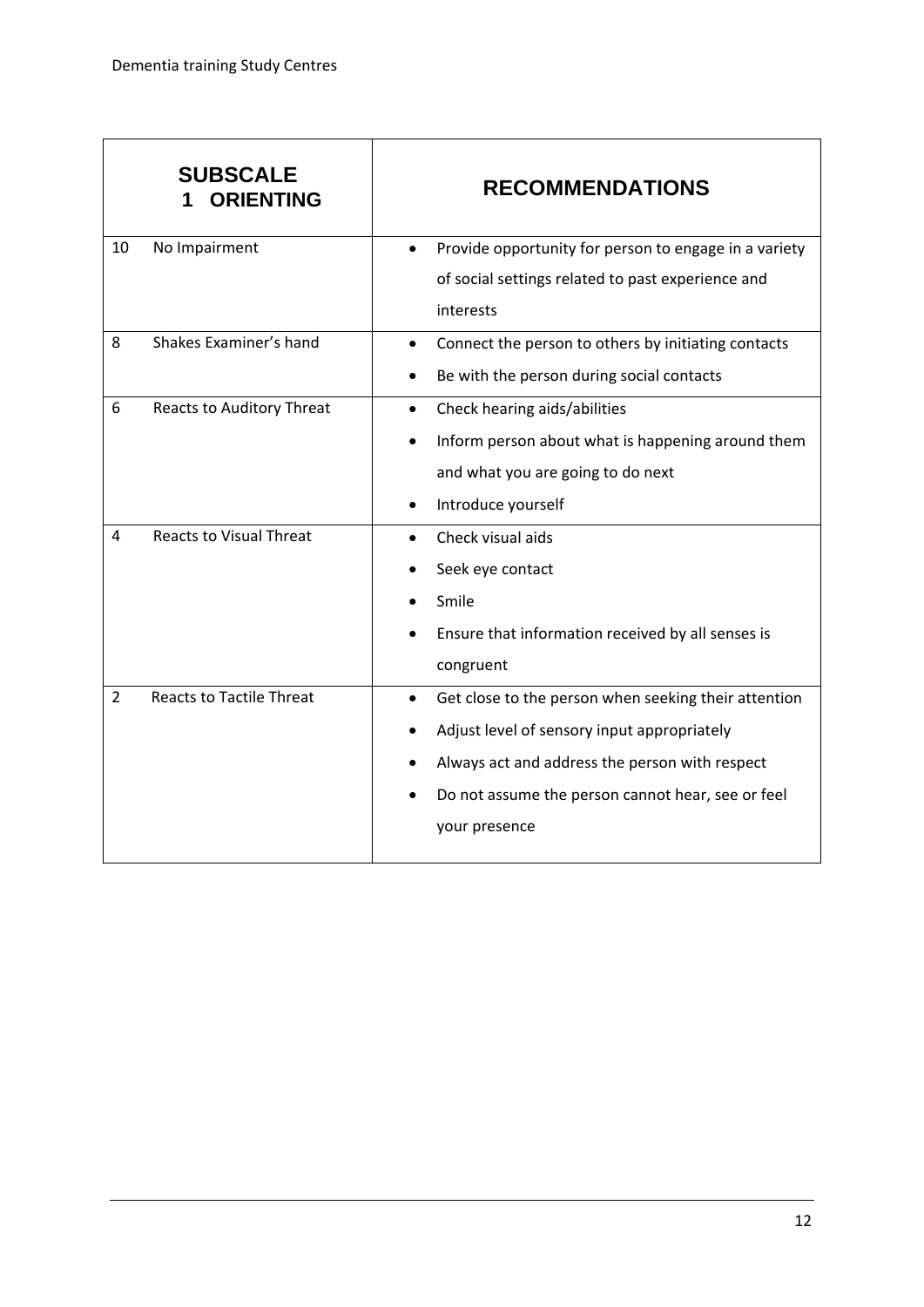<span id="page-15-0"></span>

| Name:                              | 2 PREFRONTAL                                                                                                                                                                       |  |
|------------------------------------|------------------------------------------------------------------------------------------------------------------------------------------------------------------------------------|--|
| <b>Purpose:</b>                    | To ascertain presence or absence of primary reflexes                                                                                                                               |  |
| <b>Measurement:</b>                | Techniques to elicit reflexes                                                                                                                                                      |  |
| <b>Confounding</b><br>factors:     | Unmet emotional needs<br>Hunger<br>Pain                                                                                                                                            |  |
| <b>Functional</b><br>implications: | Prognosis<br>Pain response<br>Ability to control body voluntarily<br>Ability to eat, chew, swallow<br><b>Bowel and Bladder function</b><br>Methods of gaining sensory satisfaction |  |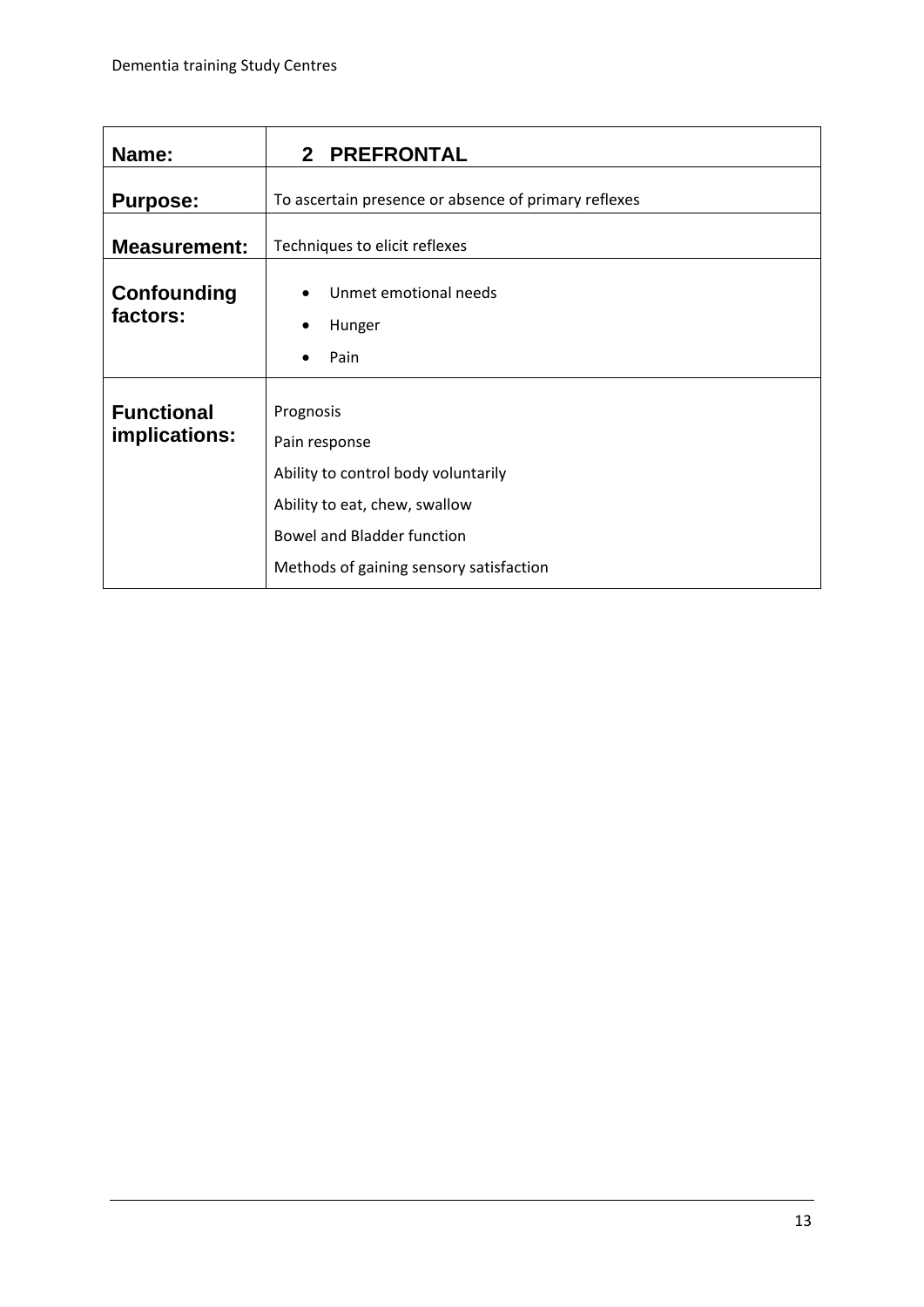|                | <b>SUBSCALE</b><br><b>PREFRONTAL</b><br>2 | <b>RECOMMENDATIONS</b>                                                                                                                                                                                                                                                                                      |
|----------------|-------------------------------------------|-------------------------------------------------------------------------------------------------------------------------------------------------------------------------------------------------------------------------------------------------------------------------------------------------------------|
| 10             | No Reflexes present                       | Provide objects within the environment to see, touch,<br>٠<br>smell, taste, hear,                                                                                                                                                                                                                           |
| 8              | <b>Tactile Prehension</b>                 | Avoid stimulating the reflex actions during moving<br>and handling<br>Provide reassurance                                                                                                                                                                                                                   |
| 6              | Cephalobuccal Reflex                      | Utilise objects that won't harm the person<br>Reduce unnecessary multiple stimuli<br>Use therapeutic touch<br>Initiate palliative care                                                                                                                                                                      |
| 4              | Oro Visual Reflex                         | Provide appropriate sensory stimulation<br>Utilise edible objects in activities<br>Use comforting rhythmic voice tones to communicate<br>security and connection<br>Avoid sudden or loud movements and noises                                                                                               |
| $\overline{2}$ | <b>Oral Tactile Reflex</b>                | Maintain calm environment<br>Review duty of care<br>Review mealtime procedures<br>Review intake of fluids, solids<br>Read body language to determine level of<br>comfort/pain<br>Utilise rocking, touch, massage to provide contact<br>with outside world<br>Treat person and body with dignity and respect |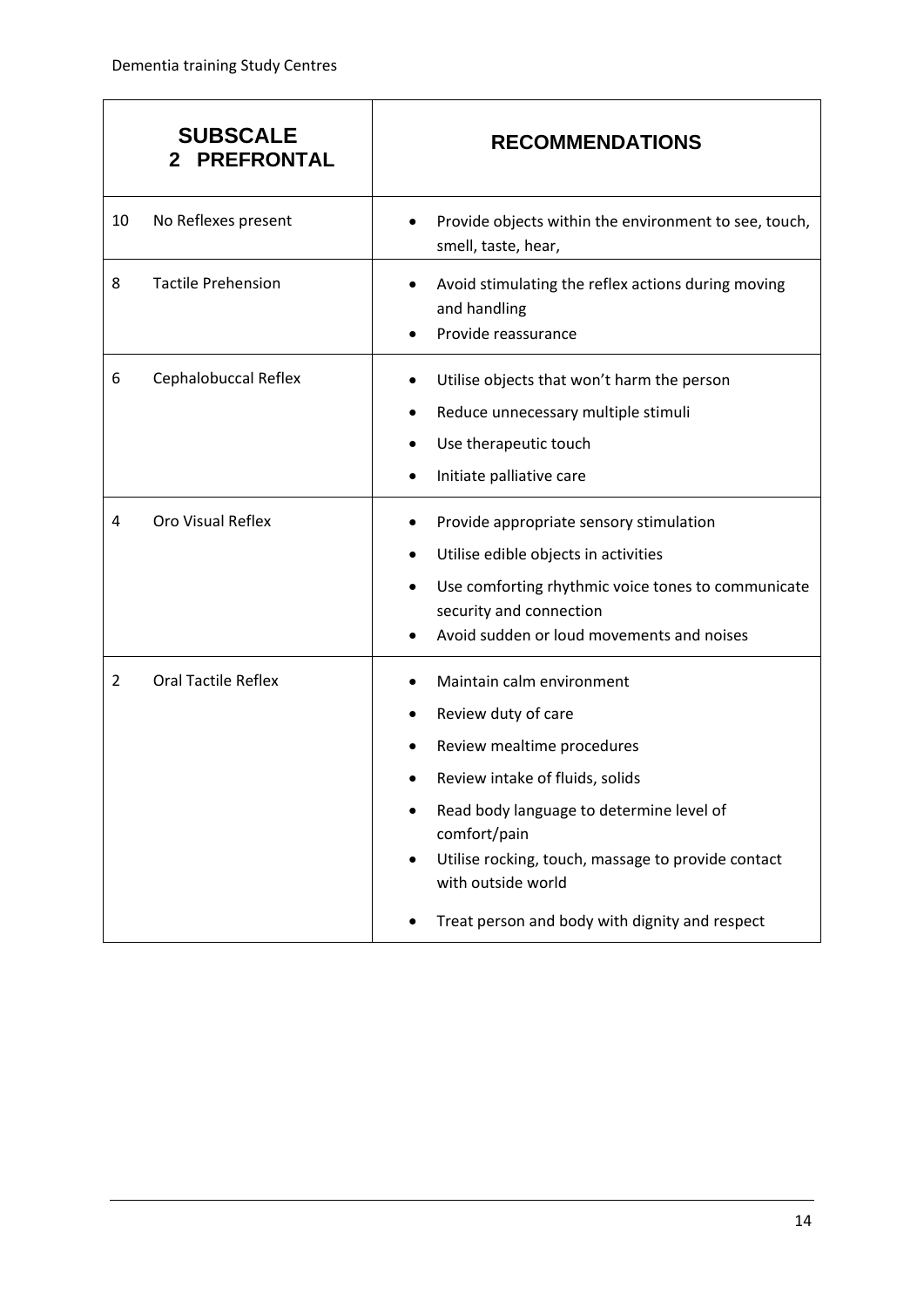<span id="page-17-0"></span>

| Name:                              | <b>IDEOMOTOR</b><br>3                                                                                                                                                 |  |
|------------------------------------|-----------------------------------------------------------------------------------------------------------------------------------------------------------------------|--|
| <b>Purpose:</b>                    | Ascertain ability to plan and sequence voluntary motor movements. Links<br>with 9                                                                                     |  |
| <b>Measurement:</b>                | Ability to copy patterns of body movement demonstrated by examiner                                                                                                    |  |
| <b>Confounding</b><br>factors:     | Visual impairment<br>Right/left discrimination<br>Paresis<br>$\bullet$<br>Eye/hand coordination<br>Ideational apraxia<br>Gnosis<br>Physical deformity                 |  |
| <b>Functional</b><br>implications: | Ability to carry out unfamiliar actions<br>Ability to perform familiar everyday activities<br>Ability to follow demonstration<br>Level and type of prompting required |  |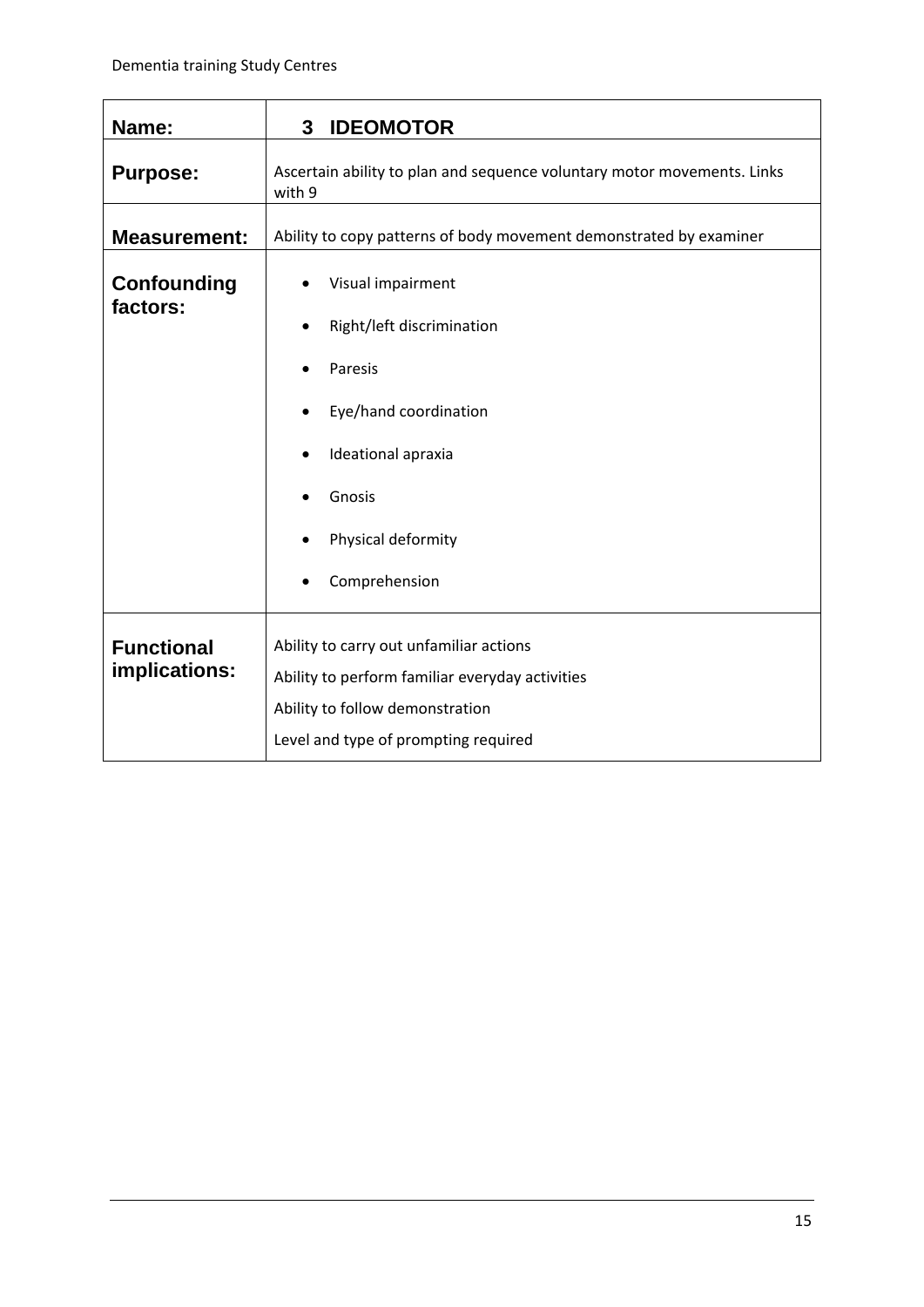|                | <b>SUBSCALE</b><br><b>IDEOMOTOR</b><br>3 | <b>RECOMMENDATIONS</b>                                                                                                                     |
|----------------|------------------------------------------|--------------------------------------------------------------------------------------------------------------------------------------------|
| 10             | <b>Reversed hands</b>                    | Provide opportunity to experience a wide range of<br>new and familiar motor patterns<br>Provide indirect verbal prompts                    |
| 9              | Double rings                             | Give positive instruction<br>Make suggestions                                                                                              |
| 8              | Double fingers                           | Give verbal instruction with demonstration and<br>prompts                                                                                  |
| 7              | <b>Opposed Hands</b>                     | Break down physical task to one step at a time                                                                                             |
| 6              | Single ring                              | Wait for completion of previous step before giving<br>next instruction                                                                     |
| 5              | Single finger                            | Give physical assistance to instigate, maintain or<br>finish pattern of movement<br>Find alternative way of doing task or achieving result |
| 4              | Clap hands                               | Develop repetitive, rhythmic movements if possible<br>Wait for spontaneous reactions                                                       |
| 3              | Wave                                     | Utilise familiar movement patterns<br>Utilise indirect verbal prompts                                                                      |
| $\overline{2}$ | Raise hand                               | Utilise familiar stereotyped movements                                                                                                     |
| 1              | Open mouth                               | Utilise proprioceptive neuromuscular facilitating<br>٠<br>patterns<br>Elicit oro-tactile or oro-visual reflexes to enable<br>feeding       |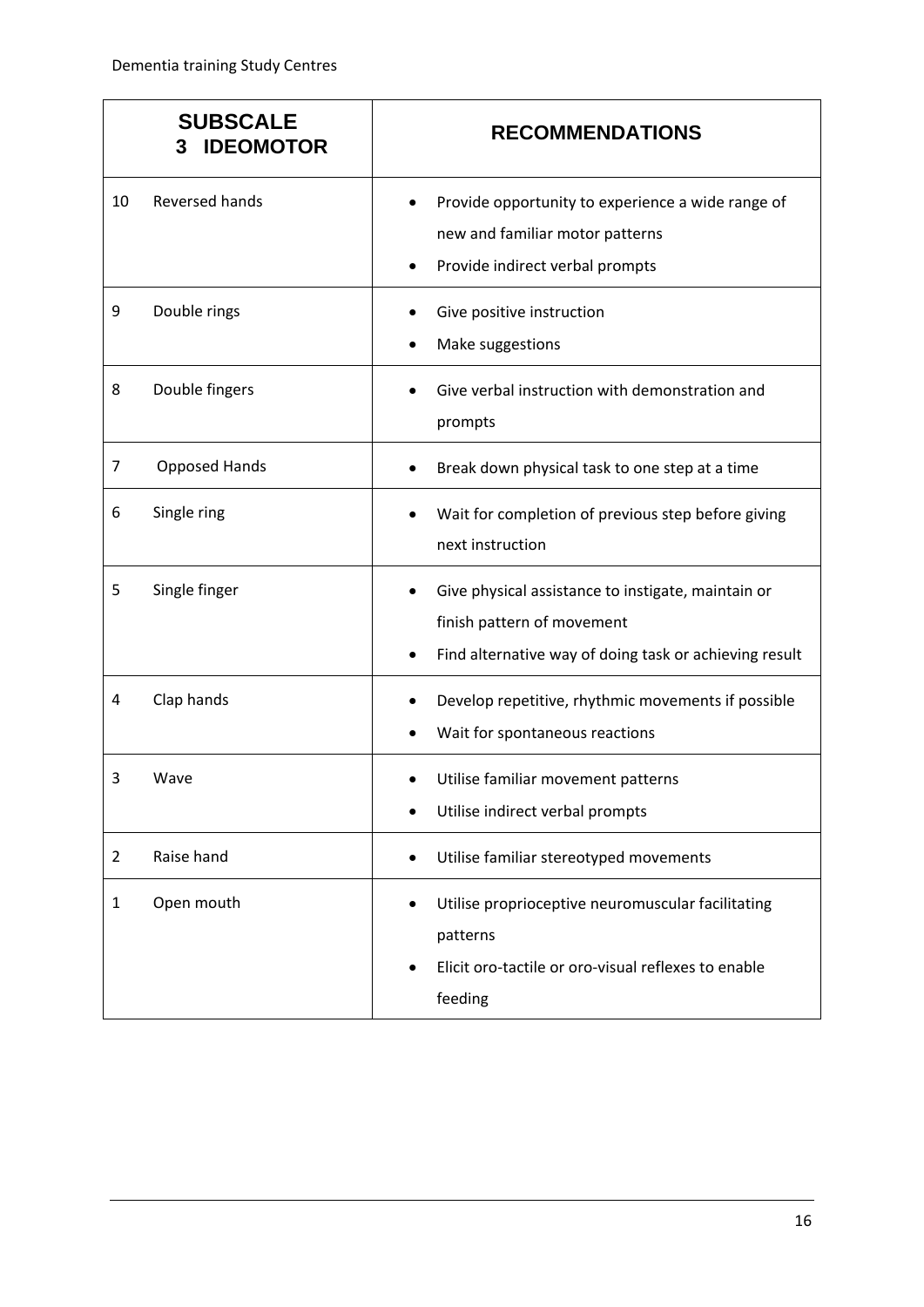<span id="page-19-0"></span>

| Name:                              | <b>LOOKING</b><br>4                                                                                                                                                                                                                                                                                                              |  |
|------------------------------------|----------------------------------------------------------------------------------------------------------------------------------------------------------------------------------------------------------------------------------------------------------------------------------------------------------------------------------|--|
| <b>Purpose:</b>                    | Ascertain the ability to identify and find meaning from 2D visual stimuli.<br>Ability to locate small objects. Links with 8, 10                                                                                                                                                                                                  |  |
| <b>Measurement:</b>                | The response to presentation of a picture depicting a familiar and concrete<br>scene.                                                                                                                                                                                                                                            |  |
| <b>Confounding</b><br>factors:     | Figure / ground perception<br>Naming<br>Visual impairment<br>Familiarity of picture contents<br>Impaired eye musculature                                                                                                                                                                                                         |  |
| <b>Functional</b><br>implications: | Ability to find objects in the environment<br>Ability to understand the content of the environment<br>Ability to understand relationship and connections between objects in the<br>environment<br>Ability to understand / enjoy TV, pictures, books<br>Visual interest in environment<br>Initiation of exploring the environment |  |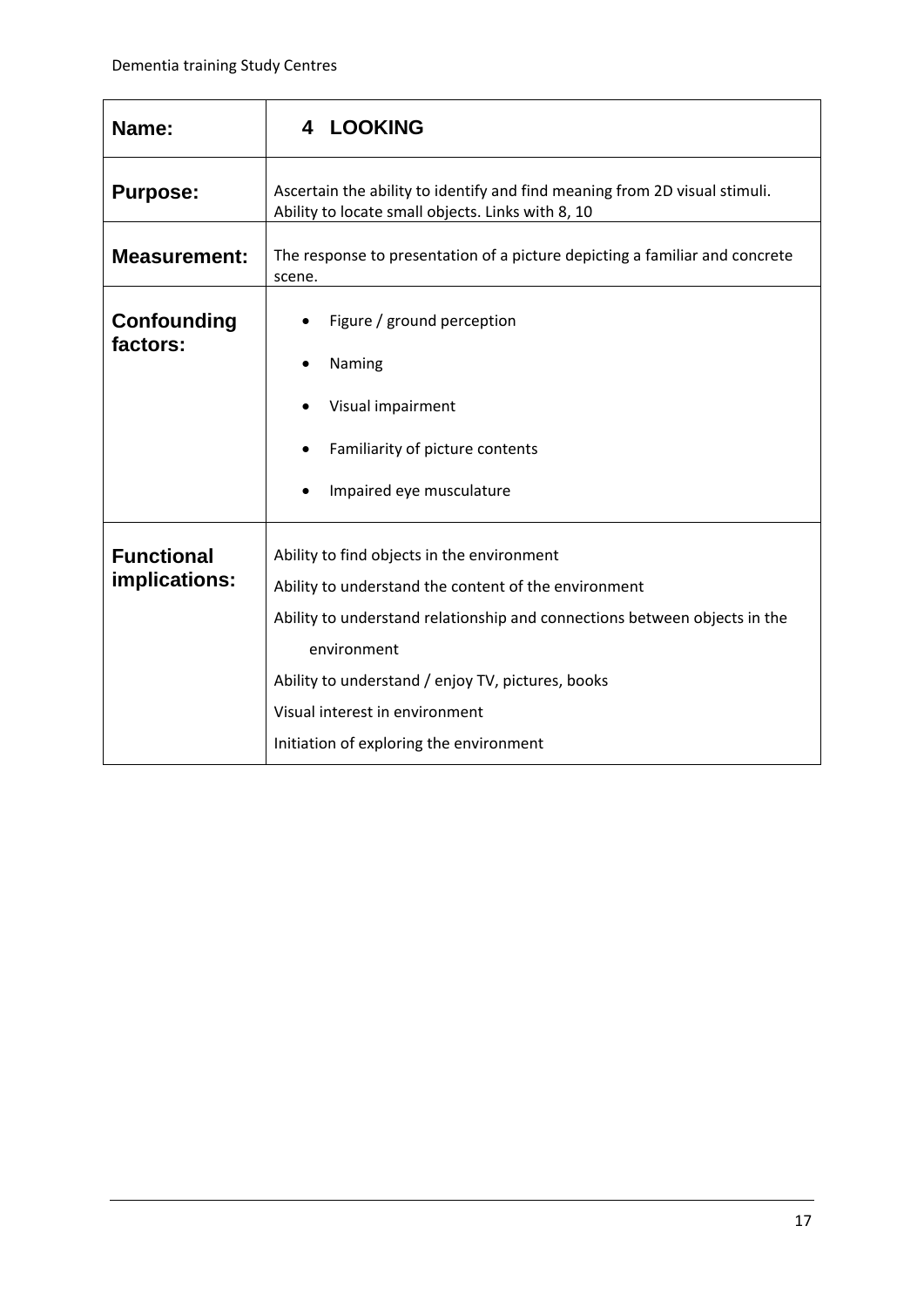|                | <b>SUBSCALE</b><br><b>LOOKING</b> | <b>RECOMMENDATIONS</b>                                        |
|----------------|-----------------------------------|---------------------------------------------------------------|
| 10             | Finds images                      | Congruent use of all senses to provide meaning<br>$\bullet$   |
|                |                                   | within the environment                                        |
| 8              | Searches for images               | Use of colour and texture to emphasise important<br>$\bullet$ |
|                |                                   | items within the environment                                  |
|                |                                   | Point out and identify key elements in the                    |
|                |                                   | environment                                                   |
| 6              | Grasps context of picture         | Provide opportunity to experience a variety of<br>$\bullet$   |
|                |                                   | different environments, books to explore and enjoy            |
|                |                                   | Use other sensory modalities to enhance                       |
|                |                                   | understanding and enjoyment.                                  |
| 4              | Scans picture                     | Describe what is happening around the person<br>٠             |
|                |                                   | <b>Familiar environment</b>                                   |
|                |                                   | Slow down movements within the environment                    |
| $\overline{2}$ | Looks at picture                  | Structured environment<br>٠                                   |
|                |                                   | Use of real objects                                           |
|                |                                   | Simplify environment                                          |
|                |                                   | Do not assume person cannot see, hear or feel what            |
|                |                                   | is happening around them                                      |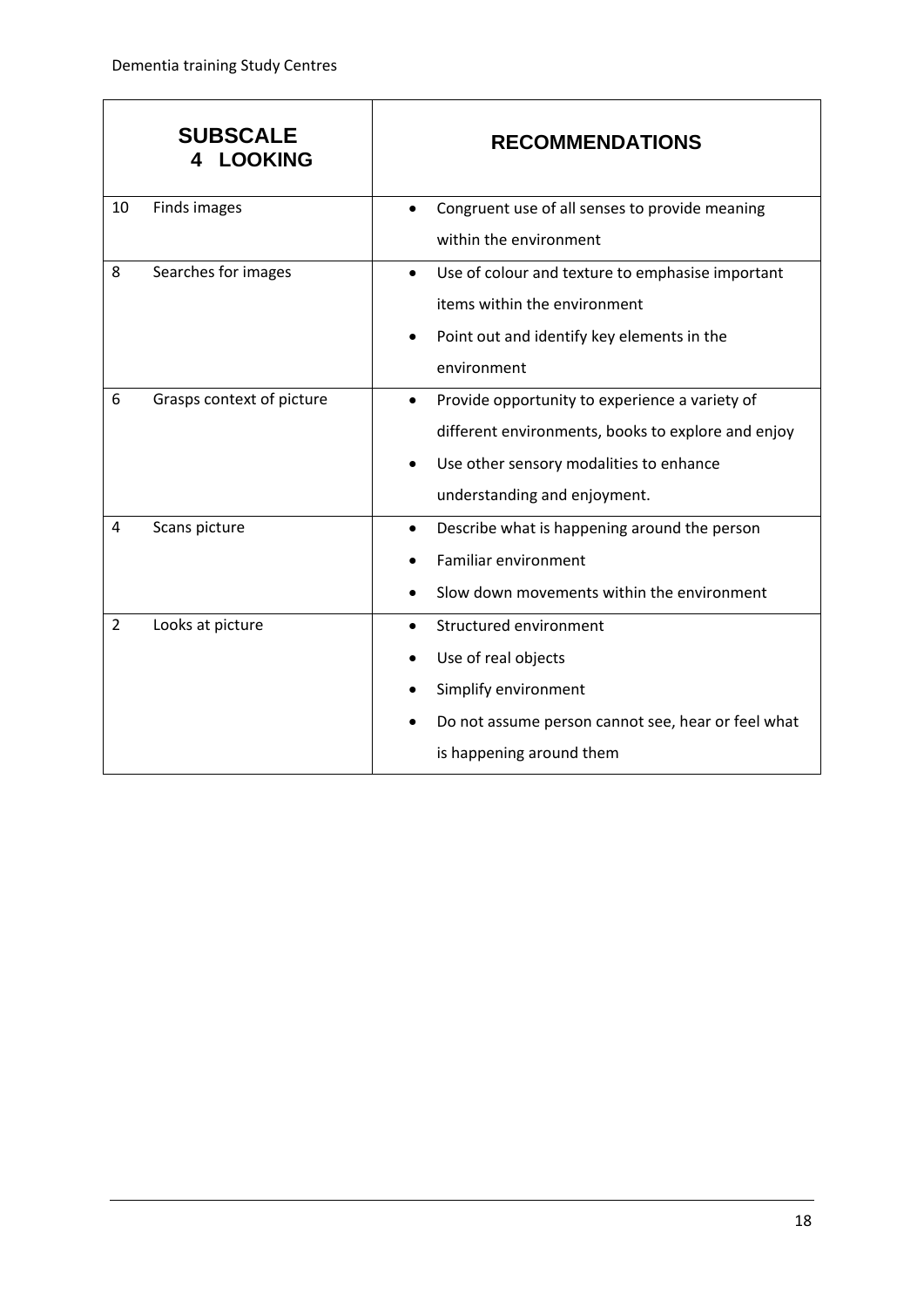<span id="page-21-0"></span>

| Name:                          | <b>5 IDEATIONAL PRAXIC</b>                                                                                                                                     |  |
|--------------------------------|----------------------------------------------------------------------------------------------------------------------------------------------------------------|--|
| <b>Purpose:</b>                | Ascertain person's ability to conceptualise and understand the use of, and<br>manipulate objects<br>Establish level of abstract thought<br>Links with 3, 9, 19 |  |
| <b>Measurement:</b>            | Presentation of a situation that requires purposeful action                                                                                                    |  |
| <b>Confounding</b><br>factors: | Visual impairment<br>Auditory impairment                                                                                                                       |  |
|                                | Physical ROM and dexterity                                                                                                                                     |  |
|                                | Language impairment                                                                                                                                            |  |
|                                | Familiarity of task                                                                                                                                            |  |
|                                | Short term memory deficit                                                                                                                                      |  |
|                                | Neuromotor impairment                                                                                                                                          |  |
| <b>Functional</b>              | Level of abstract thought                                                                                                                                      |  |
| implications:                  | Ability to demonstrate understanding                                                                                                                           |  |
|                                | Ability to visualise/conceptualise/understand                                                                                                                  |  |
|                                | Ability to use previously learnt and familiar skills with or without concrete                                                                                  |  |
|                                | prompts                                                                                                                                                        |  |
|                                | Understand what is involved in carrying out familiar tasks                                                                                                     |  |
|                                | Formulate, plan and sequence familiar tasks                                                                                                                    |  |
|                                | Identify mistakes and solve problems                                                                                                                           |  |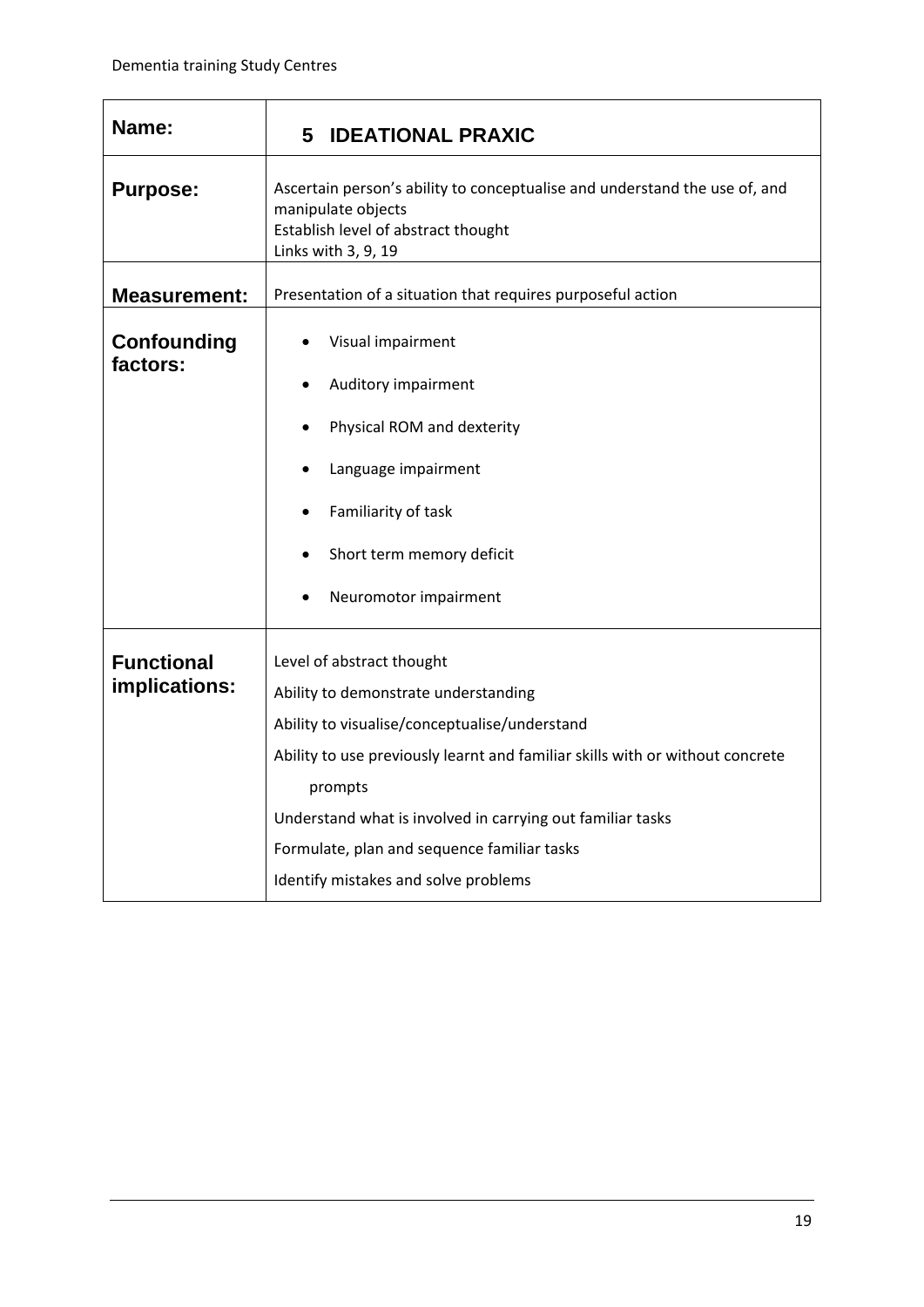| 5              | <b>SUBSCALE</b><br><b>IDEATIONAL PRAXIC</b> | <b>RECOMMENDATIONS</b>                                               |
|----------------|---------------------------------------------|----------------------------------------------------------------------|
|                |                                             |                                                                      |
| 10             | Imaginary match and candle                  | Provide opportunity for person to utilise their ability<br>$\bullet$ |
|                |                                             | to visualise and imagine                                             |
| 9              | Imaginary nail and hammer                   | Establish a context to assist the person to visualise<br>$\bullet$   |
|                |                                             | and imagine familiar situations                                      |
|                |                                             | Utilise indirect prompting                                           |
| 8              | Imaginary scissors                          | Simplify tasks<br>٠                                                  |
|                |                                             | Mime required action                                                 |
| $\overline{7}$ | Imaginary comb                              | Do not hurry person<br>٠                                             |
|                |                                             | Provide real objects                                                 |
| 6              | Match and candle                            | Demonstrate required action using real objects<br>٠                  |
|                |                                             | Use touch                                                            |
| 5              | Nail and hammer                             | Provide environmental cues eg<br>٠                                   |
|                |                                             | shower/taps/tiles/towel = bathing                                    |
|                |                                             | Step by step instruction                                             |
| 4              | <b>Scissors</b>                             | Set tasks within short term memory span<br>٠                         |
|                |                                             | Provide physical and verbal prompts                                  |
| 3              | Comb                                        | Use of repetition and rhythm<br>$\bullet$                            |
|                |                                             | Use objects that are familiar and clear connection                   |
|                |                                             | between object and use                                               |
| $\overline{2}$ | Put on shoes                                | Physically initiate task<br>$\bullet$                                |
| $\mathbf{1}$   | Open door                                   | Utilise previously learnt patterns<br>$\bullet$                      |
|                |                                             | Provide opportunity                                                  |
|                |                                             | Do not assume person cannot do anything                              |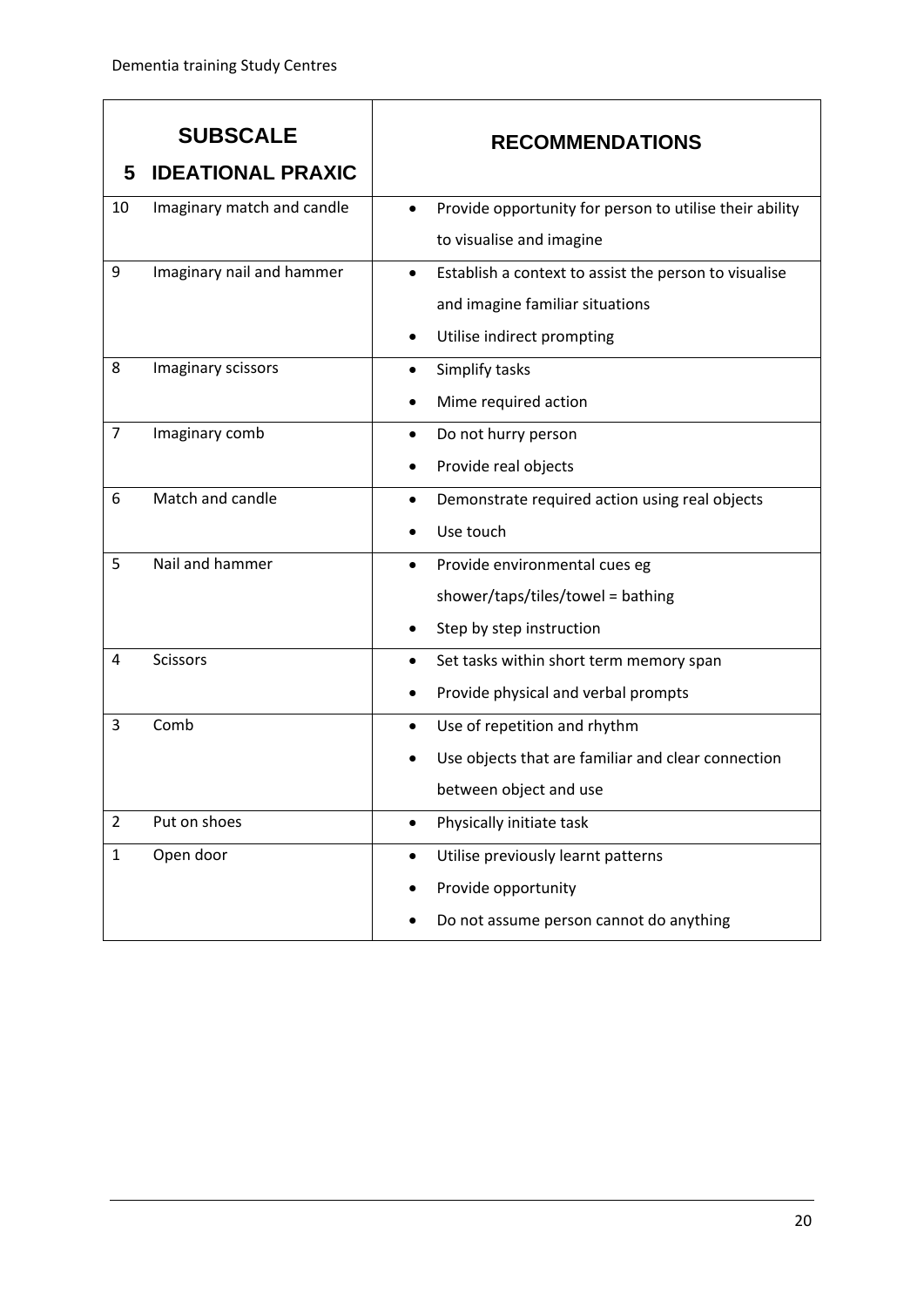<span id="page-23-0"></span>

| Name:                                             | <b>DENOMINATION</b><br>6                                                                                                                                                                                                                                                         |  |  |  |
|---------------------------------------------------|----------------------------------------------------------------------------------------------------------------------------------------------------------------------------------------------------------------------------------------------------------------------------------|--|--|--|
| <b>Purpose:</b>                                   | Determine ability to name objects/parts of objects<br>Link with 5                                                                                                                                                                                                                |  |  |  |
| <b>Measurement:</b>                               | 10 point scale of common objects with discrete parts – quality of response<br>determines score                                                                                                                                                                                   |  |  |  |
| <b>Confounding</b><br>factors:                    | Ability to recognise right word if offered by someone else - may still<br>have understanding<br>Primary language other than English<br>Ability to read words/symbols<br>Ability to still use/carry out instructions<br>Figure/ground may impair recognition<br>Visual impairment |  |  |  |
| <b>Functional</b><br>Ability to communicate needs |                                                                                                                                                                                                                                                                                  |  |  |  |
| implications:                                     | Ability to carry out instructions                                                                                                                                                                                                                                                |  |  |  |
|                                                   | Presence of anomia<br>Need for translator                                                                                                                                                                                                                                        |  |  |  |
|                                                   | Speech difficulties eg stuttering<br>Presence of paraphasias                                                                                                                                                                                                                     |  |  |  |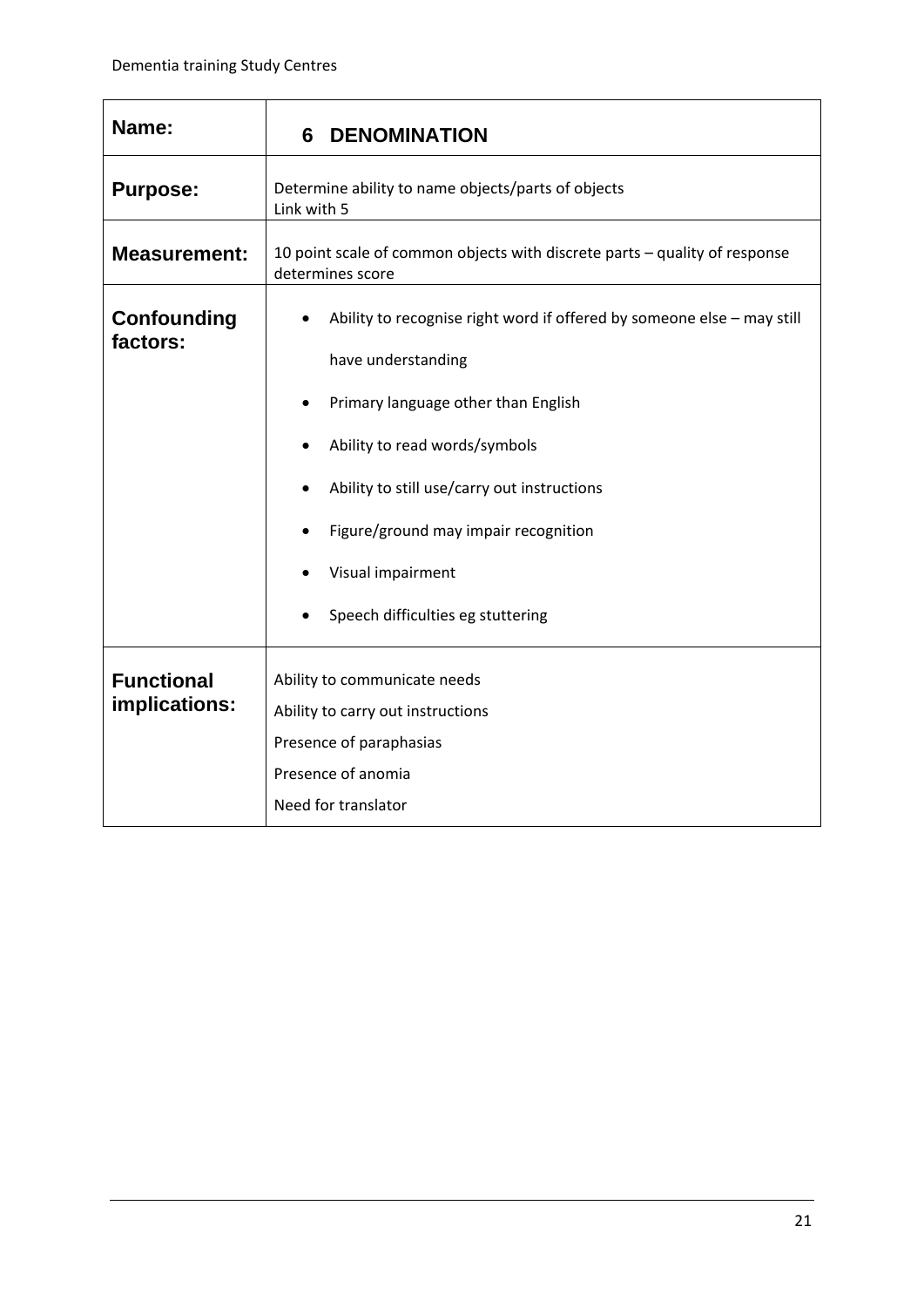| 6               | <b>SUBSCALE</b><br><b>DENOMINATION</b> |           | <b>RECOMMENDATIONS</b>                                 |
|-----------------|----------------------------------------|-----------|--------------------------------------------------------|
| 10<br>No errors |                                        | $\bullet$ | Provide opportunity to converse with people with       |
|                 |                                        |           | equal or better language abilities                     |
| 9               | Nominal aphasia parts                  |           | Offer names/words                                      |
|                 |                                        |           | Explore use of primary language                        |
| 8               | Nominal aphasia objects                |           | Always check inability to name with ability to         |
|                 |                                        |           | recognise the right word, or ability to use the object |
|                 |                                        |           | both verbally and written                              |
|                 |                                        |           | <b>Consider labels</b>                                 |
| $\overline{7}$  | Use of parts                           | $\bullet$ | Simplify background visually to enhance recognition    |
|                 |                                        |           | Listen for description                                 |
| 6               | Use of objects                         | $\bullet$ | Use the context of an activity to enhance              |
|                 |                                        |           | understanding                                          |
|                 |                                        | ٠         | Interpret voice and body language                      |
| 5               | Conceptual field - parts               | ٠         | Use demonstration/show/point                           |
|                 |                                        |           | Provide familiar and meaningful objects                |
| 4               | Conceptual field - objects             | $\bullet$ | Reframe activities that require naming                 |
| 3               | Sound alike - parts                    | $\bullet$ | Try to use other sensory modalities eg touch           |
|                 |                                        |           | Offer synonyms or slang words to check meaning         |
| $\overline{2}$  | Sound alike - objects                  | ٠         | Listen for paraphasias                                 |
|                 |                                        |           | Look for contextual clues to understand message        |
|                 |                                        |           | Listen for emotional content                           |
| $\mathbf{1}$    | Deformed words                         | ٠         | Provide appropriate sensory input                      |
|                 |                                        |           | Do not assume person cannot understand what is         |
|                 |                                        |           | said to them                                           |
|                 |                                        |           |                                                        |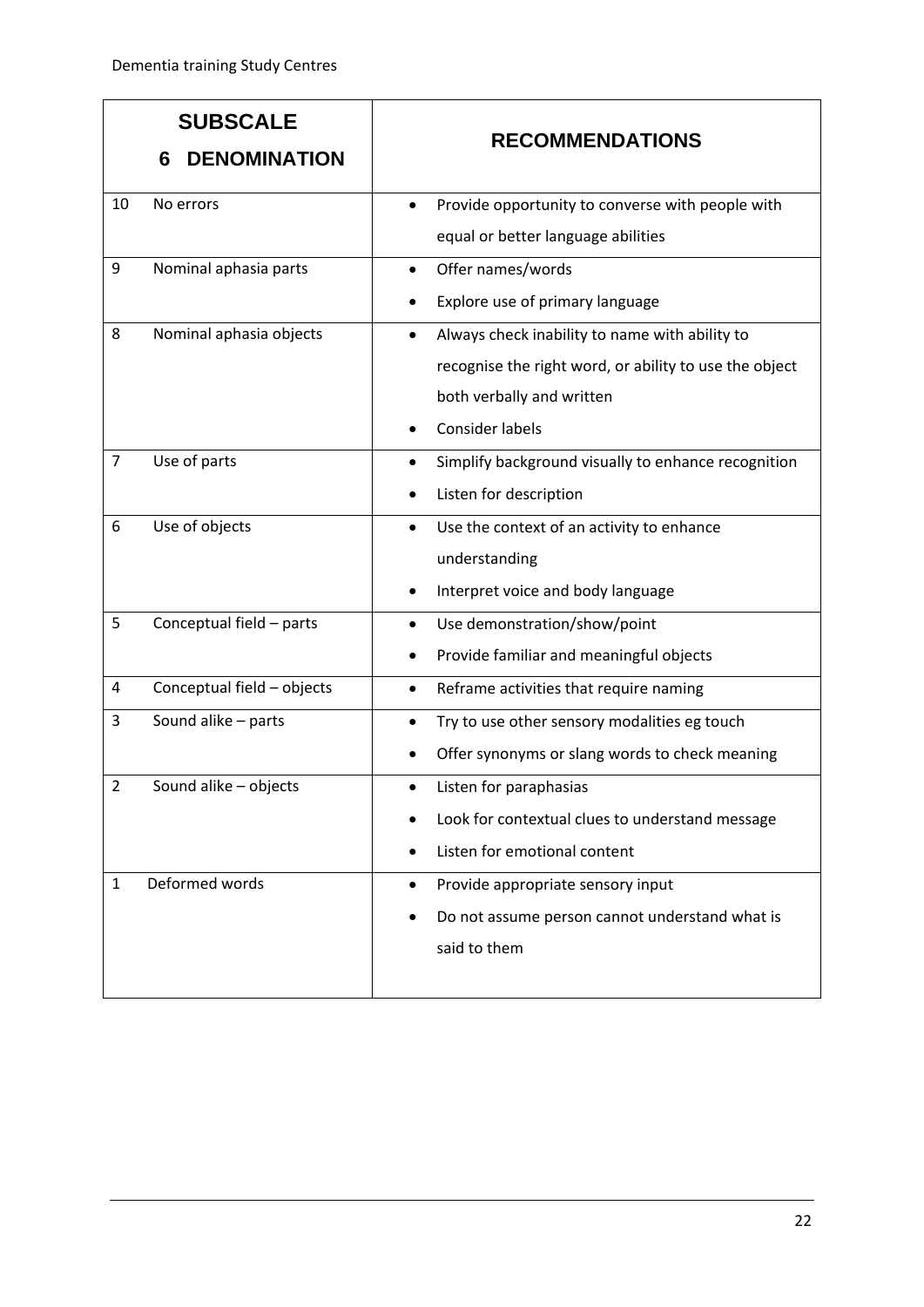<span id="page-25-0"></span>

| Name:                   | <b>COMPREHENSION</b><br>7                                                                                                                                                                                                                                      |  |  |
|-------------------------|----------------------------------------------------------------------------------------------------------------------------------------------------------------------------------------------------------------------------------------------------------------|--|--|
| <b>Purpose:</b>         | Ascertain the person's ability to comprehend written and verbal instructions                                                                                                                                                                                   |  |  |
| <b>Measurement:</b>     | Response to presentation of instruction in verbal and written form                                                                                                                                                                                             |  |  |
| Confounding<br>factors: | Visual and auditory impairment<br>Word recognition<br>Primary language<br>Concentration span                                                                                                                                                                   |  |  |
| <b>Functional</b>       | Ability to make decisions and understand consequences                                                                                                                                                                                                          |  |  |
| implications:           | Ability of person to respond appropriately to requests, instructions<br>Ability to person to respond in social surroundings<br>Ability to understand humour, sarcasm, innuendo<br>Competency to sign legal documents<br>Guardianship and Administration issues |  |  |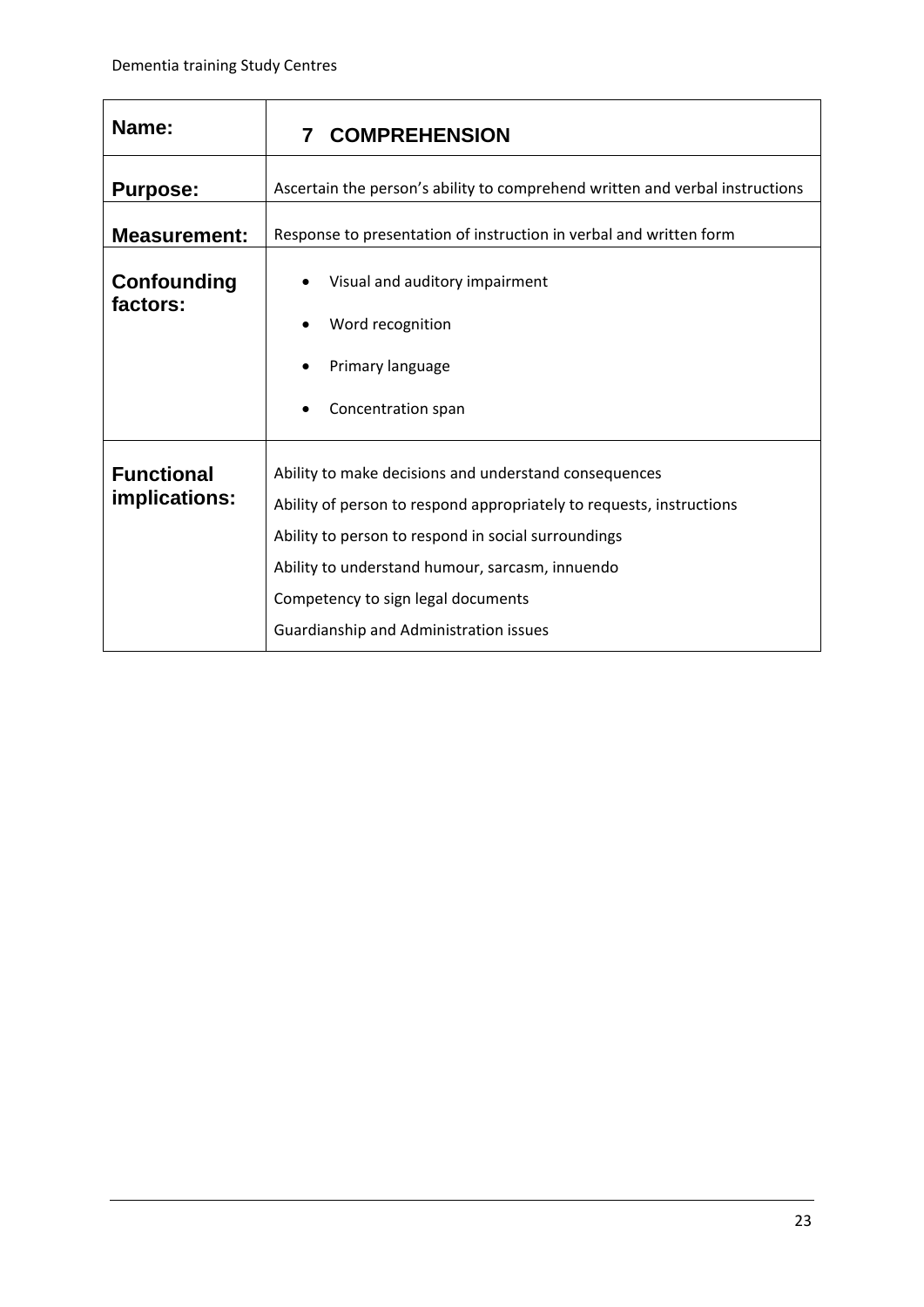|                | <b>SUBSCALE</b><br><b>COMPREHENSION</b><br>7 | <b>RECOMMENDATIONS</b>                                                                                                                            |
|----------------|----------------------------------------------|---------------------------------------------------------------------------------------------------------------------------------------------------|
| <b>Verbal</b>  |                                              |                                                                                                                                                   |
| 5              | Close eyes and touch left ear                | Provide opportunity to discuss issues and make<br>decisions                                                                                       |
| 4              | Clap hands three times                       | Repeat requests/instructions<br>$\bullet$<br>Rephrase instructions<br>Wait                                                                        |
| 3              | Touch your right eye                         | Step by step instructions and explanations<br>Speak clearly<br>$\bullet$<br>Use concrete language<br>Demonstrate                                  |
| $\overline{2}$ | Touch your nose                              | Physically initiate action<br>Gain attention<br>Utilise other sensory pathways                                                                    |
| $\mathbf 1$    | Open mouth                                   | Phrase requests to obtain automatic sub-cortical<br>response<br>Reduce extra sensory stimulation<br>Use tone of voice to indicate direction, etc. |
| Written        |                                              |                                                                                                                                                   |
| 5              | Close Eyes and touch left ear                | Provide opportunity to discuss issues and make<br>decisions                                                                                       |
| 4              | Clap hands three times                       | Review practical use of signs in the environment<br>٠<br>Demonstrate required task                                                                |

3 Touch your right eye **•** Physically assist in initiation of movement

• Demonstrate actions

• Do not assume person cannot interpret other

aspects within the environment

2 Touch your nose **•** Minimise options

1 Open mouth • Give instructions verbally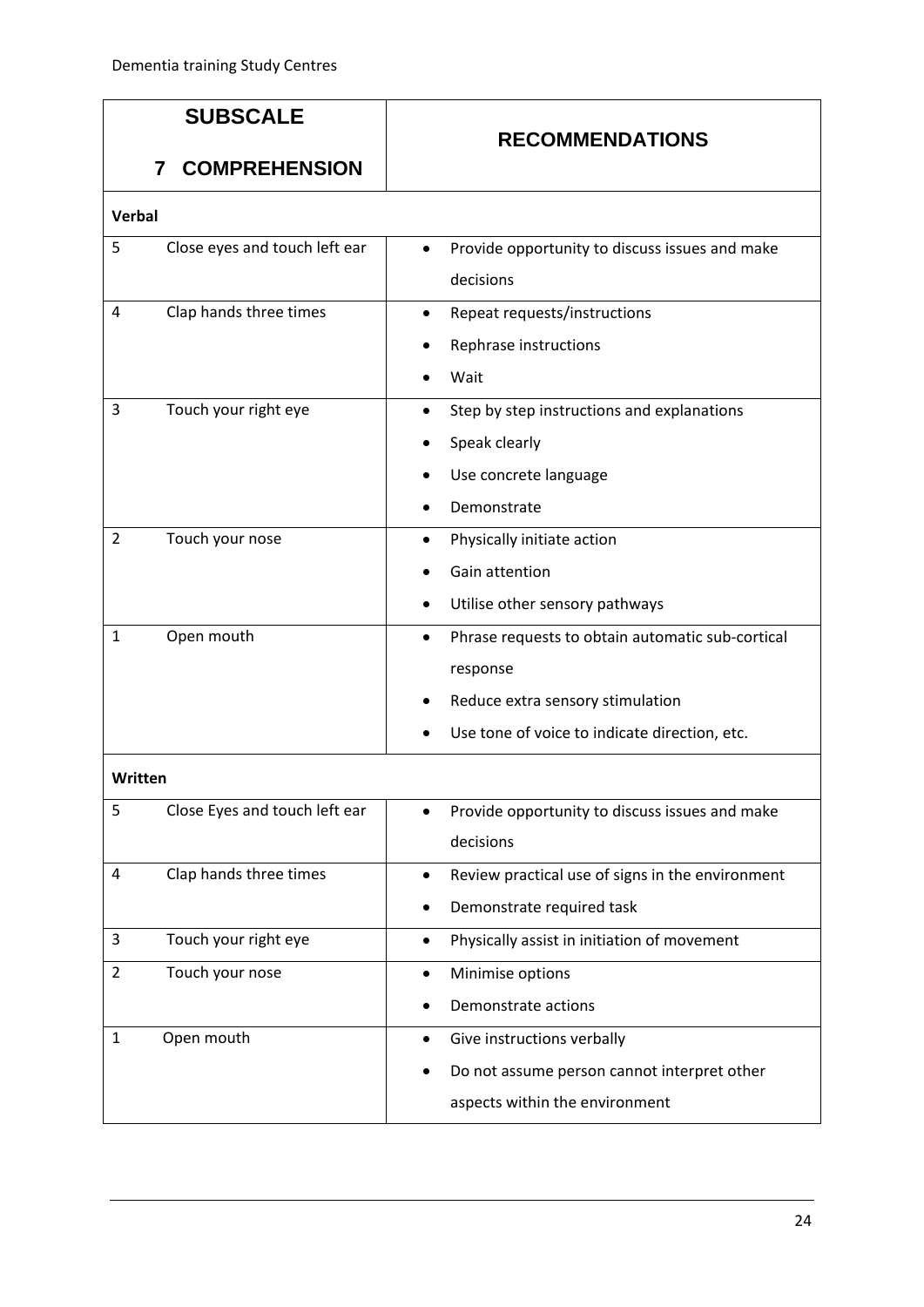<span id="page-27-0"></span>

| Name:                              | <b>REGISTRATION</b><br>8                                                                                                                        |  |  |
|------------------------------------|-------------------------------------------------------------------------------------------------------------------------------------------------|--|--|
| <b>Purpose:</b>                    | Ability to recognise and retain information within 3 minute span<br>Link with 4, 9                                                              |  |  |
| <b>Measurement:</b>                | Presentation of 1-5 common objects for visual inspection and then asking for<br>a response after their removal                                  |  |  |
| Confounding<br>factors:            | Visual impairment<br>Agnosia<br>Word finding<br>Figure/ground<br>Concentration span                                                             |  |  |
| <b>Functional</b><br>implications: | Number of stimuli that a person can respond to and retain<br>Length of time a person can retain information<br>Accuracy of retained information |  |  |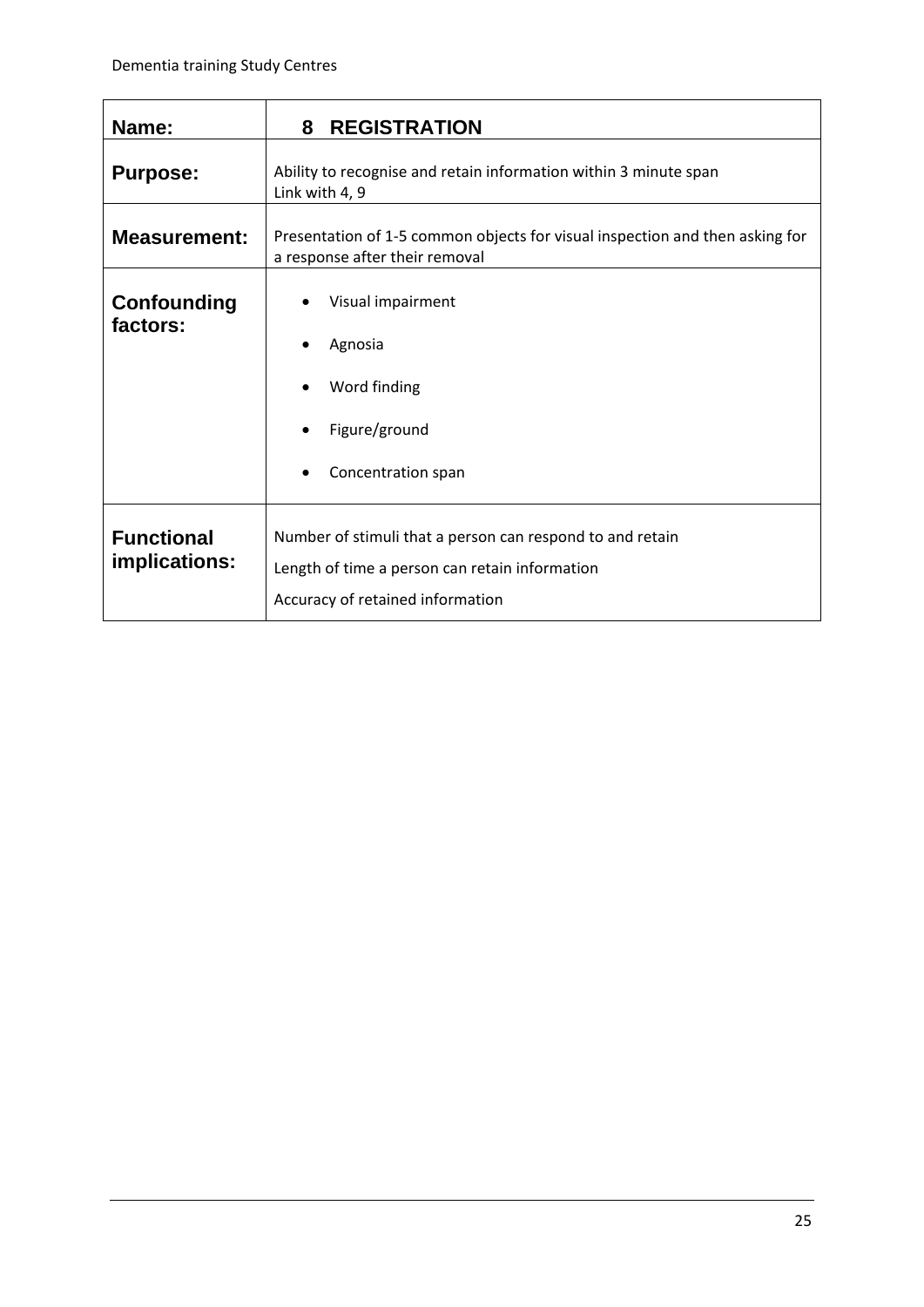|                | <b>SUBSCALE</b>          | <b>RECOMMENDATIONS</b>                                             |
|----------------|--------------------------|--------------------------------------------------------------------|
|                | <b>REGISTRATION</b><br>8 |                                                                    |
| 10             | Spoon, candle, scissors, | Utilise person's ability to use skills<br>$\bullet$                |
|                | button, whistle          |                                                                    |
| 8              | Spoon, candle, scissors, | Rehearse actions<br>$\bullet$                                      |
|                | button                   | Refresh the person's memory by retelling<br>$\bullet$              |
|                |                          | recent/important events                                            |
|                |                          | Allow time                                                         |
|                |                          | <b>Utilise lists</b>                                               |
|                |                          | Cue                                                                |
| 6              | Spoon, candle, scissors  | Repeat instructions<br>$\bullet$                                   |
|                |                          | Work within limitations                                            |
|                |                          | Reassure person                                                    |
|                |                          | Provide memory cues, eg photos, diary<br>٠                         |
| 4              | Spoon, candle            | Listen for related response especially fork for spoon<br>$\bullet$ |
|                |                          | Prompt                                                             |
|                |                          | Tell stories of recent events                                      |
| $\overline{2}$ | Spoon                    | Introduce yourself and purpose each time you meet<br>$\bullet$     |
|                |                          | Inform the person                                                  |
|                |                          | Don't assume the person will register nothing                      |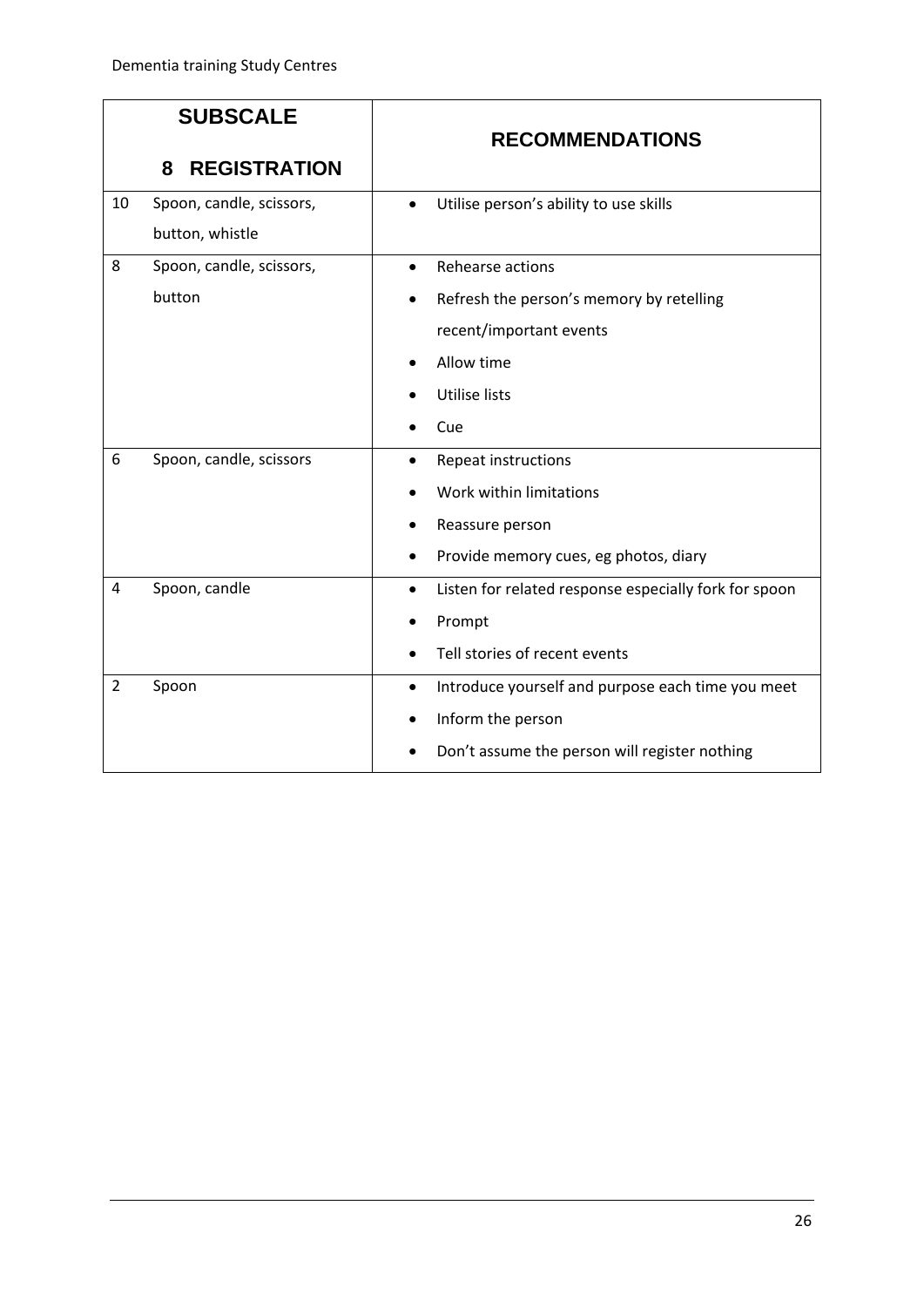<span id="page-29-0"></span>

| Name:                              | <b>GNOSIS</b><br>9                                                                                                                                                                                                                     |  |  |
|------------------------------------|----------------------------------------------------------------------------------------------------------------------------------------------------------------------------------------------------------------------------------------|--|--|
| <b>Purpose:</b>                    | Ability to recognise the physical relationships within the environment<br>Links with 12, 15                                                                                                                                            |  |  |
| <b>Measurement:</b>                | Response to visual and touch cues                                                                                                                                                                                                      |  |  |
| Confounding<br>factors:            | Visual impairment<br>Naming ability<br>Touch impairment                                                                                                                                                                                |  |  |
| <b>Functional</b><br>implications: | Ability to recognise physical relationships within the environment<br>Type and level of sensory prompts required<br>Ability to use cues and clues within the external environment<br>Ability to function with the external environment |  |  |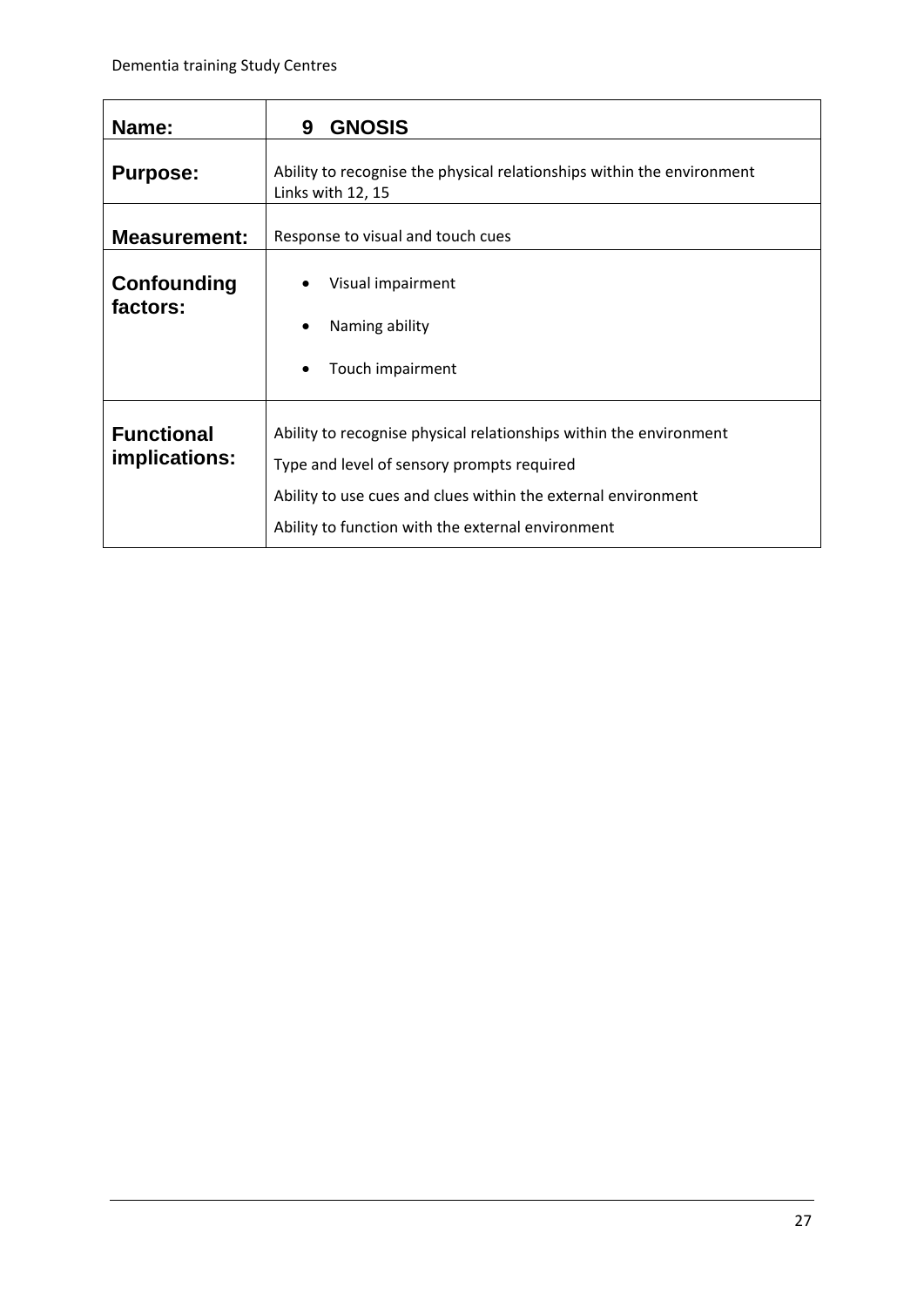$\overline{1}$ 

٦

|                | <b>SUBSCALE</b><br><b>GNOSIS</b> | <b>RECOMMENDATIONS</b>                                                                                                                                                                                                                                            |
|----------------|----------------------------------|-------------------------------------------------------------------------------------------------------------------------------------------------------------------------------------------------------------------------------------------------------------------|
| 10             | Superimposed words               | Provide an external environment rich with familiar<br>$\bullet$<br>objects and textures                                                                                                                                                                           |
| 9              | Superimposed images              | Simplification of background environment<br>$\bullet$                                                                                                                                                                                                             |
| 8              | Digital gnosis                   | Utilise colour contrast to highlight important<br>$\bullet$<br>elements<br>Use real objects                                                                                                                                                                       |
| $\overline{7}$ | Right-left - examiner            | Describe the surroundings<br>$\bullet$<br>Demonstrate actions                                                                                                                                                                                                     |
| 6              | Right-left - self                | Utilise other sensory pathways<br>$\bullet$<br>Avoid use of right/left instructions                                                                                                                                                                               |
| 5              | Body parts - examiner            | Describe/name<br>$\bullet$                                                                                                                                                                                                                                        |
| 4              | Body parts - self                | Show objects<br>$\bullet$                                                                                                                                                                                                                                         |
| 3              | Touch (pinch) 5cm                | Allow person to feel or hear or smell objects to<br>$\bullet$<br>enhance understanding                                                                                                                                                                            |
| $\overline{2}$ | Touch (pinch) 5-15cm             | Present congruent sensory information<br>$\bullet$                                                                                                                                                                                                                |
| $\mathbf{1}$   | Response to touch                | Use firm touch and joint approximation to increase<br>$\bullet$<br>body awareness<br>Describe what is happening to the person at the same<br>time<br>Review safety of external environment<br>Don't assume that lack of response indicates a lack of<br>awareness |

h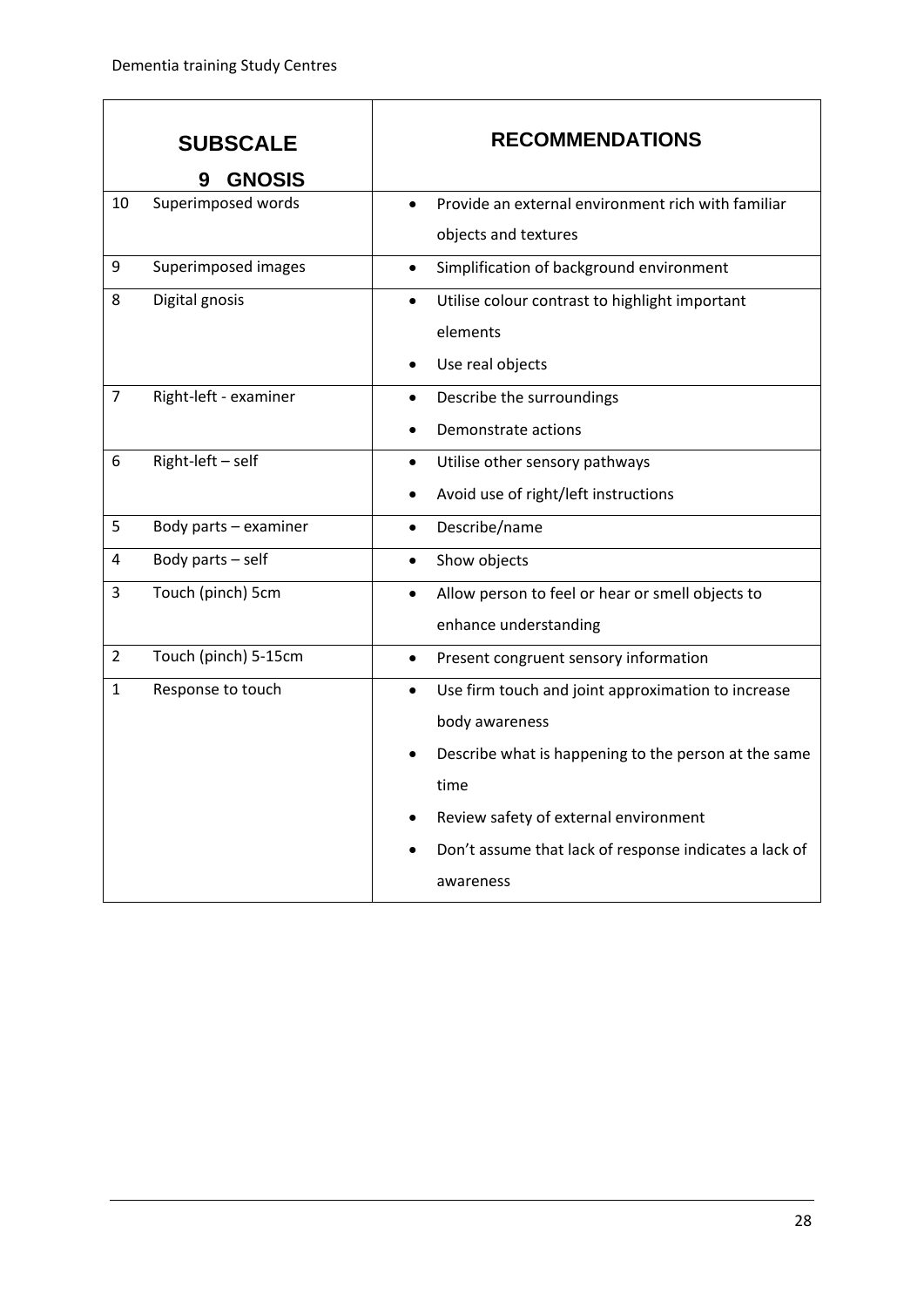<span id="page-31-0"></span>

| Name:                              | <b>10 READING</b>                                                                                                           |  |
|------------------------------------|-----------------------------------------------------------------------------------------------------------------------------|--|
| <b>Purpose:</b>                    | Ascertain ability to read the written word<br>Links with 4                                                                  |  |
| <b>Measurement:</b>                | Response to presentation of graded written cue cards                                                                        |  |
| Confounding<br>factors:            | Visual impairment<br>Primary language<br>Speech impairment<br><b>Education level</b><br>Literacy                            |  |
| <b>Functional</b><br>implications: | Ability to follow signs<br>Opportunity for leisure activity<br>Use of notes as a memory aid<br>Competency to sign documents |  |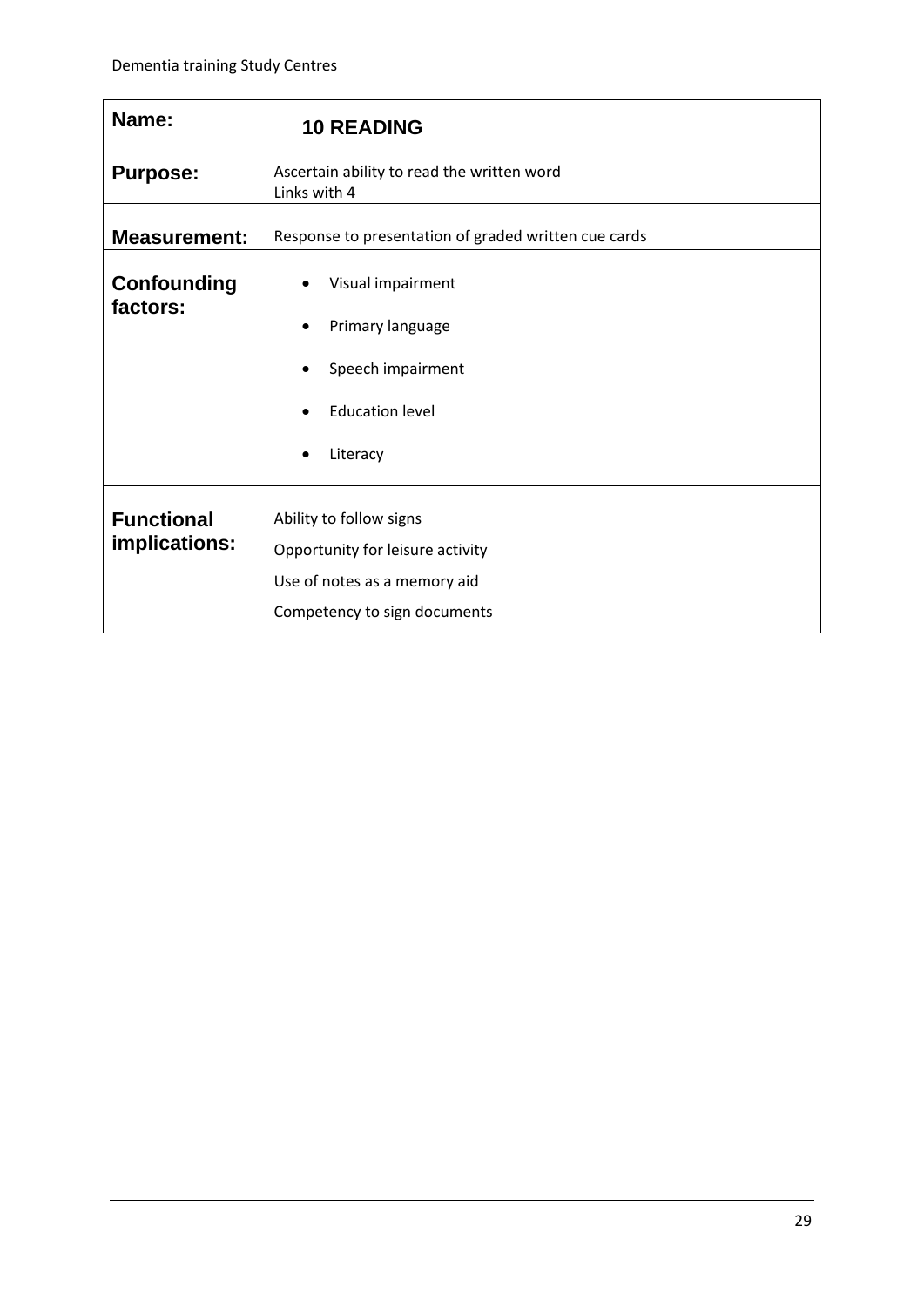|                | <b>SUBSCALE</b><br><b>10 READING</b> | <b>RECOMMENDATIONS</b>                                     |
|----------------|--------------------------------------|------------------------------------------------------------|
| 10             | Paragraph                            | Provide opportunity to read material of individual         |
|                |                                      | interest                                                   |
|                |                                      | Opportunities to discuss contents, etc.                    |
| 8              | Paragraph with errors                | Check for understanding of written material eg<br>٠        |
|                |                                      | medication, legal documents                                |
| 6              | The Cat Drinks Milk                  | Presentation of written material at appropriate level<br>٠ |
|                |                                      | Monitor use of notes as a memory aid                       |
| 4              | Receive                              | Monitor use of word signs/symbols<br>$\bullet$             |
| $\overline{2}$ | M                                    | Provide non verbal cues eg pictures, gestures<br>$\bullet$ |
|                |                                      | Don't assume that because a person cannot read that        |
|                |                                      | they won't enjoy looking at and handling a magazine        |
|                |                                      | or book                                                    |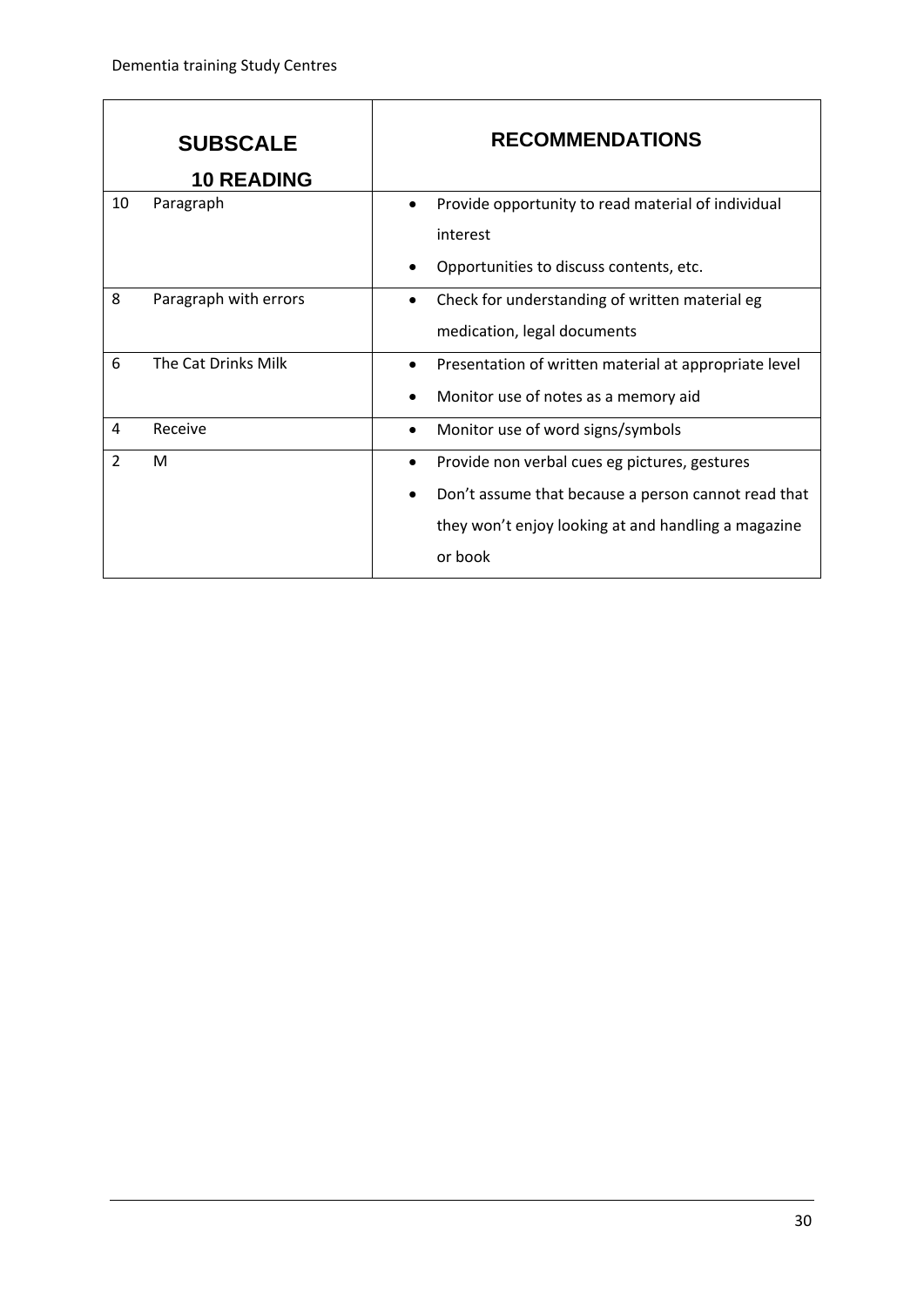<span id="page-33-0"></span>

| Name:                              | <b>11 ORIENTATION</b>                                                                                                      |  |
|------------------------------------|----------------------------------------------------------------------------------------------------------------------------|--|
| <b>Purpose:</b>                    | Ascertain person's ability to place themselves in time, place, person                                                      |  |
| <b>Measurement:</b>                | Response to questions related to date, time, place, person                                                                 |  |
| Confounding<br>factors:            | Auditory impairment<br>٠<br>Primary language<br>Pertinence of questions<br>Delirium<br>Medication<br>Psychotic dysfunction |  |
| <b>Functional</b><br>implications: | Self awareness<br>Ability to understand context of their personal situation<br>Ability to respond safely to environment    |  |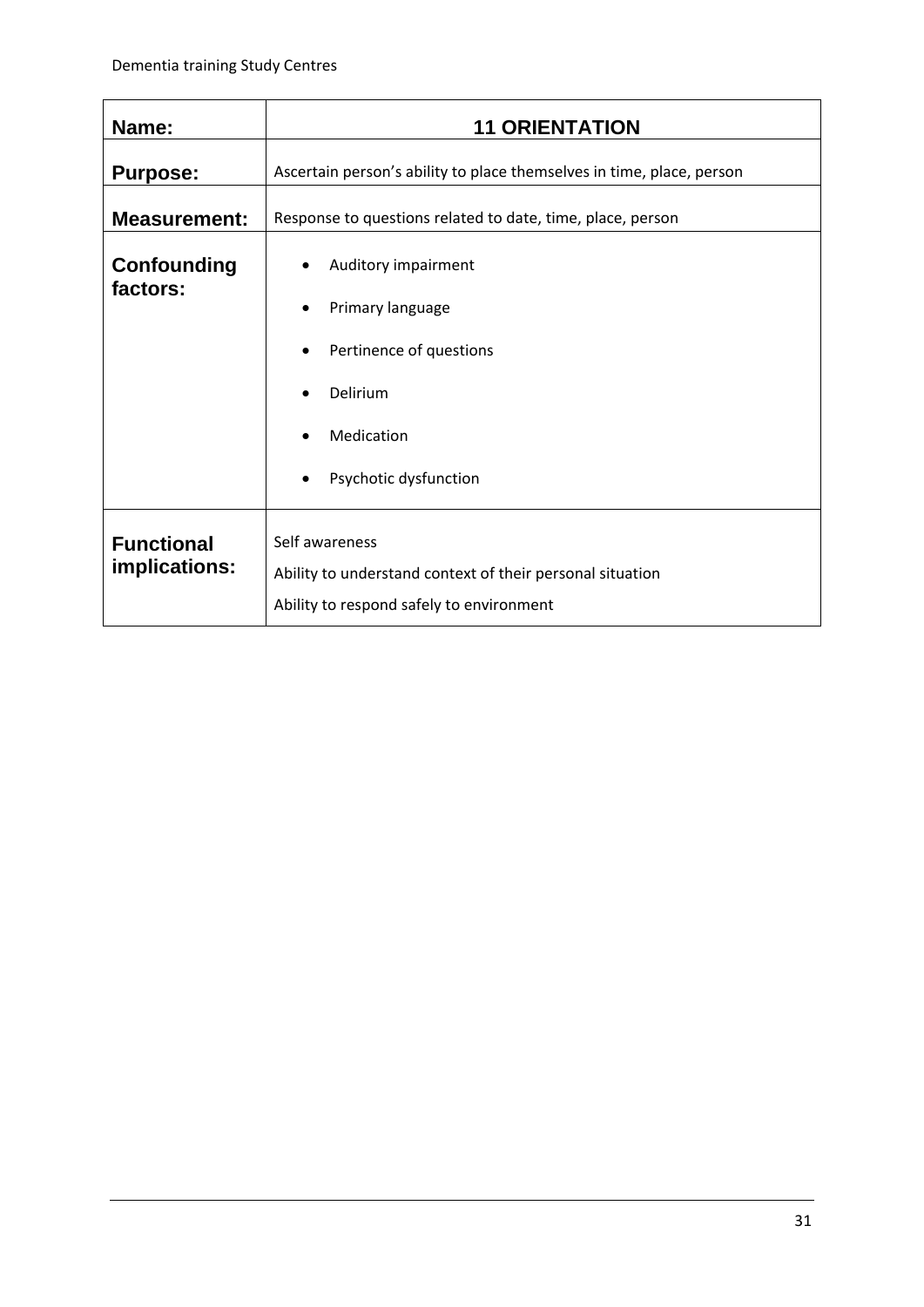|                | <b>SUBSCALE</b><br><b>11 ORIENTATION</b> | <b>RECOMMENDATIONS</b>                                                                                                                                            |
|----------------|------------------------------------------|-------------------------------------------------------------------------------------------------------------------------------------------------------------------|
| 10             | Date                                     | Provide opportunity for person to experience<br>$\bullet$<br>the present in a meaningful way<br>Provide normal orienting clues eg calendars,<br>٠<br>clocks       |
| 8              | Month                                    | Provide orienting information as appropriate<br>$\bullet$<br>verbally, visually<br>Tell the person appropriate orienting<br>information                           |
| 6              | Year of birth                            | Use reminiscence to remind person of their<br>$\bullet$<br>past/present achievements<br>Introduce yourself and your relationship each<br>time you meet the person |
| 4              | Morning or afternoon                     | Monitor individual safety<br>$\bullet$<br>Consider use of safety bracelets, etc.                                                                                  |
| $\overline{2}$ | First name                               | Use external environment to provide familiar<br>$\bullet$<br>cues and clues<br>Don't assume that the person can remember<br>nothing                               |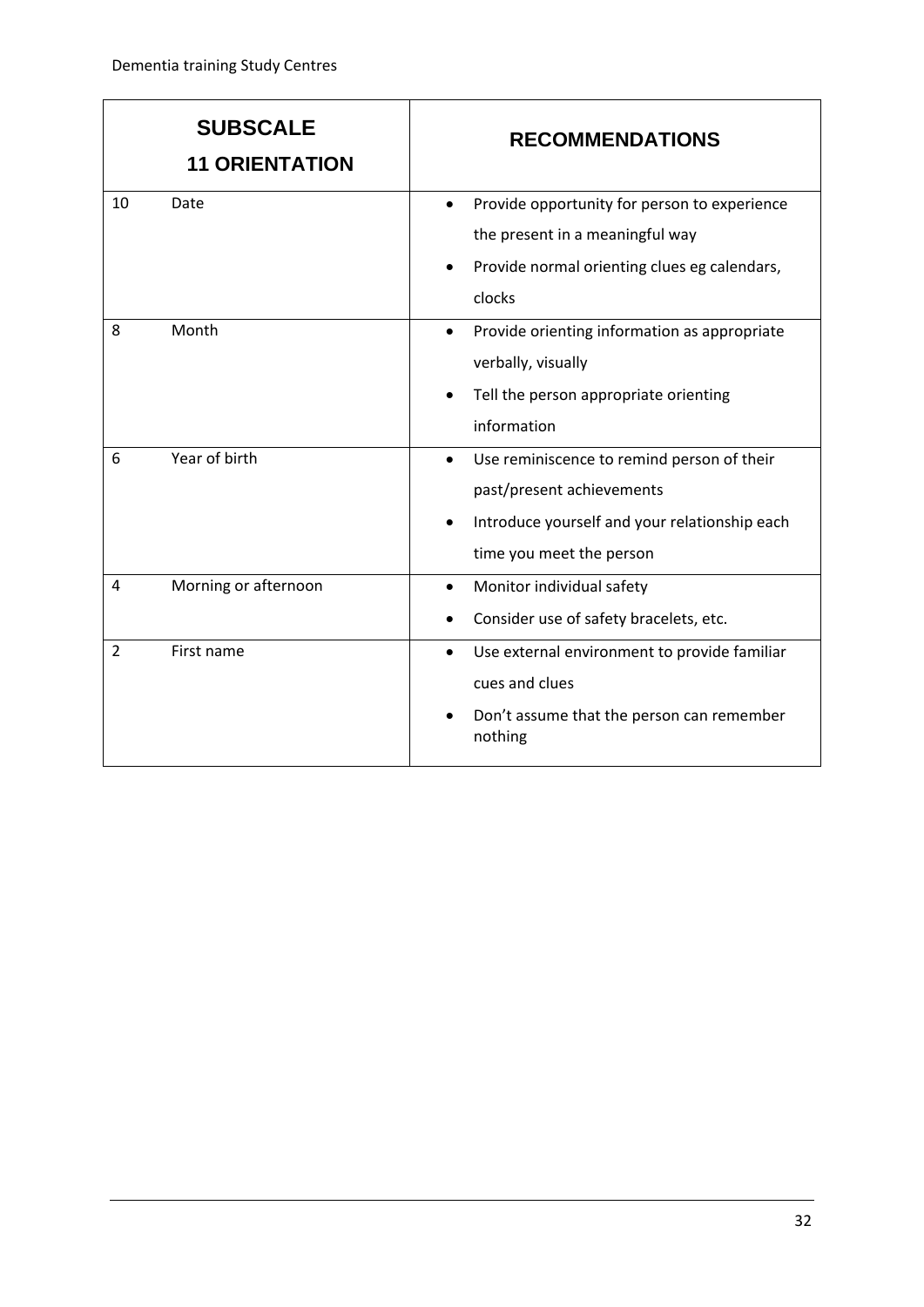$\overline{1}$ 

<span id="page-35-0"></span>

| Name:                              | <b>12 CONSTRUCTION</b>                                                                                                                                                                                                                                                                                                               |  |
|------------------------------------|--------------------------------------------------------------------------------------------------------------------------------------------------------------------------------------------------------------------------------------------------------------------------------------------------------------------------------------|--|
| <b>Purpose:</b>                    | Determine ability to interpret and manipulate objects in a purposeful manner<br>Links with 12                                                                                                                                                                                                                                        |  |
| <b>Measurement:</b>                | Copying block designs using two colours and right angles and 45° angles                                                                                                                                                                                                                                                              |  |
| <b>Confounding</b><br>factors:     | Visual, auditory deficit<br>Hemi paresis<br>Concentration span<br>Comprehension<br>Motor planning<br>Joint/motor disability                                                                                                                                                                                                          |  |
| <b>Functional</b><br>implications: | Visuo-spatial ability<br>Colour recognition<br>Directionality<br>Planning, organisation and execution of tasks<br>Fine motor ability<br>Ability to move within the environment<br>Ability to move objects within the environment<br>Problem solving ability<br>Ability to identify parts of a whole<br>Ability to recognise mistakes |  |

٦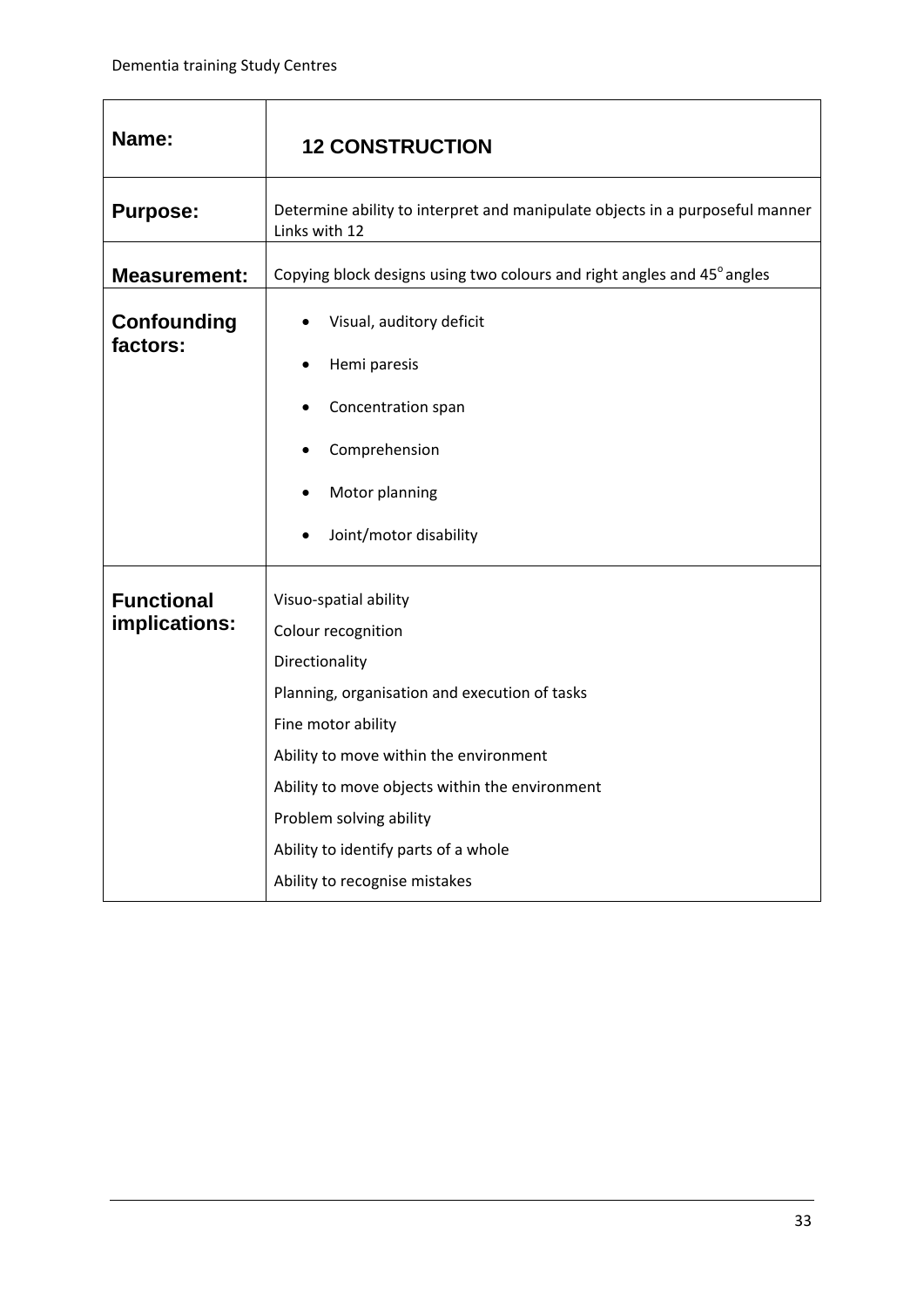|    | <b>SUBSCALE</b><br><b>12 CONSTRUCTION</b> | <b>RECOMMENDATIONS</b>                                                               |
|----|-------------------------------------------|--------------------------------------------------------------------------------------|
| 10 | Four blocks - diagonal                    | Provide opportunity to explore and<br>challenge construction abilities               |
| 8  | Four blocks - square                      | Present items in correct orientation                                                 |
| 6  | Two blocks - diagonal                     | Use reassurance                                                                      |
|    |                                           | Present items of task in sequential order<br>Reduce number of steps to complete task |
|    |                                           | Present familiar activities or tasks that utilise                                    |
|    |                                           | previously learnt actions                                                            |
| 4  | Two blocks - square                       | Use prompts to initiate and sustain actions<br>$\bullet$                             |
|    |                                           | Step by step instruction                                                             |
|    |                                           | Provide fail safe options                                                            |
|    |                                           | Provide tasks that require repetitive actions                                        |
| 2  | Formbound circle                          | Minimise choices/options<br>٠                                                        |
|    |                                           | Careful use of colour to minimise confusion                                          |
|    |                                           | Allow time                                                                           |
|    |                                           | Do not assume that the person cannot do                                              |
|    |                                           | sometimes complicated but familiar tasks                                             |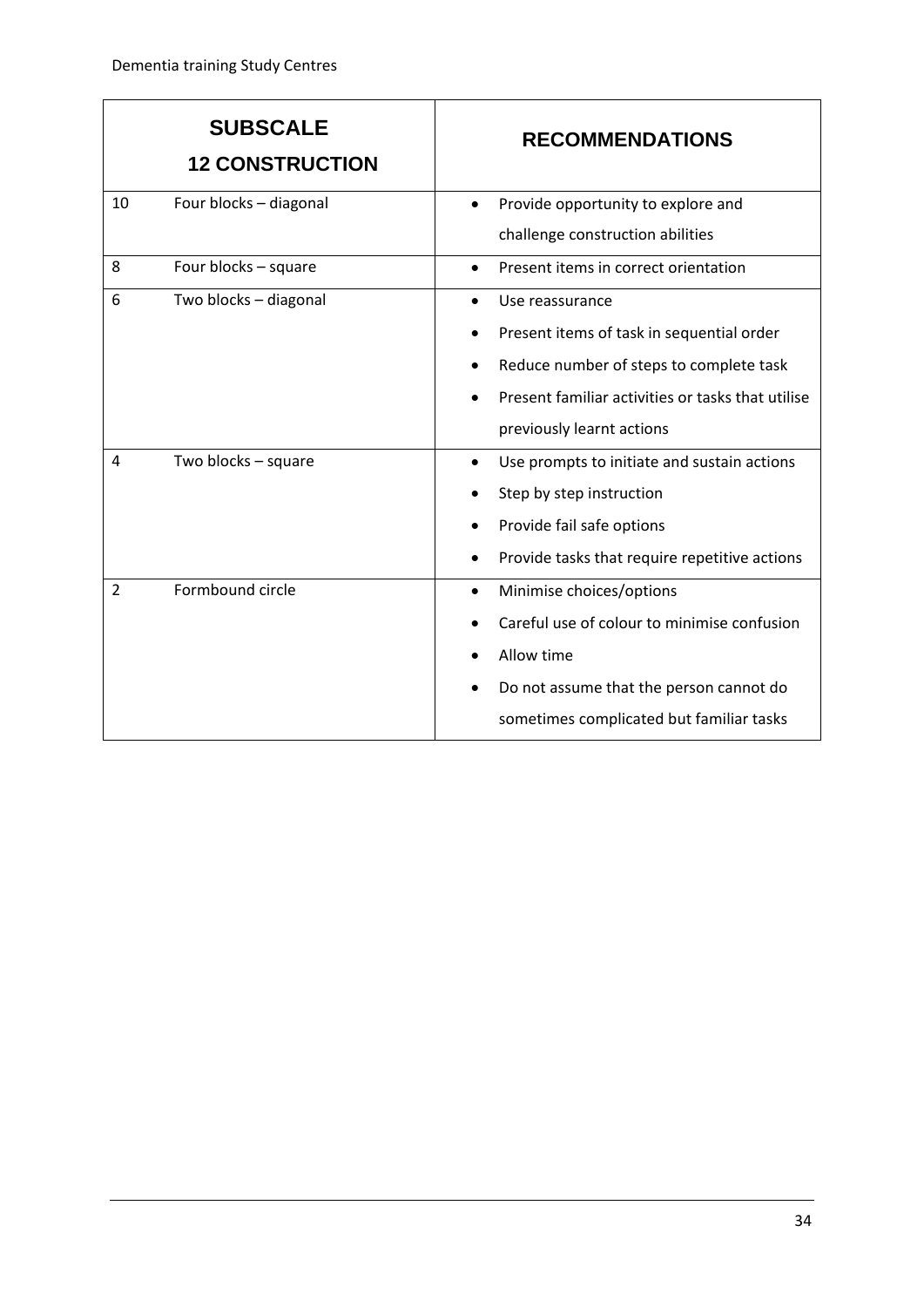<span id="page-37-0"></span>

| Name:                          | <b>13 CONCENTRATION</b>                                                    |  |
|--------------------------------|----------------------------------------------------------------------------|--|
| <b>Purpose:</b>                | Determine ability to focus on a task until completion                      |  |
| <b>Measurement:</b>            | Complete a series of related tasks                                         |  |
| <b>Confounding</b><br>factors: | Level of abstract thinking<br>$\bullet$<br>Visual/auditory impairment<br>٠ |  |
|                                | Presence of competing stimuli                                              |  |
|                                | Delirium                                                                   |  |
|                                | <b>Educational level</b>                                                   |  |
|                                | Primary language                                                           |  |
|                                | Stress response                                                            |  |
| <b>Functional</b>              | Ability to attend to stimulus                                              |  |
| implications:                  | Degree of competing stimuli within environment                             |  |
|                                | Complexity of tasks                                                        |  |
|                                | Ability to complete task within concentration span                         |  |
|                                | Ability to converse, continue, finish sentences and thoughts               |  |
|                                | Attend to and focus thoughts                                               |  |
|                                | Interpret events and their causes                                          |  |
|                                | Problem solving                                                            |  |
|                                | Coping with stress                                                         |  |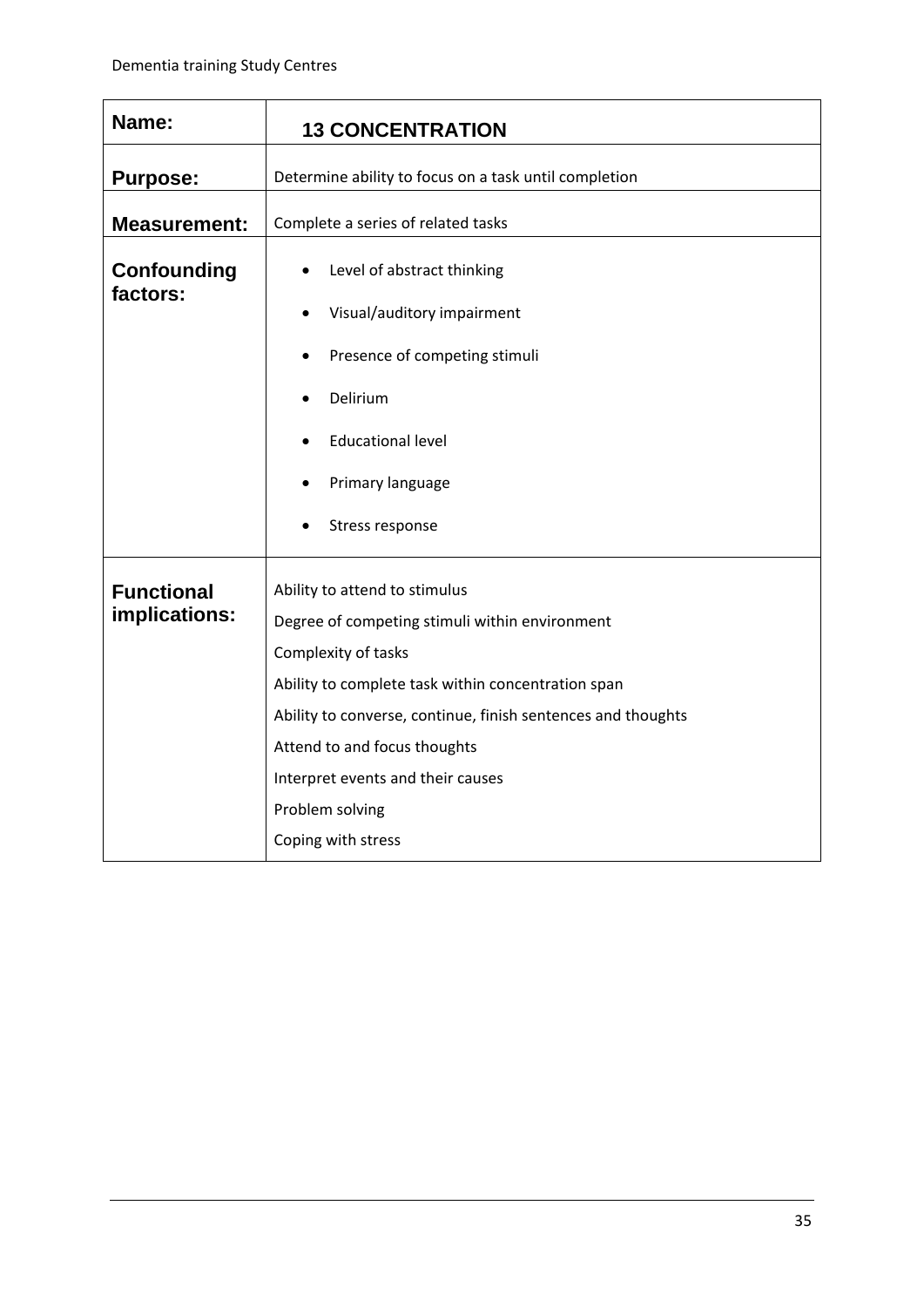| <b>SUBSCALE</b> |                          |                                                                |
|-----------------|--------------------------|----------------------------------------------------------------|
|                 | <b>13 CONCENTRATION</b>  | <b>RECOMMENDATIONS</b>                                         |
| 10              | Serial 7's (100, 93)     | Provide activities and environment that                        |
|                 |                          | encourages maximum concentration span                          |
| 9               | Serial 3's (30, 27)      | Simplify structure of activity/conversation<br>$\bullet$       |
| 8               | Months of year backwards | Paraphrase conversation                                        |
| $\overline{7}$  | Days of week backwards   | Prompting to initiate and sustain actions                      |
| 6               | 93-85                    | Lots of short activities rather than one long one<br>$\bullet$ |
|                 |                          | Provide tasks that have meaning and purpose for                |
|                 |                          | the person                                                     |
| 5               | $10-1$                   | Variety of activity utilising different                        |
|                 |                          | cognitive/motor skills                                         |
|                 |                          | Prompt                                                         |
| 4               | Months of year forwards  | Repeat sentences                                               |
|                 |                          | One to one for tasks that require a lot of                     |
|                 |                          | concentration                                                  |
|                 |                          | Fill in the gaps to encourage continuation                     |
| 3               | Days of week forwards    | Reduce competing sensory stimuli                               |
|                 |                          | Provide familiar environment and activities                    |
| $\overline{2}$  | $1 - 10$                 | Structure task to be completed within                          |
|                 |                          | concentration span                                             |
| $\mathbf{1}$    | Counting 10 objects      | Activities and repetitive actions                              |
|                 |                          | Provide activities that are important to the person            |
|                 |                          | Utilise concrete activity that provides visual                 |
|                 |                          | prompts                                                        |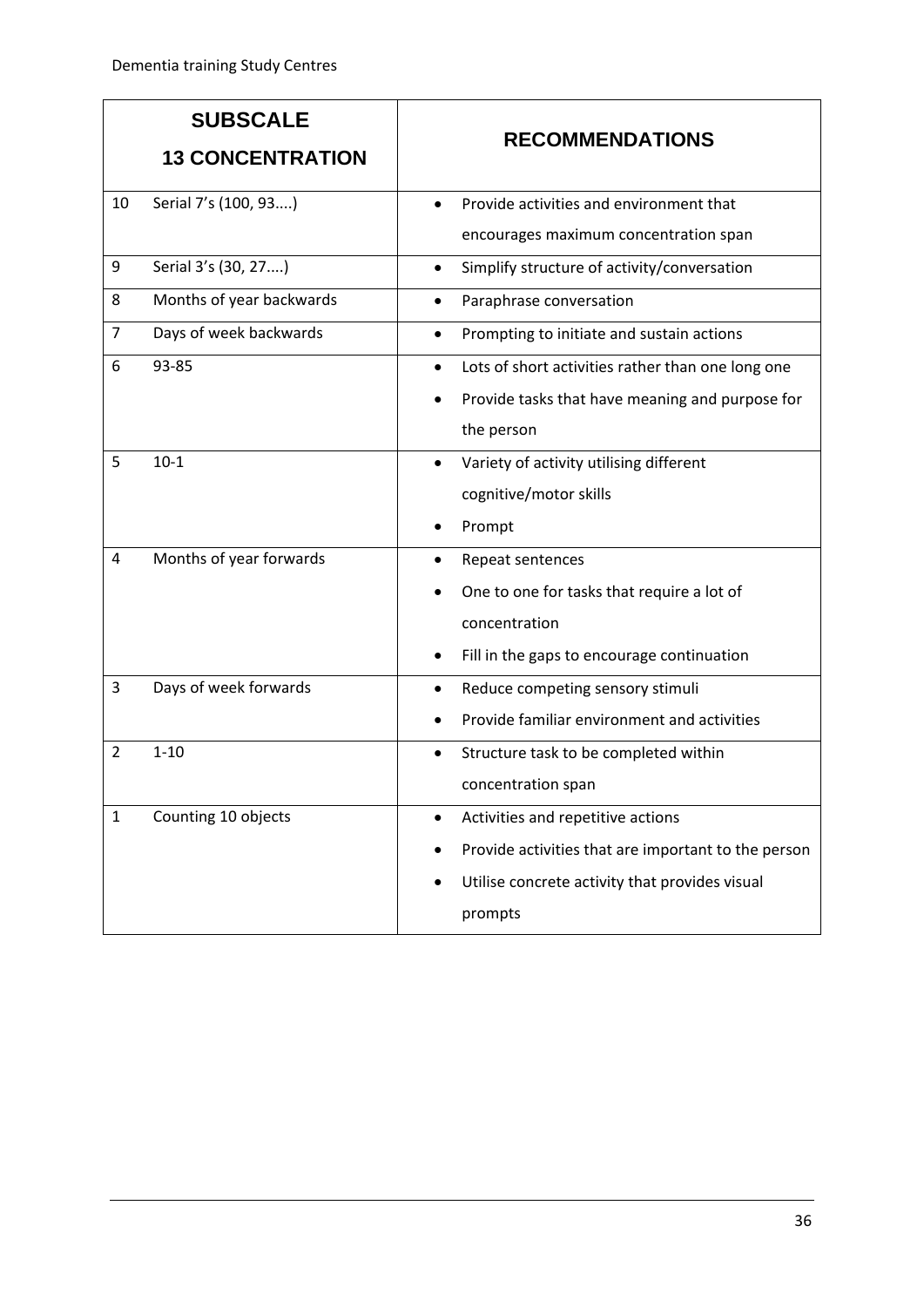<span id="page-39-0"></span>

| Name:                              | <b>14 CALCULATION</b>                                                                                                                                           |  |
|------------------------------------|-----------------------------------------------------------------------------------------------------------------------------------------------------------------|--|
| <b>Purpose:</b>                    | Ability to understand and manipulate concept of numbers and other abstract<br>concepts<br>Links with 19                                                         |  |
| <b>Measurement:</b>                | Series of graded mathematical calculations                                                                                                                      |  |
| <b>Confounding</b><br>factors:     | Visual/auditory impairment<br><b>Educational level</b><br>Ability to conceptualise figures<br>$\bullet$                                                         |  |
|                                    | Concentration span                                                                                                                                              |  |
|                                    | Dyslexia                                                                                                                                                        |  |
|                                    | Primary language                                                                                                                                                |  |
| <b>Functional</b><br>implications: | Management of financial affairs<br>Concept of money<br>Abstract thought<br>Reasoning<br>Moving around in space<br>Logic<br>Ability to reverse thought sequences |  |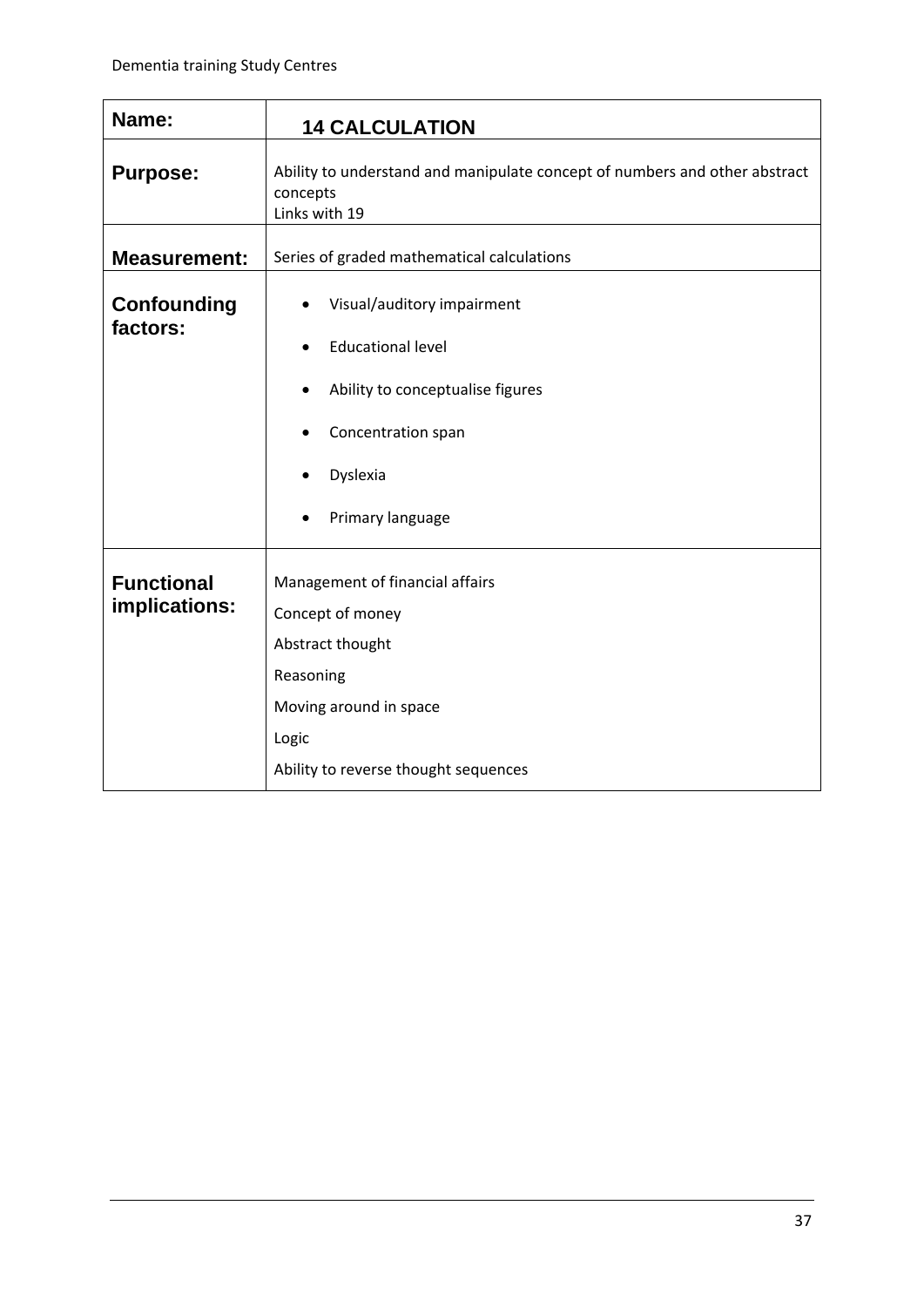| <b>SUBSCALE</b> |                       | <b>RECOMMENDATIONS</b>                                                                                                                                               |
|-----------------|-----------------------|----------------------------------------------------------------------------------------------------------------------------------------------------------------------|
|                 | <b>14 CALCULATION</b> |                                                                                                                                                                      |
| 10              | $43 - 17$             | Provide opportunity to engage in tasks that are<br>$\bullet$<br>abstract                                                                                             |
| 9               | $56 + 19$             | Check person's numeracy levels prior to disease<br>$\bullet$<br>process<br>Evaluate person's competency to manage own affairs<br>Apply for administration order, etc |
| 8               | $39 - 14$             | Structure opportunities to use money<br>$\bullet$                                                                                                                    |
| $\overline{7}$  | $21 + 11$             | Use diagrams/pictures<br>$\bullet$                                                                                                                                   |
| 6               | $15 - 6$              | Present real objects, situations<br>$\bullet$                                                                                                                        |
| 5               | $18 + 9$              | Determine cues needed to assist with reasoning eg<br>$\bullet$<br>sensory, concrete<br>Talk person through the environment                                           |
| 4               | $9 - 4$               | Use step by step cause and effect reasoning<br>$\bullet$                                                                                                             |
| 3               | $8 + 7$               | Simplify tasks                                                                                                                                                       |
| $\overline{2}$  | $2 - 1$               | Break down choices into steps<br>$\bullet$                                                                                                                           |
| $\mathbf{1}$    | $3 + 1$               | <b>Binary choices</b><br>$\bullet$<br>Rote learning related to numbers may be intact<br>$\bullet$                                                                    |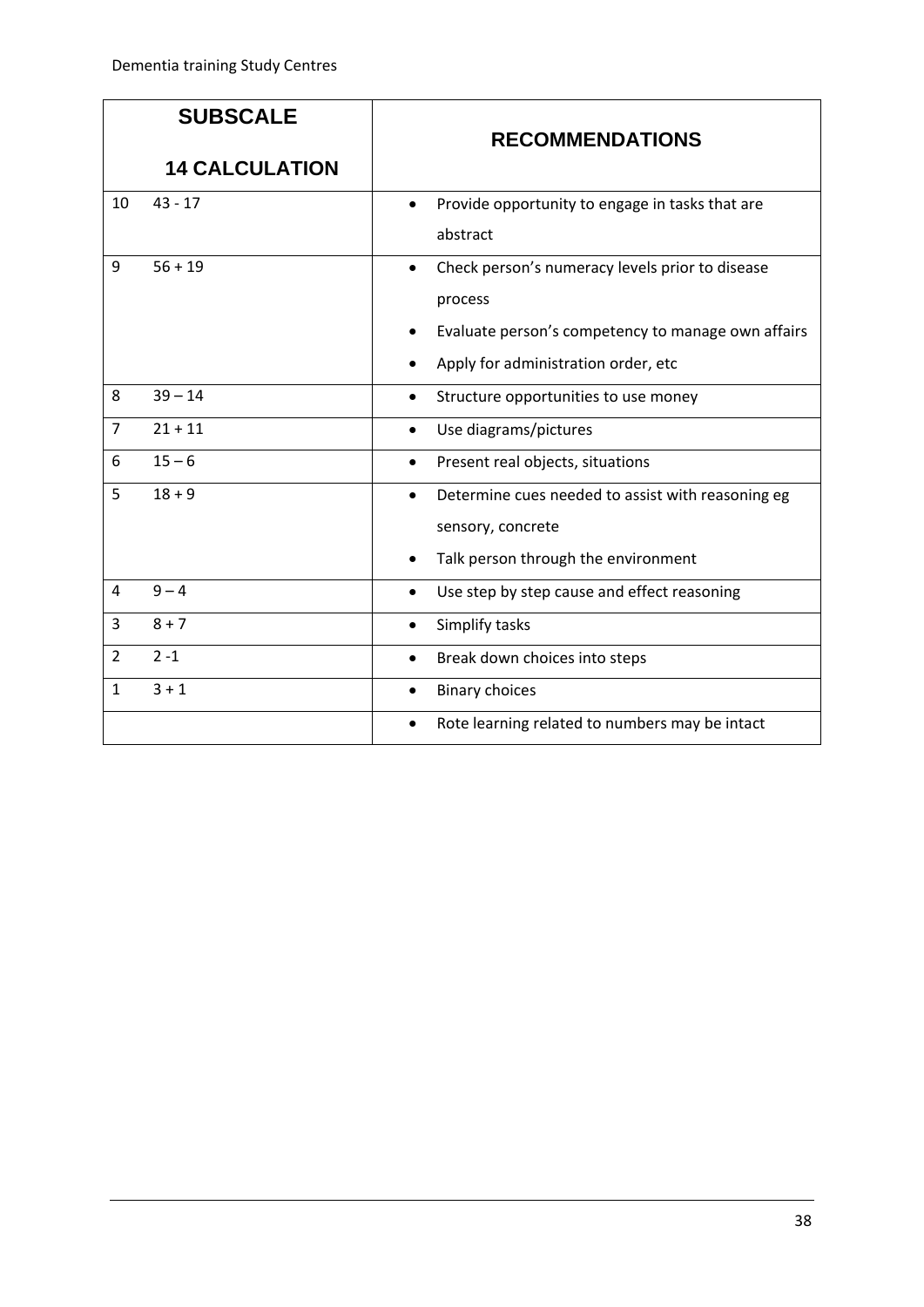<span id="page-41-0"></span>

| Name:                              | <b>15 DRAWING</b>                                                                                                                                                                                                                                                                   |  |
|------------------------------------|-------------------------------------------------------------------------------------------------------------------------------------------------------------------------------------------------------------------------------------------------------------------------------------|--|
| <b>Purpose:</b>                    | Ascertain ability to interpret and copy relationships in space                                                                                                                                                                                                                      |  |
| <b>Measurement:</b>                | Copy a series of geometric line drawings                                                                                                                                                                                                                                            |  |
| <b>Confounding</b><br>factors:     | Visual impairment<br><b>Educational skills</b><br>Fine motor skills<br>Concentration span<br>Medication<br>Eye/hand coordination                                                                                                                                                    |  |
|                                    | Ability to initiate task                                                                                                                                                                                                                                                            |  |
| <b>Functional</b><br>implications: | Ability to interpret the external environment<br>Understand relationships between objects<br>Planning, organisation and execution of tasks<br>Directionality and need for directional guidance<br>Ability to recognise mistakes<br>Ability to correct mistakes<br>Fine motor skills |  |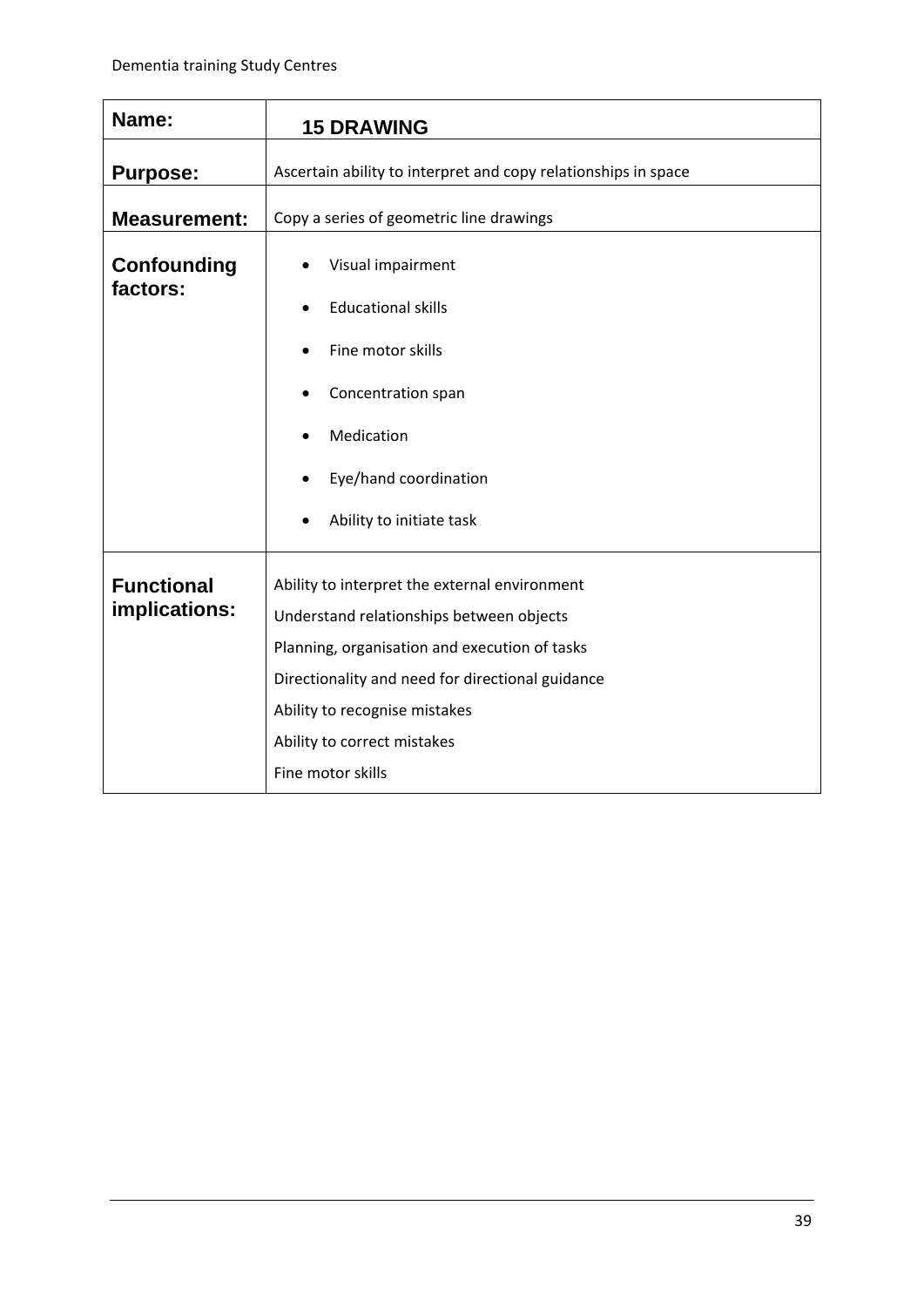|                | <b>SUBSCALE</b><br><b>15 DRAWING</b>  | <b>RECOMMENDATIONS</b>                                                                                                                                             |
|----------------|---------------------------------------|--------------------------------------------------------------------------------------------------------------------------------------------------------------------|
| 10             | Cube                                  | Provide challenging opportunities to maintain skills<br>$\bullet$                                                                                                  |
| 9              | Cube (difficulty with<br>perspective) | Provide task with margin of error allowed<br>$\bullet$                                                                                                             |
| 8              | Two rectangles                        | Avoid 3D representation<br>$\bullet$<br>Minimise complexity of task by reducing number of<br>steps and/or objects                                                  |
| $\overline{7}$ | Circle and square                     | Provide real objects as samples<br>$\bullet$<br>Describe and explain the environment<br>Step by step instruction                                                   |
| 6              | Rectangle                             | Describe and explain the environment<br>$\bullet$<br>Allow time<br>Reduce clutter                                                                                  |
| 5              | Square                                | Utilise familiar tasks<br>$\bullet$                                                                                                                                |
| 4              | Circle inside circle                  | Support loss of depth perception<br>$\bullet$                                                                                                                      |
| 3              | Circle                                | Avoid colours, patterns, shapes that could be<br>$\bullet$<br>misinterpreted as holes, steps, etc                                                                  |
| $\overline{2}$ | Line                                  | Reduce extra sensory stimulation<br>$\bullet$                                                                                                                      |
| $\mathbf{1}$   | Scribble                              | Provide opportunity to enjoy sensory experiences<br>$\bullet$<br>The person may still be able to sign name. Link with<br>$\bullet$<br>comprehension for competency |
|                |                                       |                                                                                                                                                                    |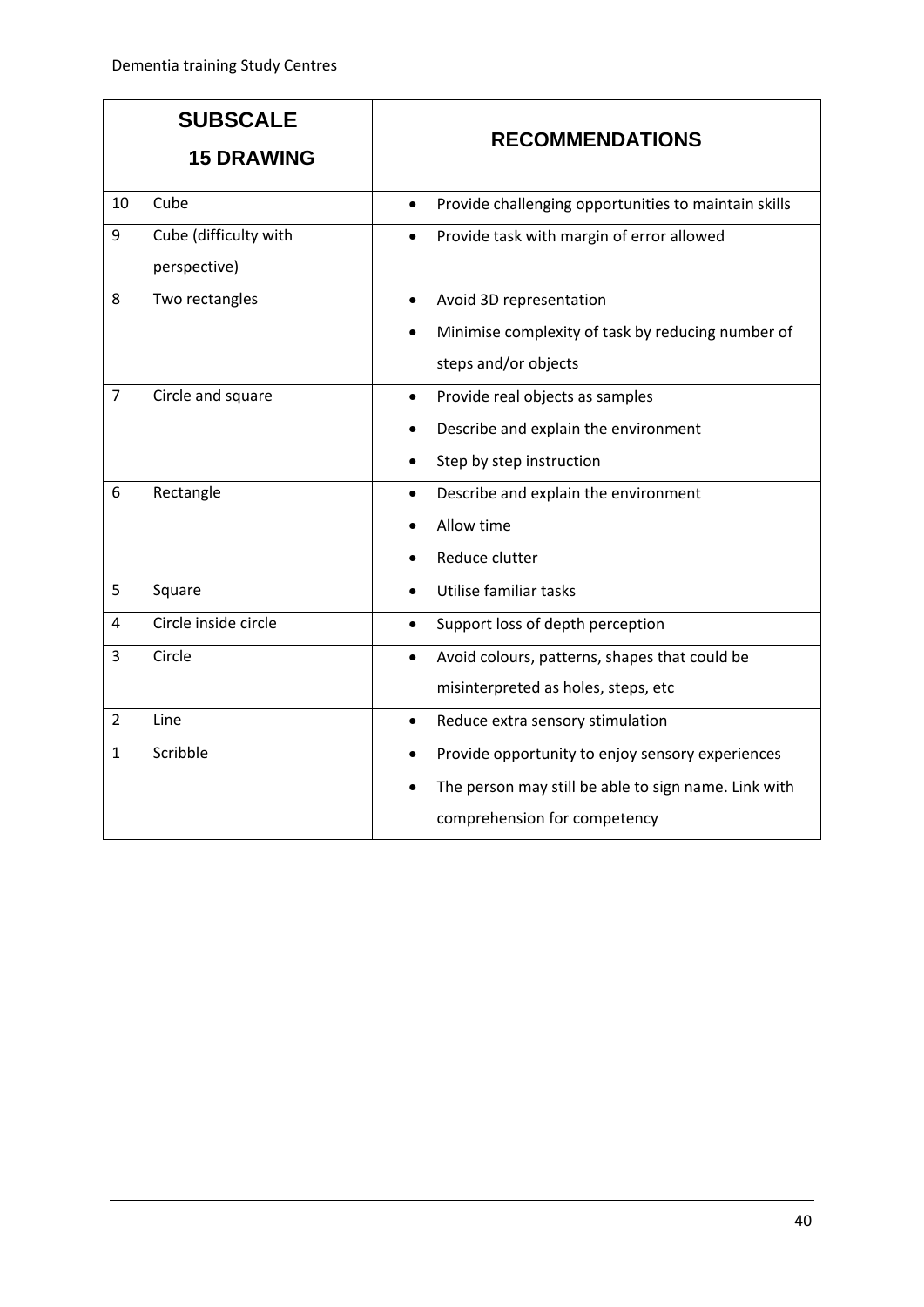<span id="page-43-0"></span>

| Name:                              | <b>16 MOTOR</b>                                             |  |  |  |
|------------------------------------|-------------------------------------------------------------|--|--|--|
| <b>Purpose:</b>                    | Determine ability to negotiate and seek out the environment |  |  |  |
| <b>Measurement:</b>                | Elicit and observe motor patterns                           |  |  |  |
| <b>Confounding</b><br>factors:     | Previous injury<br>Arthritis/joint deformity<br>$\bullet$   |  |  |  |
|                                    | Paralysis<br>٠                                              |  |  |  |
|                                    | Spinal injury<br>$\bullet$                                  |  |  |  |
|                                    | Nerve injury                                                |  |  |  |
|                                    | Muscle weakness/imbalance                                   |  |  |  |
|                                    | Concurrent illness                                          |  |  |  |
|                                    | Pain                                                        |  |  |  |
|                                    | Fear                                                        |  |  |  |
| <b>Functional</b><br>implications: | Responsiveness to environment<br>Level of care needs        |  |  |  |
|                                    | <b>Functional ability</b>                                   |  |  |  |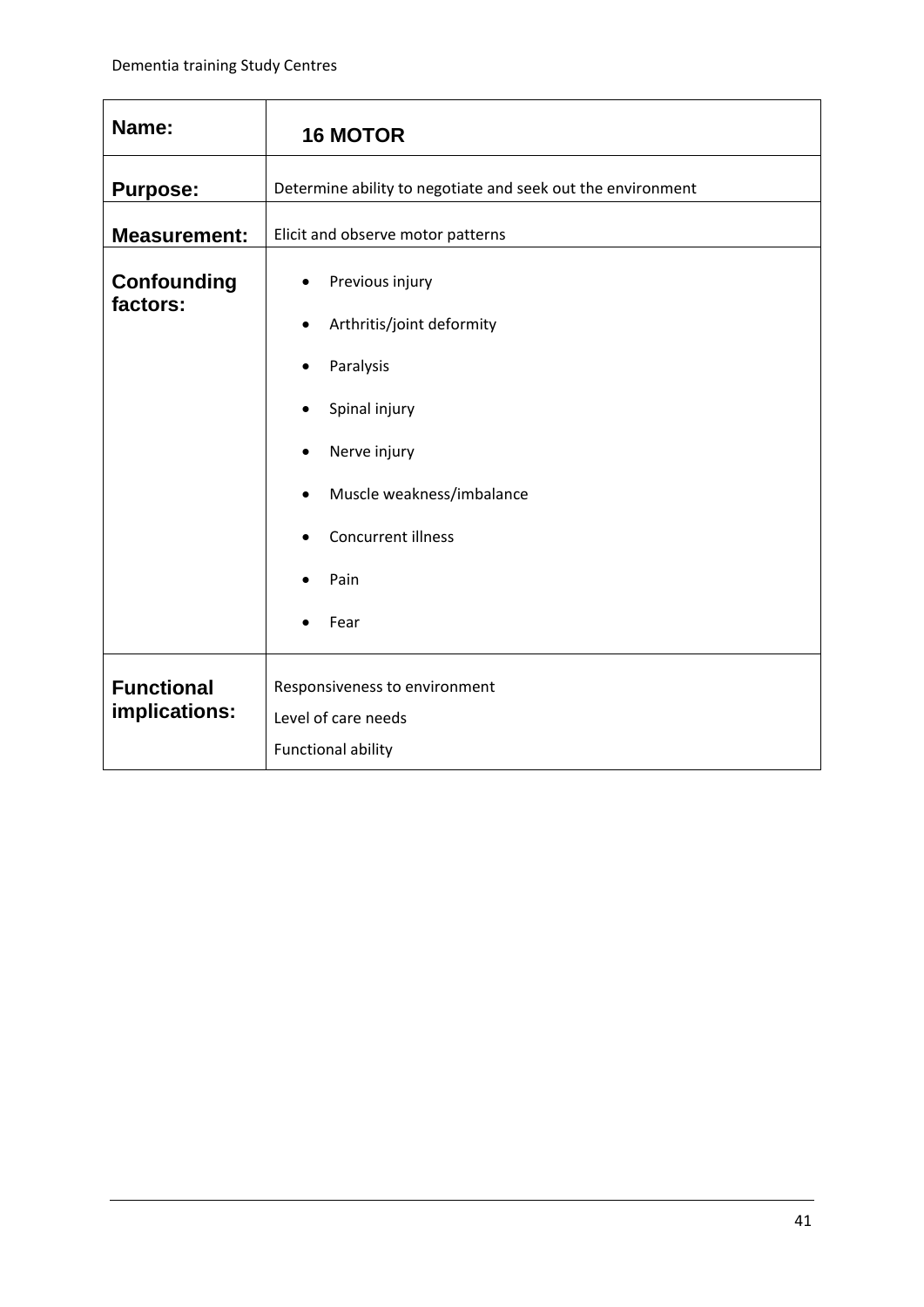| <b>SUBSCALE</b> |                                 | <b>RECOMMENDATIONS</b>                                       |  |
|-----------------|---------------------------------|--------------------------------------------------------------|--|
|                 | <b>16 MOTOR</b>                 |                                                              |  |
| 10              | No impairment                   | Provide opportunity to usefully expend physical<br>$\bullet$ |  |
|                 |                                 | energy                                                       |  |
| 9               | Increased muscle tone -         | Do not hurry the person<br>$\bullet$                         |  |
|                 | repeated                        |                                                              |  |
| 8               | Increased muscle tone - initial | Relaxation techniques<br>$\bullet$                           |  |
| $\overline{7}$  | Loss of rhythm                  | Mirroring/leading<br>٠                                       |  |
| 6               | Loss of associated movements    | Use of rhythmic, repetitive actions<br>٠                     |  |
|                 |                                 | Correct postural seating for function                        |  |
|                 |                                 | Falls prevention                                             |  |
| 5               | Contracture of legs             | Relaxation techniques                                        |  |
|                 |                                 | Use of patterns of movements                                 |  |
|                 |                                 | Frequent changes of posture                                  |  |
|                 |                                 | Include opportunities to experience different                |  |
|                 |                                 | environments                                                 |  |
| $\overline{a}$  | Kyphosis                        | Address postural seating issues for comfort<br>٠             |  |
| 3               | Vertical restriction of eye     | Present objects in midline                                   |  |
|                 | movement                        |                                                              |  |
| $\overline{2}$  | Non-ambulatory                  | Provide opportunity to be in a variety of<br>$\bullet$       |  |
|                 |                                 | environments                                                 |  |
|                 |                                 | Joint range of motion                                        |  |
|                 |                                 | Massage                                                      |  |
|                 |                                 | Warmth                                                       |  |
| $\mathbf{1}$    | Lateral restriction of eye      | Stand in front of person to gain attention<br>$\bullet$      |  |
|                 | movement                        |                                                              |  |
|                 |                                 | Maintain frequent human contact and loving touch             |  |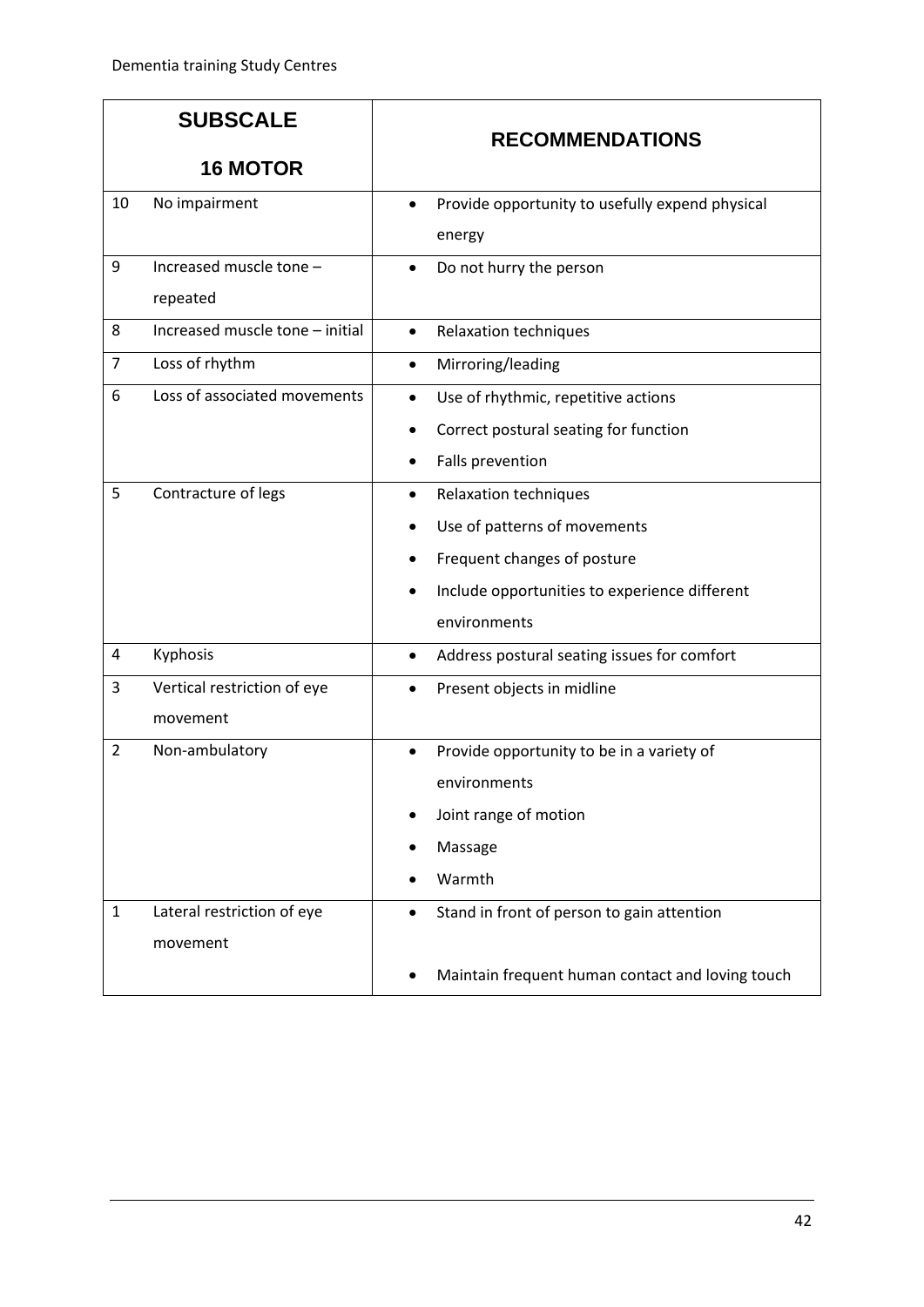<span id="page-45-0"></span>

| Name:                              | <b>17 REMOTE MEMORY</b>                                                                                                                                                                       |  |  |
|------------------------------------|-----------------------------------------------------------------------------------------------------------------------------------------------------------------------------------------------|--|--|
| <b>Purpose:</b>                    | Ability to recall pertinent aspects of individual's past                                                                                                                                      |  |  |
| <b>Measurement:</b>                | Series of questions related to personal past experiences                                                                                                                                      |  |  |
| Confounding<br>factors:            | Head injury<br>Person's past experience<br>Cultural background<br>٠<br>Psychosis<br>Sense of privacy<br>Language deficit                                                                      |  |  |
| <b>Functional</b><br>implications: | Self concept, self image, role awareness<br>Sense of security<br>Re-orientation abilities<br>Knowledge of past medical and social history<br>Awareness of loss and emotional response to loss |  |  |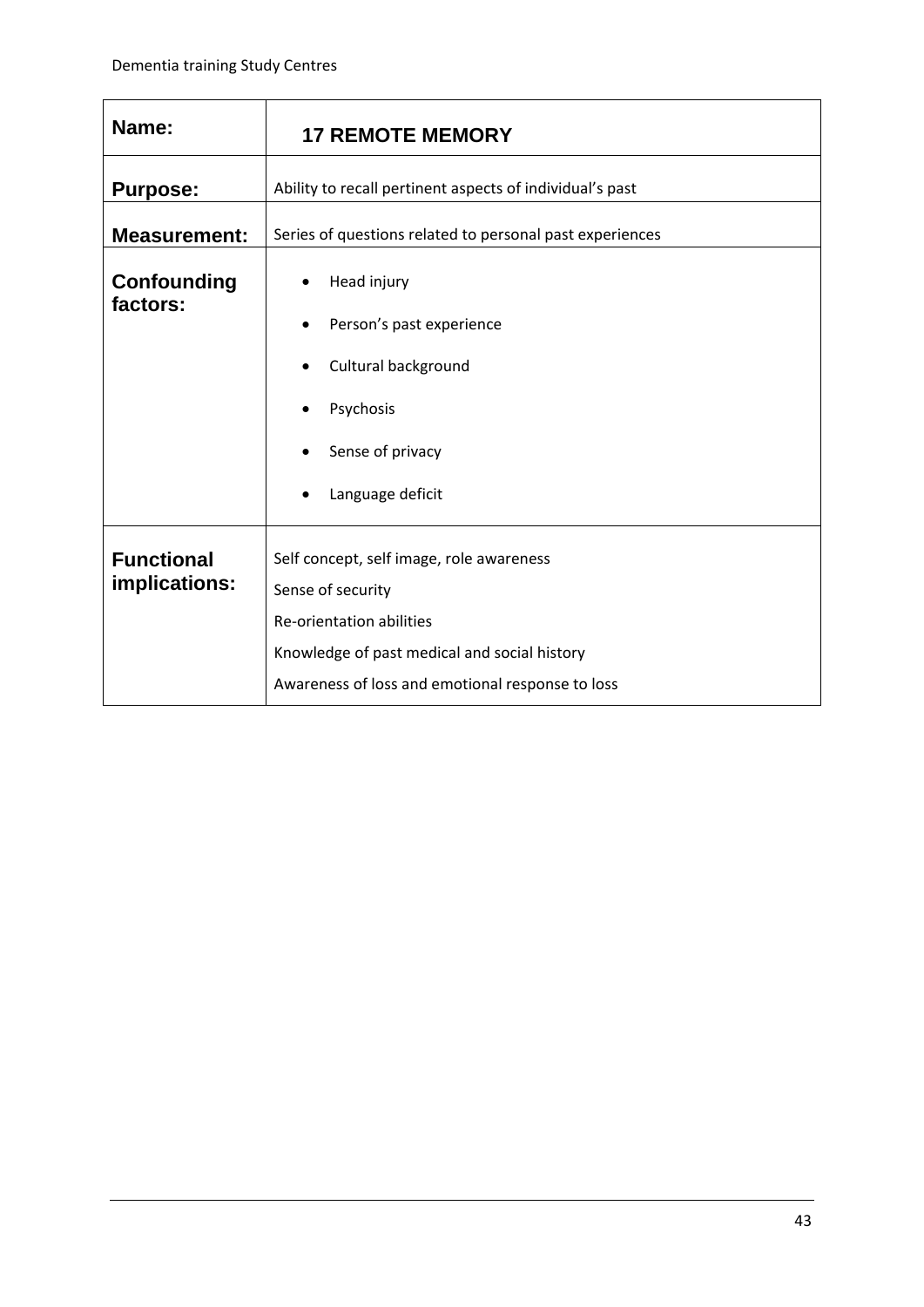|                | <b>SUBSCALE</b>               | <b>RECOMMENDATIONS</b> |                                                    |
|----------------|-------------------------------|------------------------|----------------------------------------------------|
|                | <b>17 REMOTE MEMORY</b>       |                        |                                                    |
| 10             | Amount of pension             |                        | Provide opportunities and cueing to allow          |
|                |                               |                        | memories to surface                                |
| 8              | Number of grandchildren       |                        | Allow time for memories to surface                 |
|                |                               |                        | Encourage the sharing of stories                   |
|                |                               |                        | Record for posterity                               |
| 6              | Year of marriage or first job |                        | Use of photographs, objects, etc to cue memory     |
| 4              | Father's occupation           |                        | Reminiscence groups/individual                     |
|                |                               |                        | Not all memories relate to words - engender a      |
|                |                               |                        | feeling                                            |
| $\overline{2}$ | Place of birth                |                        | Gain/seek knowledge from family/significant others |
|                |                               |                        | Don't assume that a person has no memories         |
|                |                               |                        | because they have lost the words to express them   |
|                |                               |                        | Don't assume that all memories and past            |
|                |                               |                        | experiences were happy                             |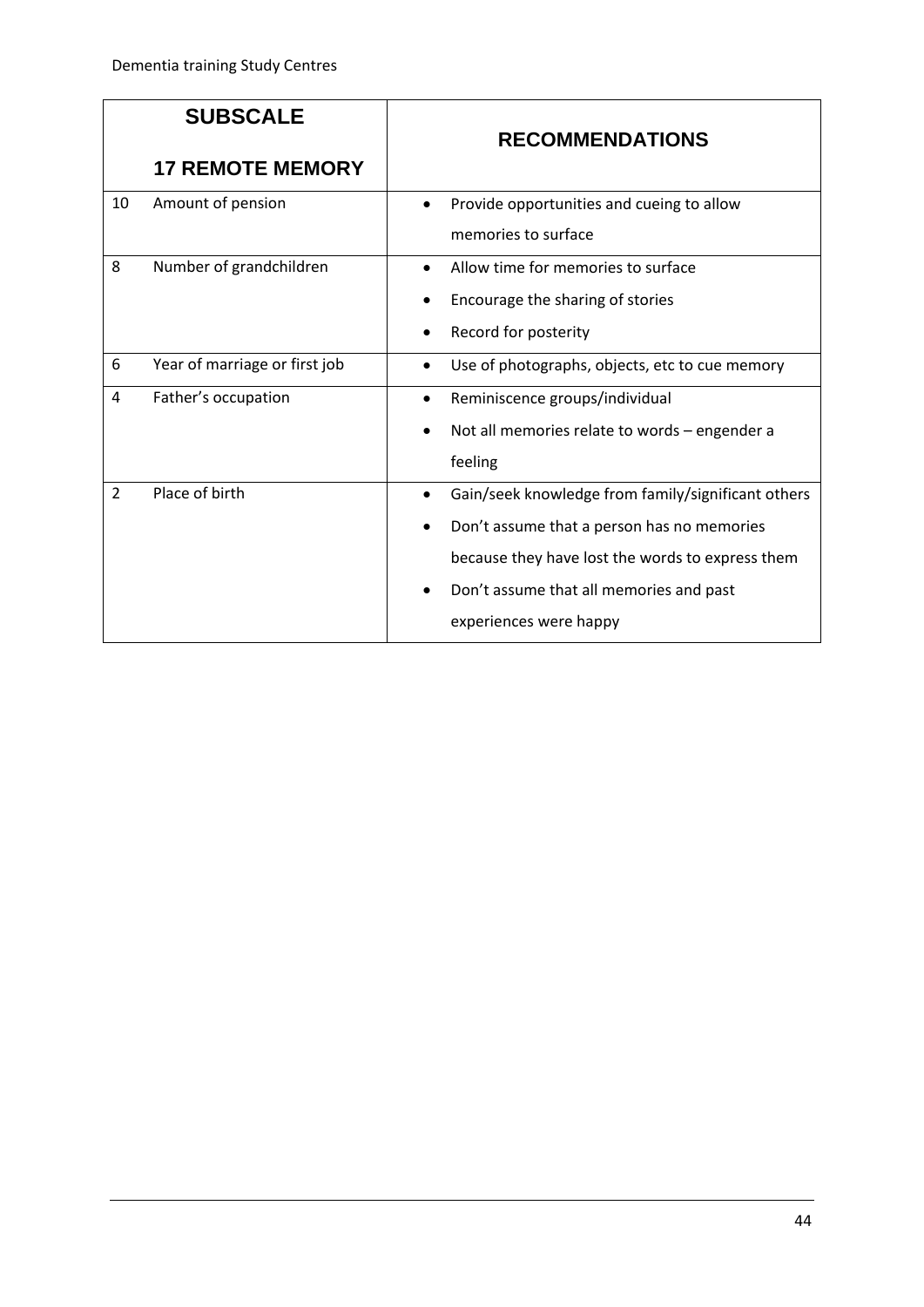<span id="page-47-0"></span>

| Name:                          | <b>18 WRITING</b>                                            |  |  |  |
|--------------------------------|--------------------------------------------------------------|--|--|--|
| <b>Purpose:</b>                | Ability to visualise and create meaningful written language  |  |  |  |
| <b>Measurement:</b>            | Series of tasks requiring person to write words with meaning |  |  |  |
| <b>Confounding</b><br>factors: | Literacy                                                     |  |  |  |
|                                | <b>Educational level</b>                                     |  |  |  |
|                                | Primary language                                             |  |  |  |
|                                | Fine motor skills                                            |  |  |  |
|                                | Visual deficit                                               |  |  |  |
|                                | Concentration span                                           |  |  |  |
|                                | Language deficit                                             |  |  |  |
| <b>Functional</b>              | Fine motor coordination                                      |  |  |  |
| implications:                  | Eye/hand coordination                                        |  |  |  |
|                                | Personal memory cues                                         |  |  |  |
|                                | Ability to communicate                                       |  |  |  |
|                                | Ability to express wishes                                    |  |  |  |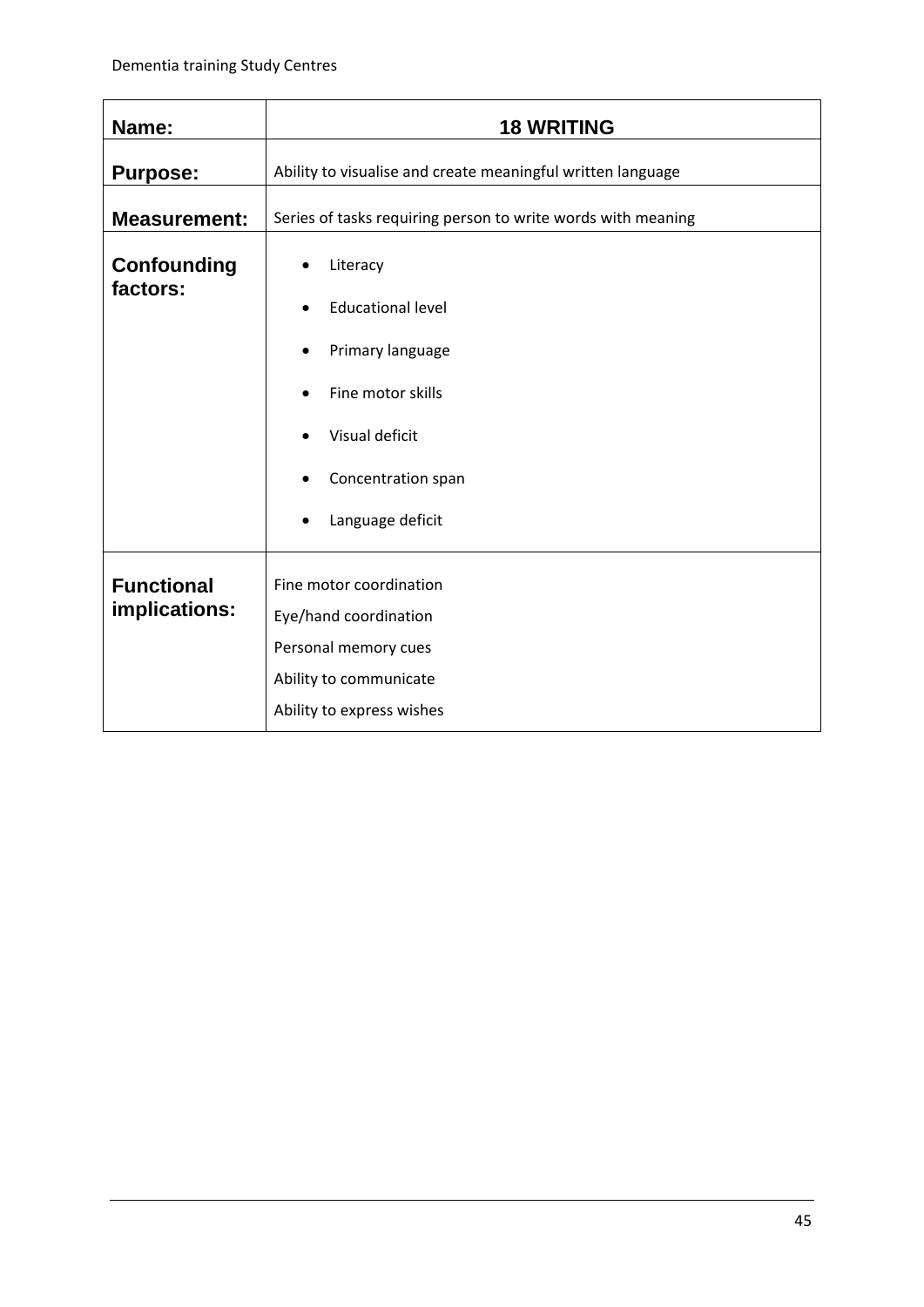| <b>SUBSCALE</b><br><b>18 WRITING</b> |                               | <b>RECOMMENDATIONS</b>                                           |  |
|--------------------------------------|-------------------------------|------------------------------------------------------------------|--|
|                                      |                               |                                                                  |  |
| Form                                 |                               |                                                                  |  |
| 5                                    | Flowing style                 | Provide opportunity<br>$\bullet$                                 |  |
| $\overline{4}$                       | Loss of flow                  | Allow for margins of error<br>$\bullet$                          |  |
| 3                                    | Letters misshapen             | Don't criticise results                                          |  |
| $\overline{2}$                       | Repetition of substitution of | Look for paraphasias, etc and interpret accordingly<br>$\bullet$ |  |
|                                      | letters                       |                                                                  |  |
| $\mathbf{1}$                         | Scribbble                     | Seek other confirmation of messages<br>$\bullet$                 |  |
|                                      | Content                       |                                                                  |  |
| 5                                    | No error                      | Encourage opportunity to communicate with wider<br>$\bullet$     |  |
|                                      |                               | community by writing letters/cards                               |  |
| $\overline{4}$                       | Word substitution             | Check competencies to sign legal documents, etc<br>$\bullet$     |  |
|                                      |                               | Simplify written opportunity                                     |  |
|                                      |                               | Assist with meaning writing tasks, eg Christmas Cards            |  |
| 3                                    | Missing preposition           | Explore possibilities of written paraphasias<br>$\bullet$        |  |
| $\overline{2}$                       | Missing verb or noun          | Check meaning with overall context<br>$\bullet$                  |  |
| $\mathbf{1}$                         | Missing two or more words     | Seek other confirmation of messages<br>$\bullet$                 |  |
|                                      |                               | Check the person's comprehension of what is written<br>$\bullet$ |  |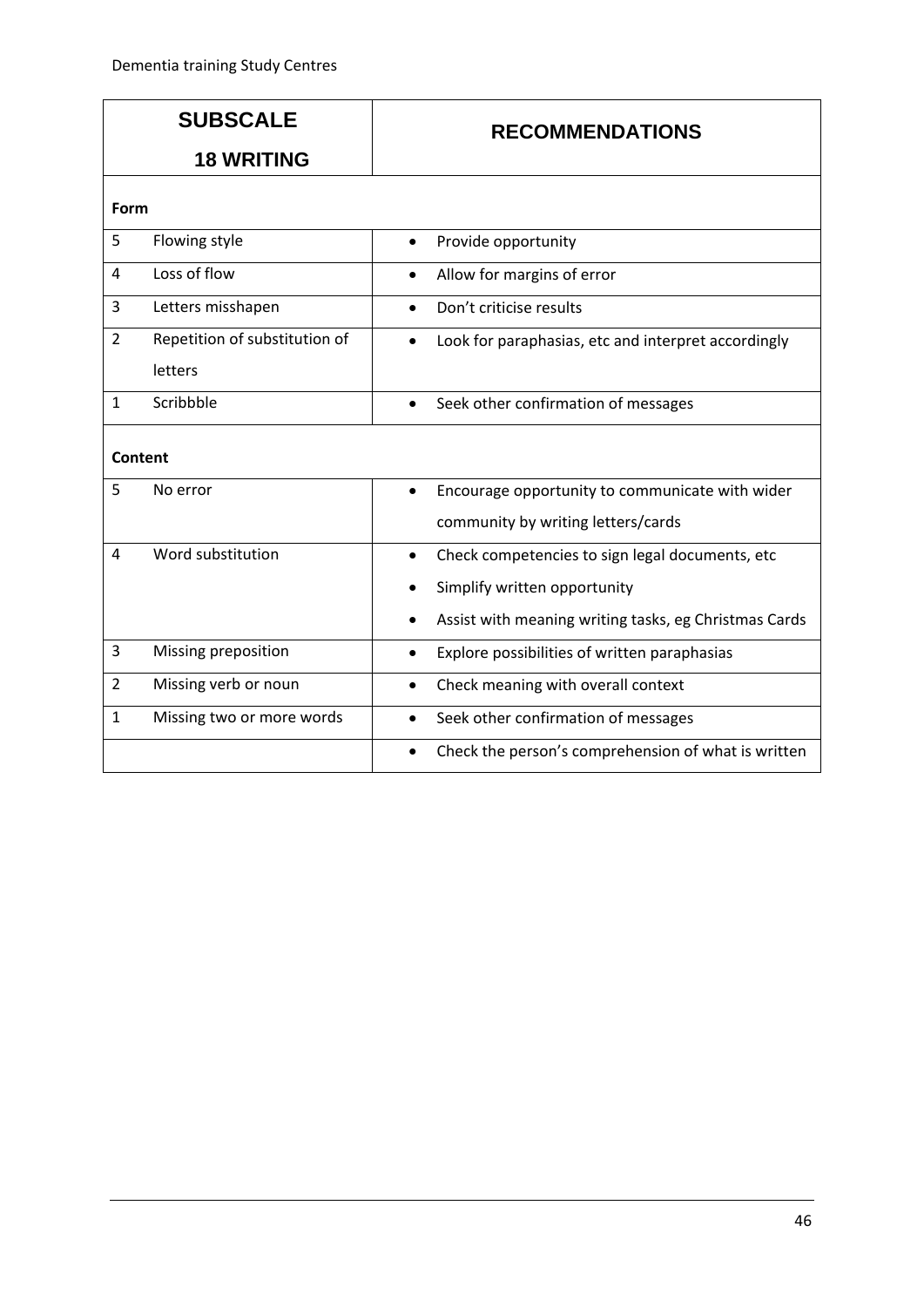<span id="page-49-0"></span>

| Name:                          | <b>19 SIMILARITIES</b>                                                                                                                                                                                                     |  |
|--------------------------------|----------------------------------------------------------------------------------------------------------------------------------------------------------------------------------------------------------------------------|--|
| <b>Purpose:</b>                | Ability to reason and deduce information                                                                                                                                                                                   |  |
| <b>Measurement:</b>            | Presentation of familiar cues graded from simple to complex concepts                                                                                                                                                       |  |
| <b>Confounding</b><br>factors: | Auditory deficit<br>Language deficit<br>Memory<br>Visualisation<br>Concentration                                                                                                                                           |  |
| <b>Functional</b>              | Primary language<br>Ability to interpret and respond to complex and/or abstract situations                                                                                                                                 |  |
| implications:                  | Social behaviour<br>Logical thought<br>Ability to reverse thought sequence (backtrack cognitively)<br>Reasoning ability<br>Ability to make decisions and understand consequences<br>Guardianship and Administration issues |  |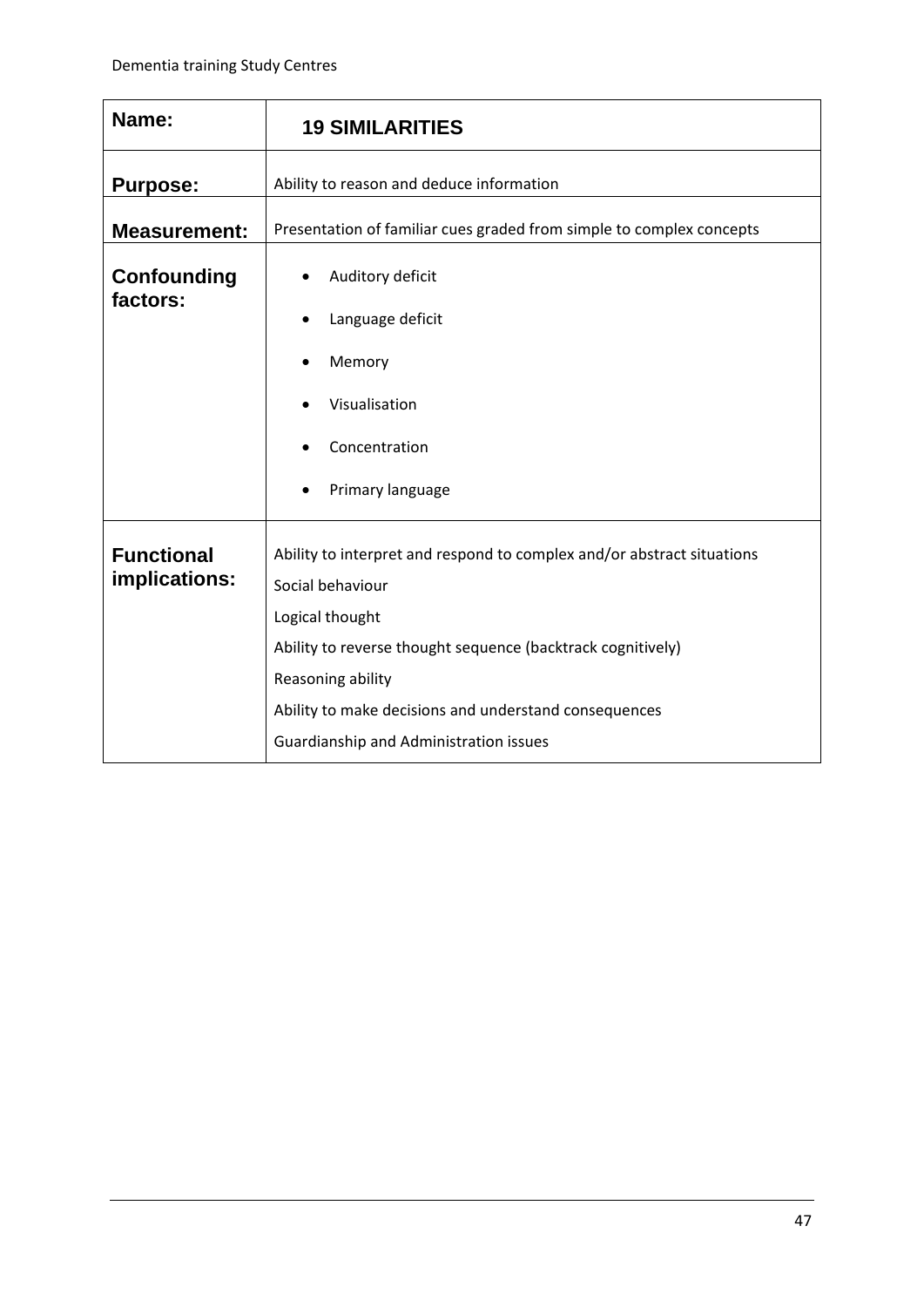|                | <b>SUBSCALE</b>        | <b>RECOMMENDATIONS</b>                                                                                   |
|----------------|------------------------|----------------------------------------------------------------------------------------------------------|
|                | <b>19 SIMILARITIES</b> |                                                                                                          |
| 10             | Airplane - bicycle     | Provide opportunity to discuss and problem solve<br>abstract ideas                                       |
| 8              | $Gun - knife$          | Use step by step cause and effect reasoning<br>Check competency to make decision                         |
| 6              | $Cat - pig$            | Break down choices into steps<br>Person may know there is a similarity but not able to<br>find the words |
| 4              | Pants - dress          | Use binary choices<br>Present concrete cue and clues                                                     |
| $\overline{2}$ | Orange - banana        | Simplify requests                                                                                        |
|                |                        | The person may know very clearly what they don't<br>$\bullet$<br>want                                    |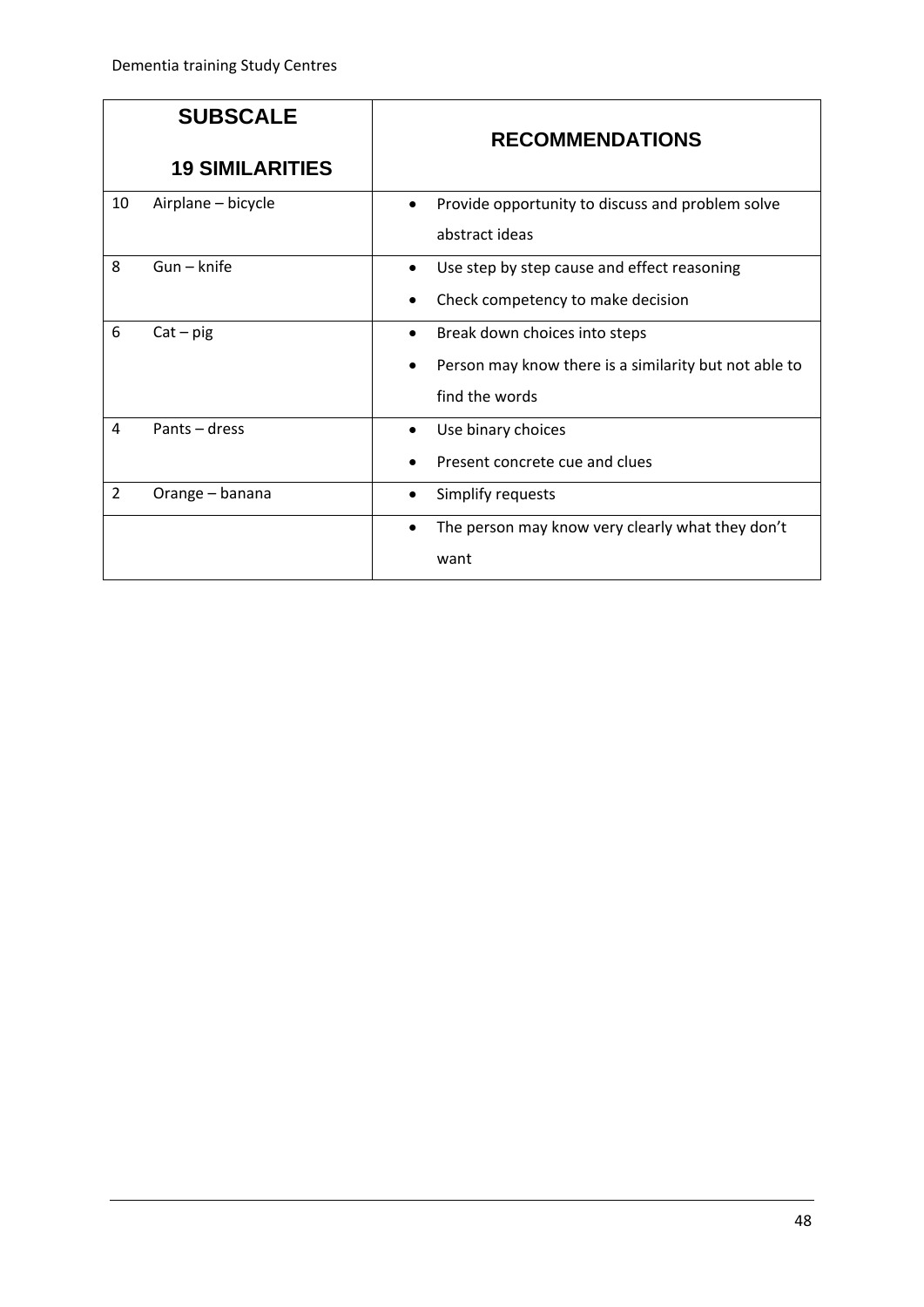<span id="page-51-0"></span>

| Name:                              | <b>20 RECENT MEMORY</b>                                                    |  |  |
|------------------------------------|----------------------------------------------------------------------------|--|--|
| <b>Purpose:</b>                    | Ascertain ability to recall information presented in previous five minutes |  |  |
| <b>Measurement:</b>                | Recall of $1 - 5$ items presented for registration                         |  |  |
| <b>Confounding</b><br>factors:     | Language deficit<br>Depression<br>$\bullet$<br>Visualisation deficit       |  |  |
|                                    | Pain                                                                       |  |  |
|                                    | Overstimulation<br>Primary language                                        |  |  |
|                                    | Familiarity of objects                                                     |  |  |
|                                    | Fatigue                                                                    |  |  |
|                                    | <b>Emotional status</b>                                                    |  |  |
| <b>Functional</b><br>implications: | Ability to retain and act on information<br>Need for prompts and guidance  |  |  |
|                                    | Safety                                                                     |  |  |
|                                    | Completion of tasks<br>Presence of cognitive memory strategies             |  |  |
|                                    | Ability to develop relationships with environment                          |  |  |
|                                    | Ability to maintain and develop lasting social relationships               |  |  |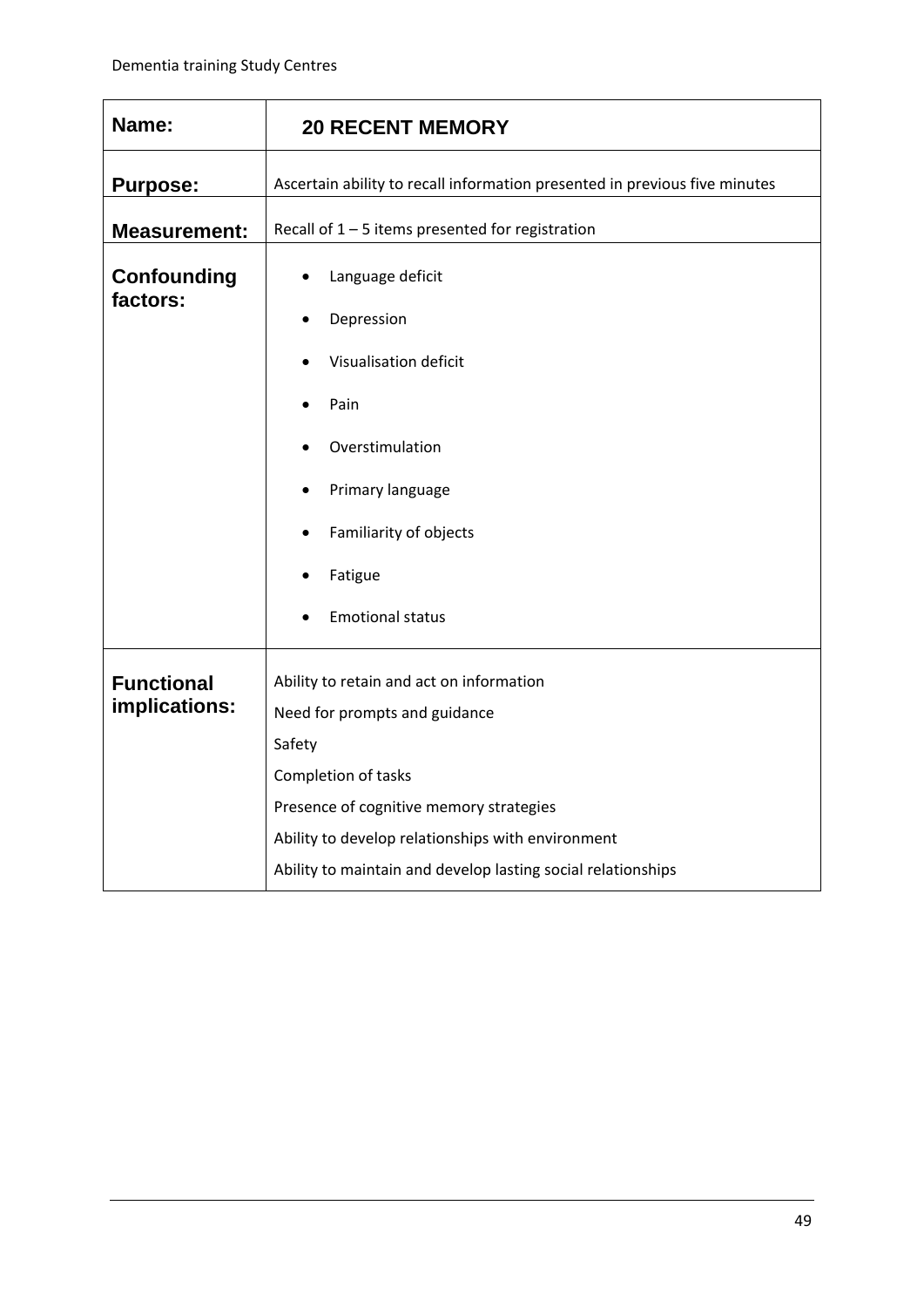|                | <b>SUBSCALE</b><br><b>20 RECENT MEMORY</b> |           | <b>RECOMMENDATIONS</b>                               |
|----------------|--------------------------------------------|-----------|------------------------------------------------------|
| 10             | All five                                   | ٠         | Presentation of information (visual, sound, tactile, |
|                |                                            |           | auditory) to enhance registration, recognition and   |
|                |                                            |           | recall                                               |
| 8              | Any four                                   | ٠         | Use memory cues eg lists                             |
|                |                                            |           | Use activities of high value to client to enhance    |
|                |                                            |           | memory                                               |
| 6              | Any three                                  | $\bullet$ | Utilise notes, photos, etc to recreate recent events |
| 4              | Any two                                    | $\bullet$ | Present information within recent memory span        |
|                |                                            |           | Provide for appropriate prompts and reminders        |
| $\overline{2}$ | Any one                                    | $\bullet$ | Create positive emotional overtones to enhance       |
|                |                                            |           | memory                                               |
|                |                                            |           | Use personal items/family members                    |
|                |                                            |           | The person may remember very important things        |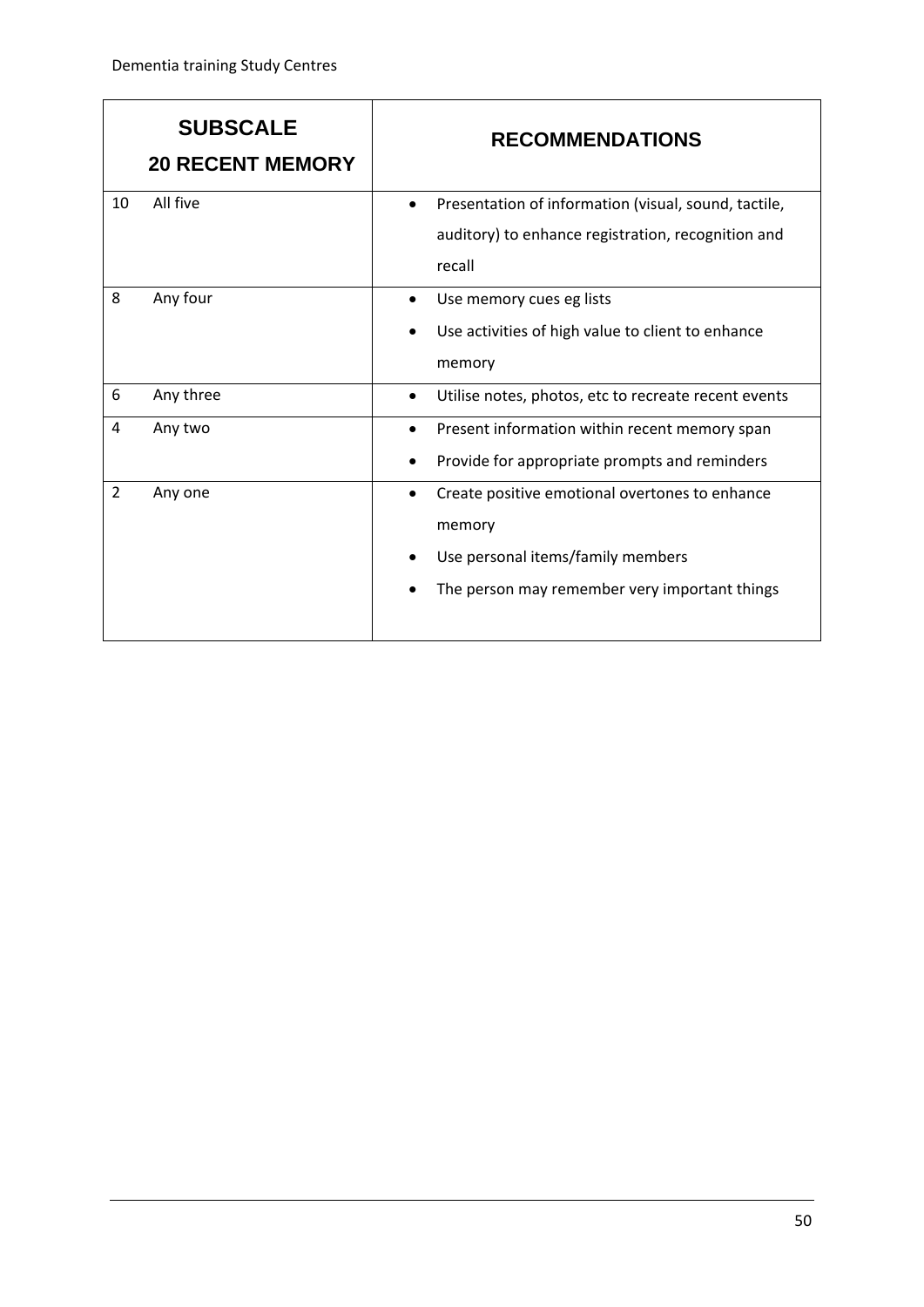## **INTERPRETING THE RESULTS OF THE HDS**

<span id="page-53-0"></span>To use the HDS to plan care it is important to move beyond the numerical score. The graphed results are helpful to determine clusters of abilities and limitations and change over time. Some of the most important information comes from observations throughout the assessment process that don't 'fit' on the score sheet; how the person responded to cues to achieve success; signs of stress; social facts, life story incidents, leisure and works preferences expressed in passing, etc.

At the conclusion of the assessment and all other assessment data (interview, social assessment, environmental assessment, clinical information, etc) draw up a list of Abilities and Limitations. Avoid medical terminology and generalisations. 'Poor ideational praxis' conveys nothing useful whereas ' Can demonstrate use of real everyday personal items' provides real information.

It is tempting to skip this step and move immediately to solutions and strategies. However taking the time to synthesise ALL assessment and observational data provides a deeper understanding of the whole person and makes important links between disparate bits of information.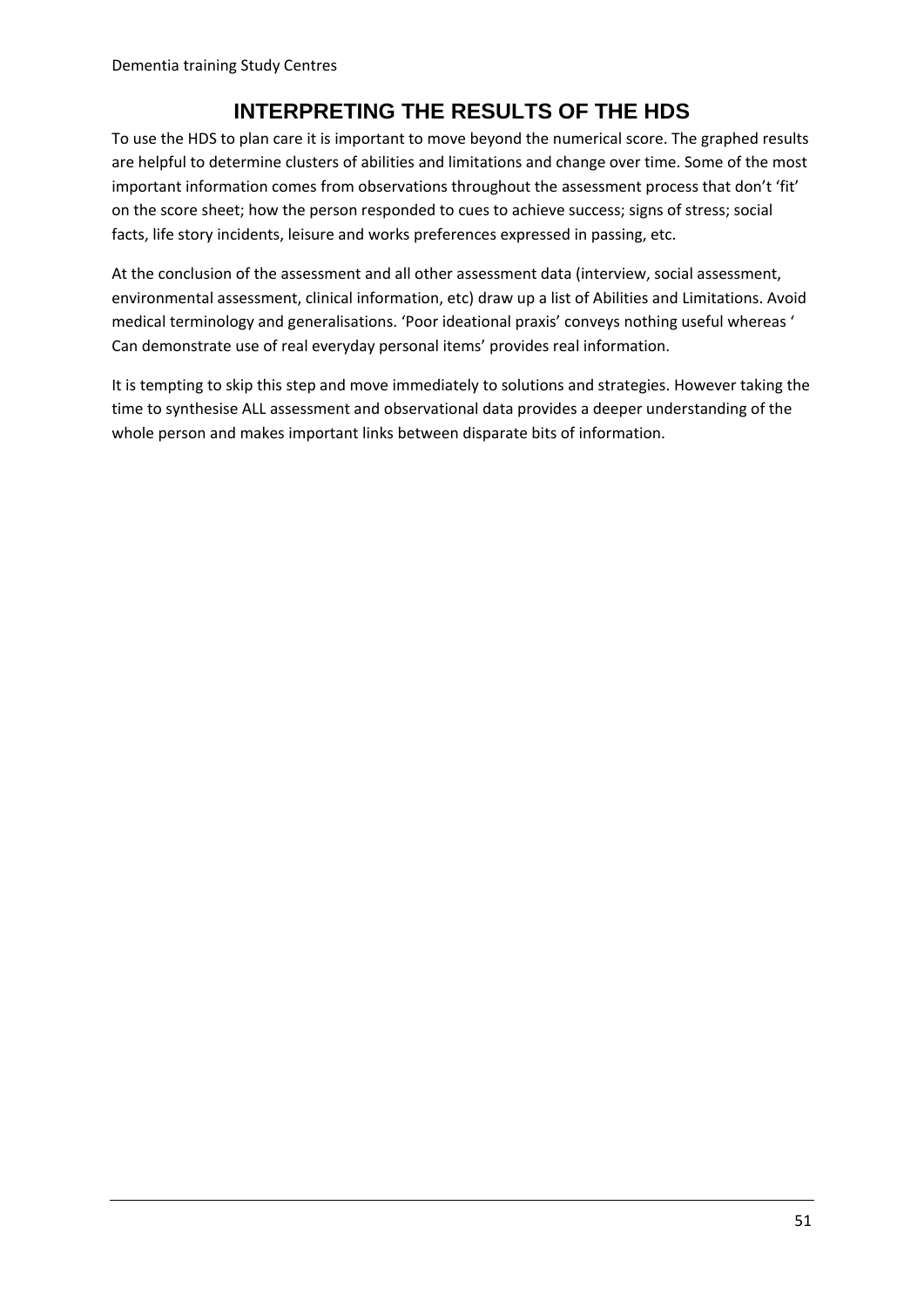#### **Abilities and Limitations**

Name: **Name:** Date: **Date: Date: Date: Date: Date: Date: Date: Date: Date: Date: Date: Date: Date: Date: Date: Date: Date: Date: Date: Date: Date: Date: Date: Date: Date: D** 

Information based on:

|                             | <b>Abilities</b> | <b>Limitations</b> |
|-----------------------------|------------------|--------------------|
| Communication:              |                  |                    |
| Word                        |                  |                    |
| Voice                       |                  |                    |
| Body                        |                  |                    |
| Receptive                   |                  |                    |
| Expressive                  |                  |                    |
| Language                    |                  |                    |
|                             |                  |                    |
|                             |                  |                    |
|                             |                  |                    |
| Health and Well-being       |                  |                    |
| Physical                    |                  |                    |
| Emotional                   |                  |                    |
| Spiritual                   |                  |                    |
|                             |                  |                    |
|                             |                  |                    |
|                             |                  |                    |
|                             |                  |                    |
|                             |                  |                    |
|                             |                  |                    |
|                             |                  |                    |
| <b>External Environment</b> |                  |                    |
| Physical<br>Social          |                  |                    |
|                             |                  |                    |
|                             |                  |                    |
|                             |                  |                    |
|                             |                  |                    |
|                             |                  |                    |
|                             |                  |                    |
|                             |                  |                    |
|                             |                  |                    |
| Activity                    |                  |                    |
| 24 hours                    |                  |                    |
| Past, present, future       |                  |                    |
| Work, leisure, rest,        |                  |                    |
| self-care                   |                  |                    |
| Physical, social,           |                  |                    |
| cognitive, spiritual,       |                  |                    |
| emotional                   |                  |                    |
|                             |                  |                    |
|                             |                  |                    |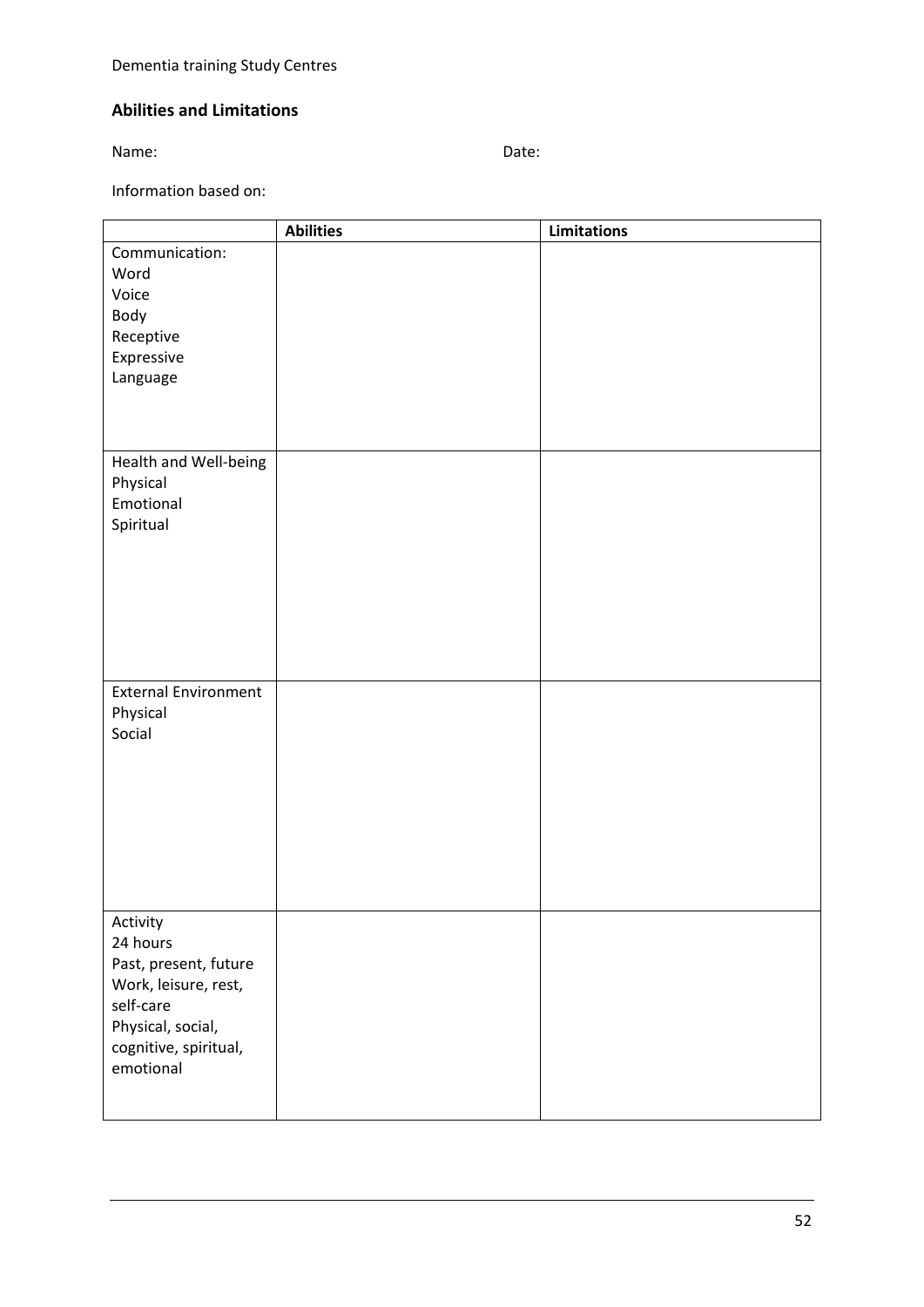#### **Problems and Possibilities**

The next step is identify areas of interest and possibilities that are available and difficulties that the person is experiencing, or the carer finds difficult to understand or manage.

|           | <b>Possibilities</b> | Problems |
|-----------|----------------------|----------|
| Work      |                      |          |
|           |                      |          |
|           |                      |          |
|           |                      |          |
|           |                      |          |
|           |                      |          |
|           |                      |          |
|           |                      |          |
|           |                      |          |
|           |                      |          |
| Leisure   |                      |          |
|           |                      |          |
|           |                      |          |
|           |                      |          |
|           |                      |          |
|           |                      |          |
|           |                      |          |
|           |                      |          |
|           |                      |          |
|           |                      |          |
|           |                      |          |
| Self care |                      |          |
|           |                      |          |
|           |                      |          |
|           |                      |          |
|           |                      |          |
|           |                      |          |
|           |                      |          |
|           |                      |          |
|           |                      |          |
|           |                      |          |
| Rest      |                      |          |
|           |                      |          |
|           |                      |          |
|           |                      |          |
|           |                      |          |
|           |                      |          |
|           |                      |          |
|           |                      |          |
|           |                      |          |
|           |                      |          |
|           |                      |          |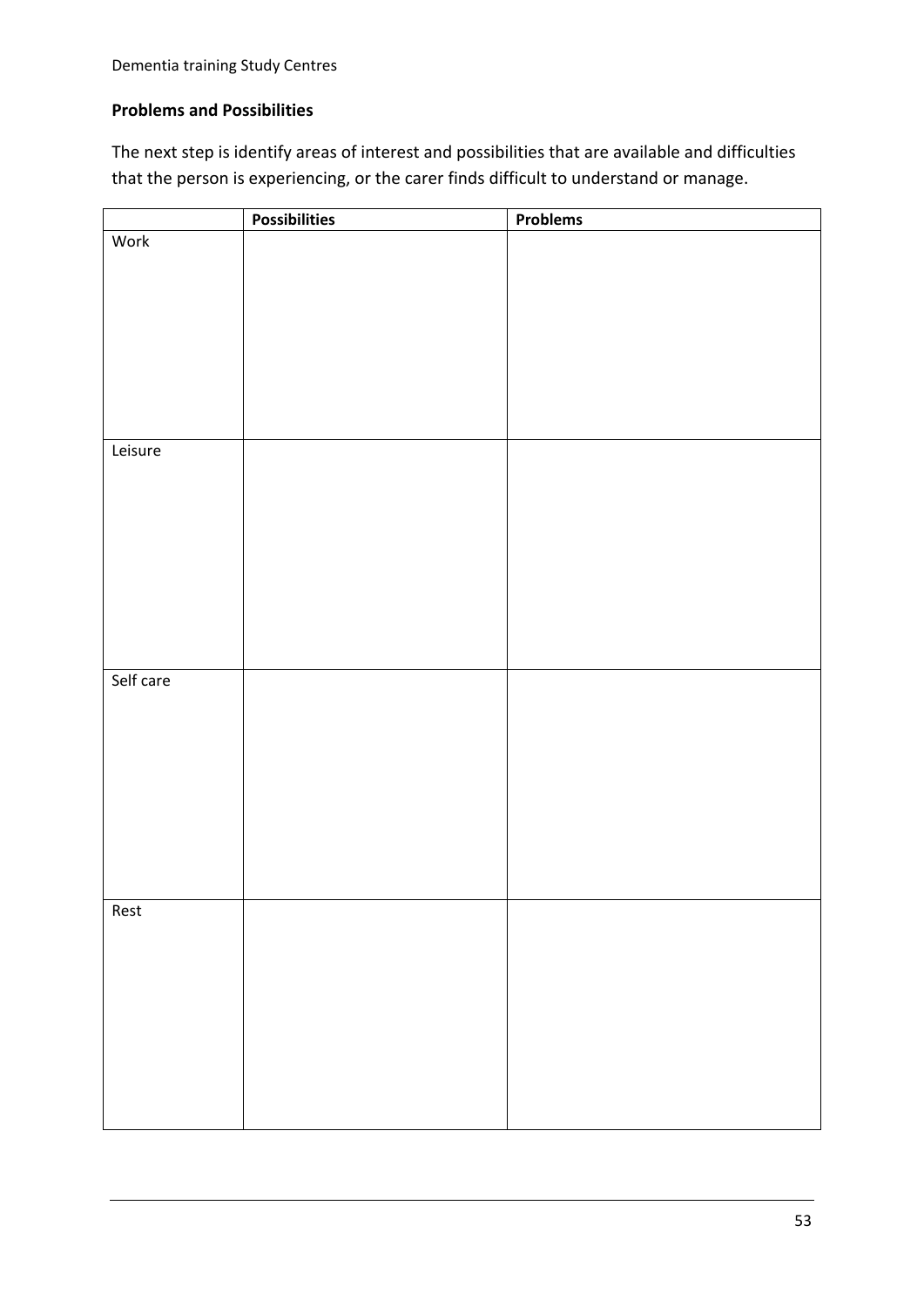#### **Strategies and Interventions**

Now we are in a position to make practical suggestions to support and enable the person.

Using SMART planning and documentation is helpful to develop person centred and context specific interventions. SMART is an acronym with various combinations, all potentially relevant for the care planning process, for example

- **S** Specific, significant,
- **M** Measurable, meaningful, motivational
- **A** Agreed upon, attainable, achievable, acceptable,
- **R** Realistic, relevant, reasonable, rewarding,
- **T** Time-based, timely, tangible,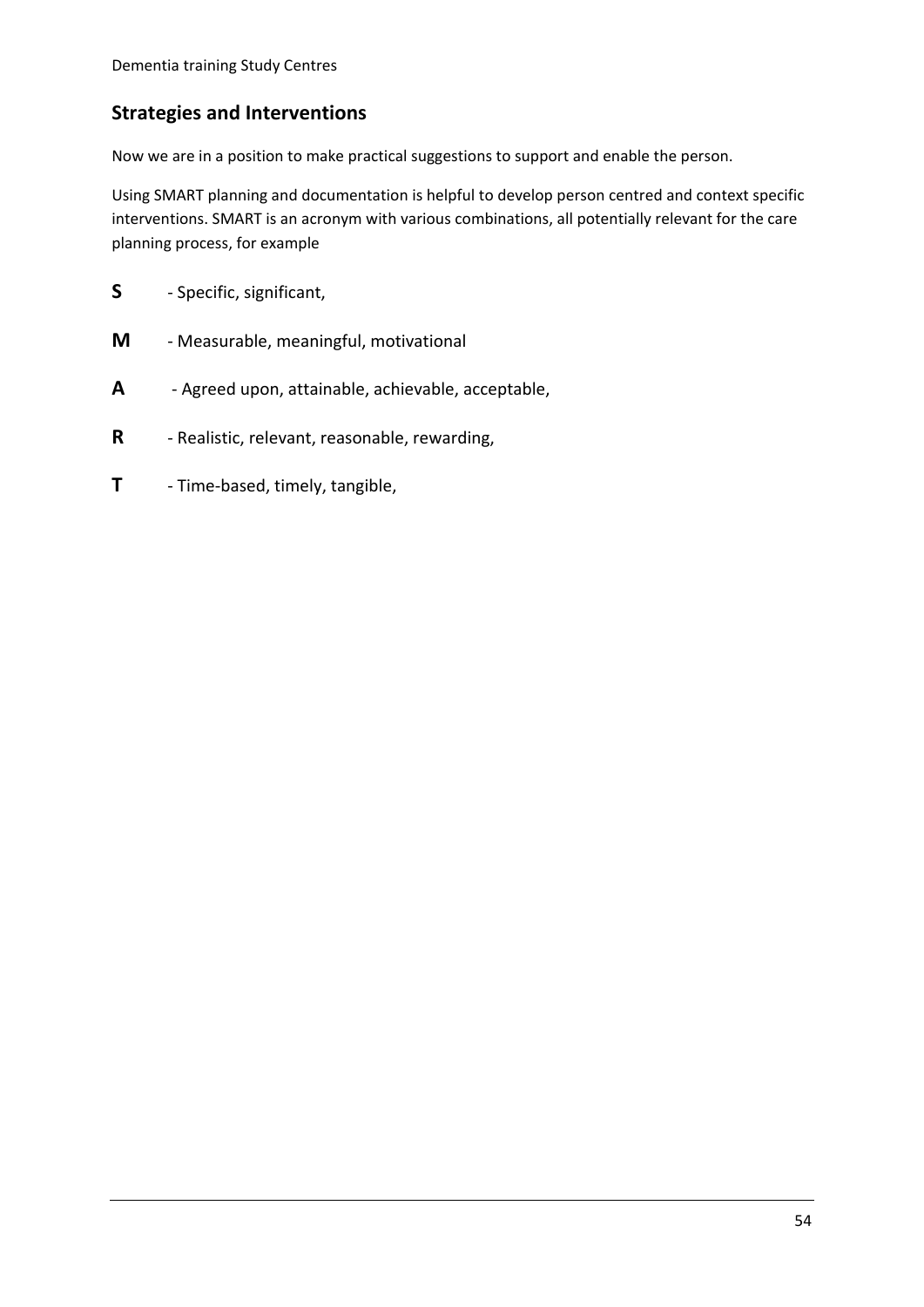#### Name: Date:

|                             | To enhance abilities | To support limitations |
|-----------------------------|----------------------|------------------------|
| Communication               |                      |                        |
|                             |                      |                        |
|                             |                      |                        |
|                             |                      |                        |
|                             |                      |                        |
|                             |                      |                        |
|                             |                      |                        |
|                             |                      |                        |
|                             |                      |                        |
| Health and Well-being       |                      |                        |
|                             |                      |                        |
|                             |                      |                        |
|                             |                      |                        |
|                             |                      |                        |
|                             |                      |                        |
|                             |                      |                        |
|                             |                      |                        |
| <b>External Environment</b> |                      |                        |
|                             |                      |                        |
|                             |                      |                        |
|                             |                      |                        |
|                             |                      |                        |
|                             |                      |                        |
|                             |                      |                        |
|                             |                      |                        |
|                             |                      |                        |
| Activity                    |                      |                        |
|                             |                      |                        |
|                             |                      |                        |
|                             |                      |                        |
|                             |                      |                        |
|                             |                      |                        |
|                             |                      |                        |
|                             |                      |                        |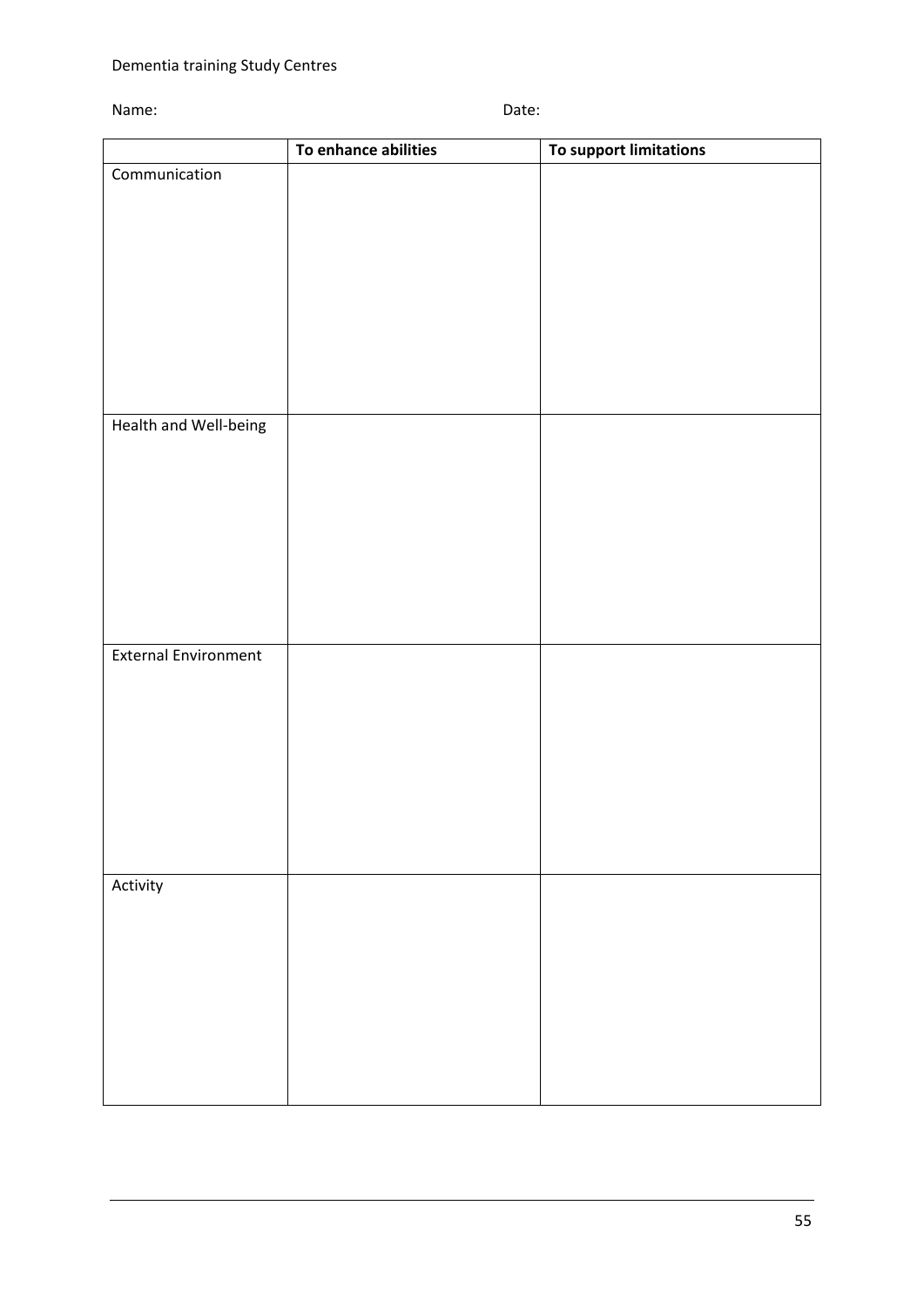Any activity can be adapted to fit a person's abilities and limitations using DRAMAS.

| Element                        | Aspects                                       |  |  |
|--------------------------------|-----------------------------------------------|--|--|
|                                | Relevance                                     |  |  |
| $\mathbf{U}_{\mathsf{ignity}}$ | Age appropriate                               |  |  |
|                                | <b>Risk</b>                                   |  |  |
|                                | Routine                                       |  |  |
| Repetitive                     | Ritual                                        |  |  |
|                                | Familiarity                                   |  |  |
|                                | Task<br>Process                               |  |  |
| $\bigtriangleup$ greeable      | Should do<br>Have to<br>Want to               |  |  |
|                                | Physical                                      |  |  |
| Modifiable                     | Cognitive                                     |  |  |
|                                | Time                                          |  |  |
| $\bigwedge$ daptable           | Place                                         |  |  |
|                                | Person                                        |  |  |
| $S_{\text{afe}}$               | Risk assessment                               |  |  |
|                                | Nature of risk: Social, emotional, cognitive, |  |  |
|                                | spiritual and physical                        |  |  |
|                                | Real or potential                             |  |  |
|                                | Who for?                                      |  |  |
|                                |                                               |  |  |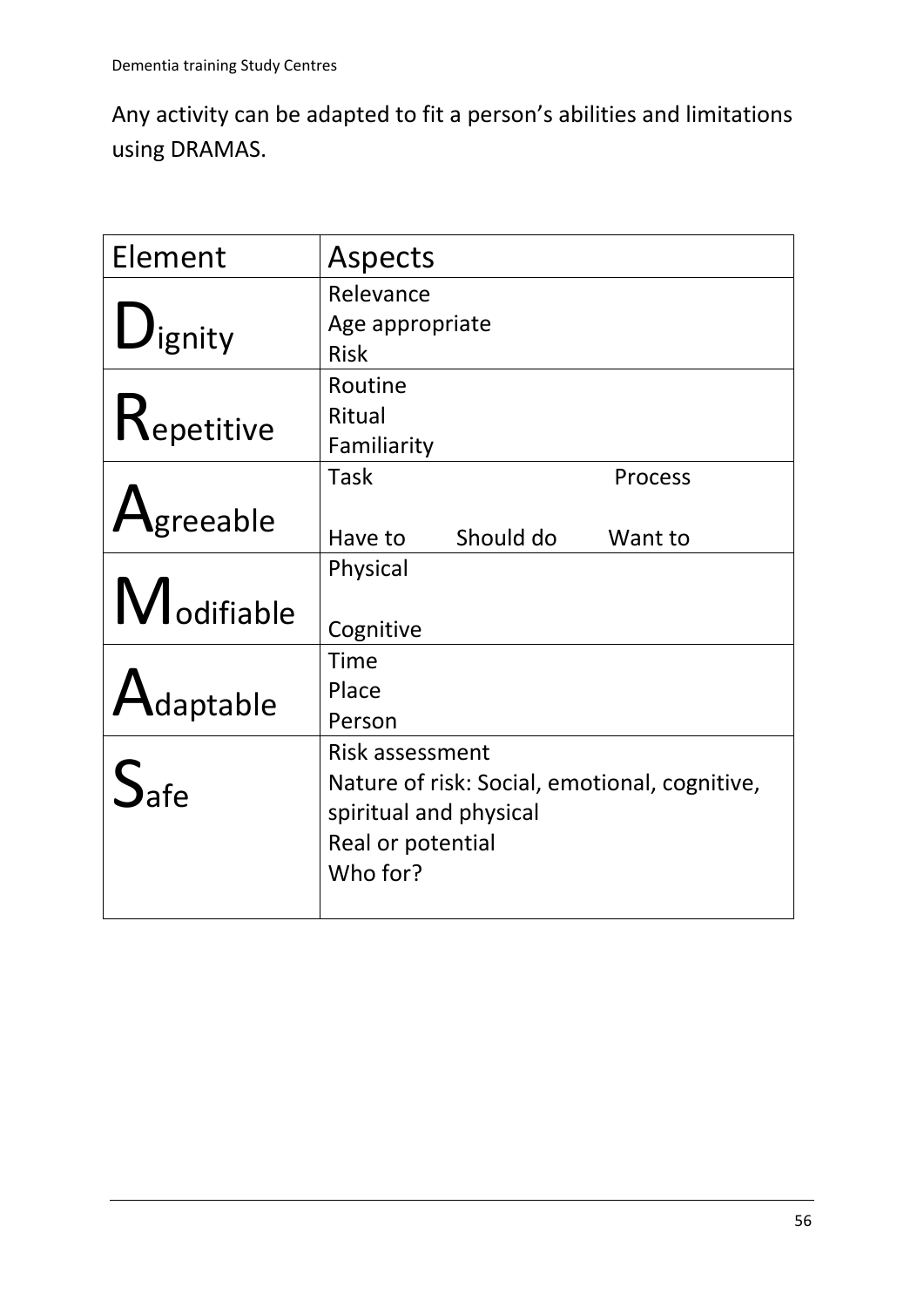## **Evaluation**

Next it is important to evaluate the effectiveness of the supports and strategies that have been implemented. In the spirit of possibility oriented care this requires us to check whether the person's life has changed for the better. While a decrease in negative outcomes is generally helpful, especially to the carer a more positive approach is to evaluate against the Characteristics of Contentment. An improvement in overall contentment will be accompanied by a decrease in negative outcomes, whereas a decrease in negative outcomes does not always ensure and increase in contentment.

| Calm and relaxed                    | Body posture and mood free of tension                                                           |  |
|-------------------------------------|-------------------------------------------------------------------------------------------------|--|
| <b>Experiences pleasure</b>         | Enjoys social or sensory experiences                                                            |  |
| <b>Tracks with eye</b>              | Follows what is happening in the environment                                                    |  |
| <b>Makes eye contact</b>            | Engages with individuals                                                                        |  |
| <b>Helpful</b>                      | Seeks or is willing to assist others                                                            |  |
| <b>Responds to sensory input</b>    | Appropriately appreciates noxious and pleasant smells, tastes,<br>noises, sights and touch      |  |
| <b>Enjoys being with others</b>     | Is comfortable in the company of others either passively or<br>actively                         |  |
| <b>Alert</b>                        | Is awake and aware of surroundings                                                              |  |
| <b>Sleeps well</b>                  | Sleeps for appropriate length of time                                                           |  |
|                                     | Wakes refreshed                                                                                 |  |
| <b>Enjoys eating and drinking</b>   | Social and physical aspects of eating and drinking are appreciated                              |  |
| <b>Gains satisfaction</b>           | A sense of achievement at having accomplished a task or activity<br>or interaction with another |  |
| <b>Gives and receives affection</b> | Responds to kindness, fondness positively                                                       |  |
| Sense of dignity and self-worth     | Respects themselves and expects other to show respect                                           |  |
| <b>Assertive</b>                    | Able to make needs known or make choices firmly and politely                                    |  |
| <b>Sense of humour</b>              | Able to react to situations of absurdity with laughter or smiles                                |  |

#### **Characteristics of Contentment**

The Characteristics of Contentment are adapted from Kitwood's 'Indicators of Well-being' and Nancy Mace's physiological measures of mental health.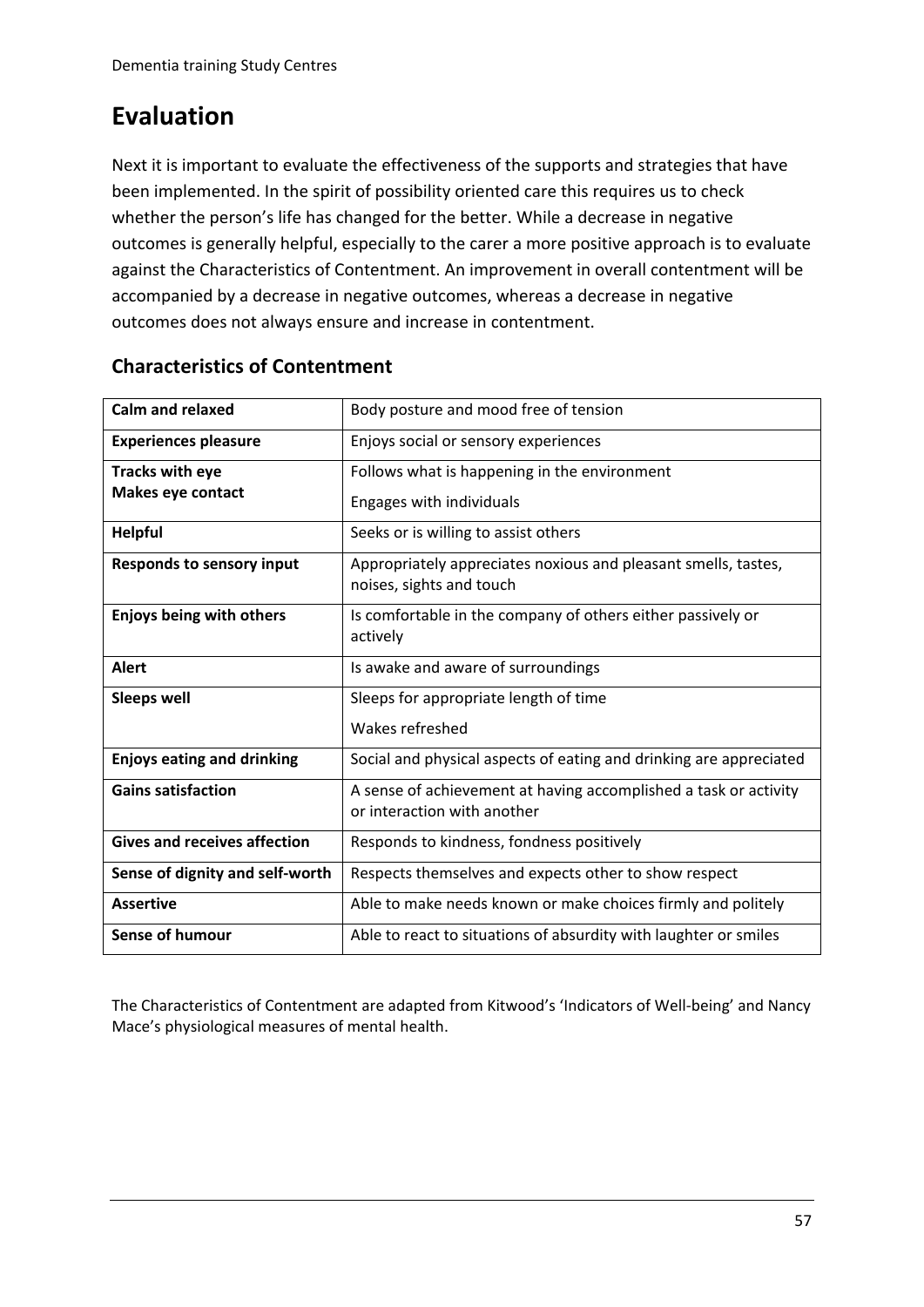## **REFERENCES**

- Allen, C., Earhart, C. & Blue, T. 1992. *Occupational therapy treatment goals for the physically and cognitively disabled.* Rockville, MD: AOTA.
- Beauchamp, T. & Childress, J. 1979, 1983, 1989, 1994, 2001, 2009. *Principles of biomedical ethics.* New York: Oxford university press.
- Bickel, H. 1996. The Hierarchic Dementia Scale: Usage. International Psychogeriatrics; 8(2), 213-224.
- Boller, F., Verny, M., Hugonot-Diener, L. & Saxton, J. 2002. Clinical features and assessment of severe dementia. *European Journal of Neurology, 9*; 125-136.
- Brody, E., Kleban, M., Lawton, M. & Silverman, H. (1970. Excess disabilities of mentally impaired aged: impact of individualized treatment. *The Gerontologist; 25* (2 Part 1), 124 – 133.
- Brooker, D. 2006. *Person centred dementia care: Making services better*. London: Jessica Kingsley Publishers Ltd.
- Cole, M. & Dastoor, M. 1987. a new hierarchic approach to the measurement of dementia. *Psychosomatics, 28:* 298-304.
- Crook, T., Ferris, S. & Bartus, R. Eds. 1983. *Assessment in geriatric pharmacology.* New Caanan, Connecticut: Mark Powley. 50-51.
- Dastoor, D. & Cole, M. 1988. Age related patterns of decline in dementia as measured by the Hierarchic dementia Scale (HDS*). American Journal of Alzheimer's Disease and Other Dementias. 3:* 29
- Dastoor, D. & Cole, M. 1996. the Hierarchic Dementia Scale: conceptualisation. *International Psychogeriatrics 8*(2), 205-212.
- Douglas, A., Liu, L. & Hopper, T. 2007. Cognitive assessments for older adults: which ones are used by Canadian therapists and why. *Canadian Journal of Occupational Therapy, 74*(5), 370- 380.
- Espino, D., Lichenstein, M., Palmer, R. & Hazuda, H. 2001. Ethnic differences in Mini-Mental State Examination (MMSE) scores: where you live makes a difference. *Journal of American Geriatrics Society 49*: 538-548.
- Folstein, MF., Folstein, SE. & McHugh, PR. 1975. Mini Mental State: a practical method for grading the cognitive state of patients for the clinician. *Journal of Psychiatric Research 12*; 189-198.
- Freegard, H. & Isted, I. Eds. 2012. *Ethical practice for health professionals 2nd ed.* Melbourne: Cengage.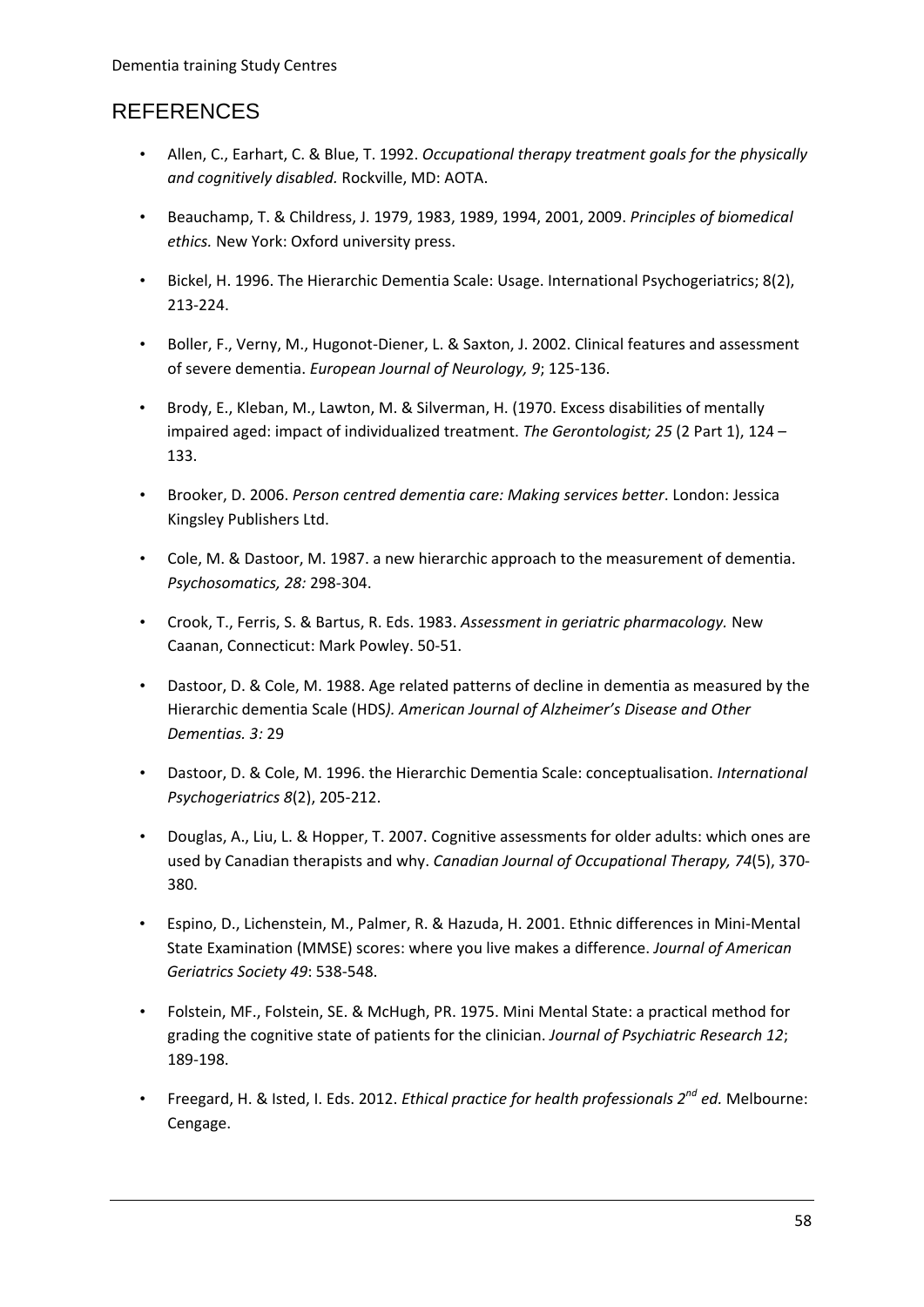Dementia training Study Centres

- Gauthier, M, et al. 1990. Tetrahydoaminoacridine-lecithin combination treatment in patients with intermediate stage Alzheimer's Disease*. The New England Journal of Medicine;* 1272- 1276.
- Gold, D., Dastoor, D. & Zieren, C. 1996. Further validation of the Hierarchic Dementia Scale: a longitudinal study of cognitive function in dementia. *American Journal of Alzheimer's Disease and Other Dementias; 11*: 2-6.
- Hammell, K. & Iwama, M. 2012. Well-being and occupational rights: an imperative for critical occupational therapy. *Scandinavian Journal of Occupational Therapy. 19*: 385 – 394.
- Hughes, J. 2011. *Thinking through dementia*. Oxford: OUP.
- Hughes, J., Lloyd-Williams, M. & Sachs (Eds.). 2010. *Supportive care for the person with dementia*. Oxford: OUP.
- Hughes, J., Louw, S. & Sabat, S. (Eds.). 2006. *Dementia: mind meaning and the person*. Oxford: OUP.
- Iwama, M. 2006. *The Kawa Model: culturally relevant occupational therapy*. Edinburgh: Churchill Livingstone Elsevier.
- Kielhofner, G. 2002. *Model of Human Occupation: theory and application 3rd ed.* Baltimore: Lippincott Williams & Wilkins.
- Kitwood, T. 1997. *Dementia reconsidered: the person comes first.* Buckingham: Open University Press.
- Kitwood, T. & Bredin, K. 1992. *Person to person: a guide to the care of those with failing mental powers.* Loughton: Gale Centre Publications.
- Kramer, P., Hinojosa, J. & Royeen (Eds.). C. 2003. *Perspectives in human occupation: participation in life.* Philadelphia: Lippincott Williams & Wilkins.
- Mace, N. & Rabins, P. 1981, 1985, 1999. *The 36-hour day: caring at home for confused elderly people.* Baltimore: John Hopkins University Press.
- Molloy, DW. & Clarnette, R. 1999. *Standardized Mini-Mental State examination: A user's guide.* Troy, Ontario: New Grange Press.
- Malloy, DW., Alemayehu, MB., Roberts, R. 1991. Reliability of Standardized Mini-Mental State examination compared with traditional Mini-Mental State Examination. *American Journal of Psychiatry 148* (1), 102-105.
- Malloy, WD. & Standish T. 1997. Mental Status and Neuropsychological Assessment: a guide to the Standardized Mini-Mental State Examination. *International Psychogeriatrics, 9*, Supp 1; 87-94.
- May, H., Edwards, P. & Brooker, D. 2009. *Enriched care planning for people with dementia*. London: Jessica Kingsley Publishers.